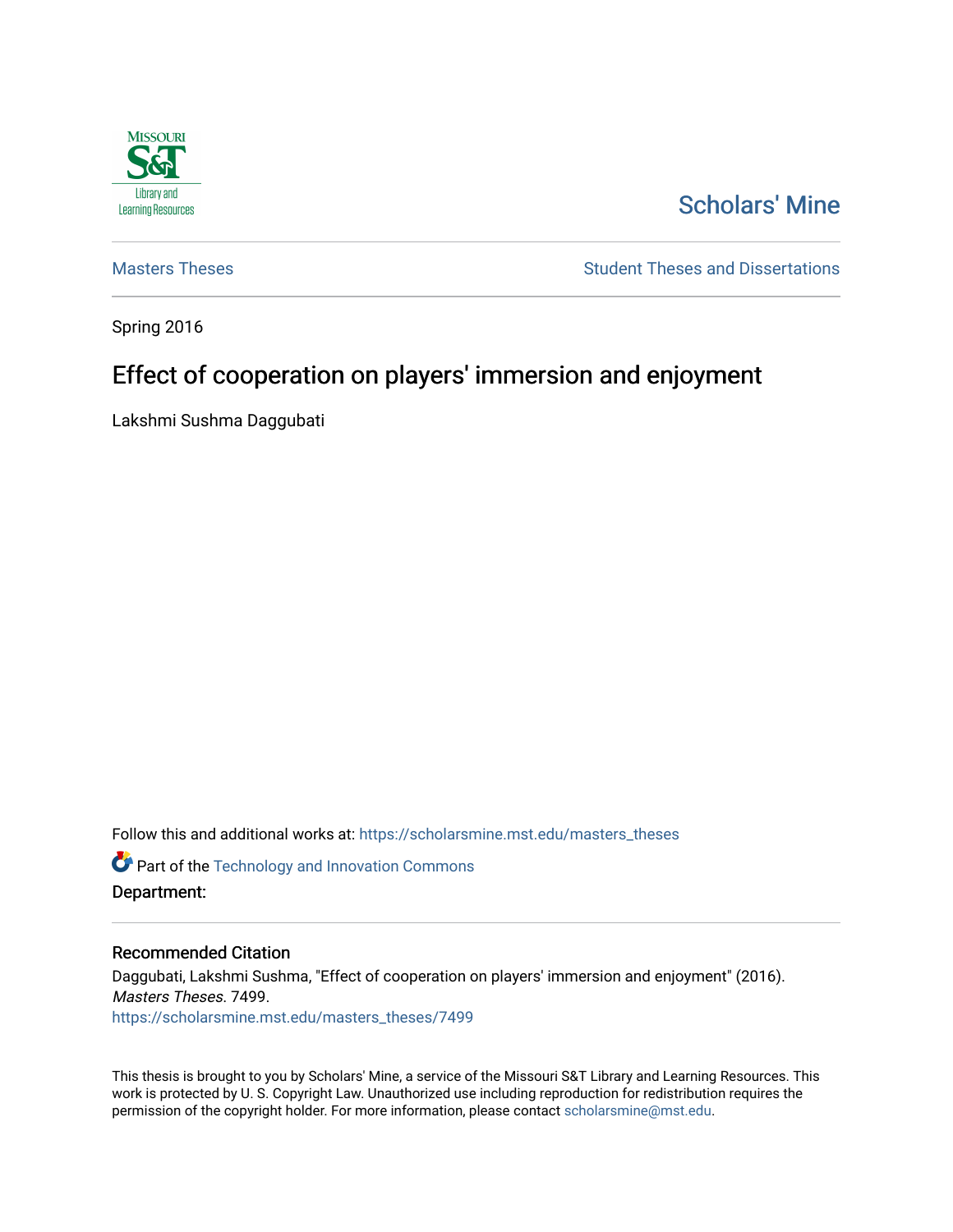# EFFECT OF COOPERATION ON PLAYERS' IMMERSION AND ENJOYMENT

by

# LAKSHMI SUSHMA DAGGUBATI

## A THESIS

Presented to the Faculty of the Graduate School of the

# MISSOURI UNIVERSITY OF SCIENCE AND TECHNOLOGY

In Partial Fulfillment of the Requirements for the Degree

# MASTER OF SCIENCE IN INFORMATION SCIENCE & TECHNOLOGY

2016

Approved by

Dr. Fiona Fui-Hoon Nah Dr. Keng Siau Dr. Richard Hall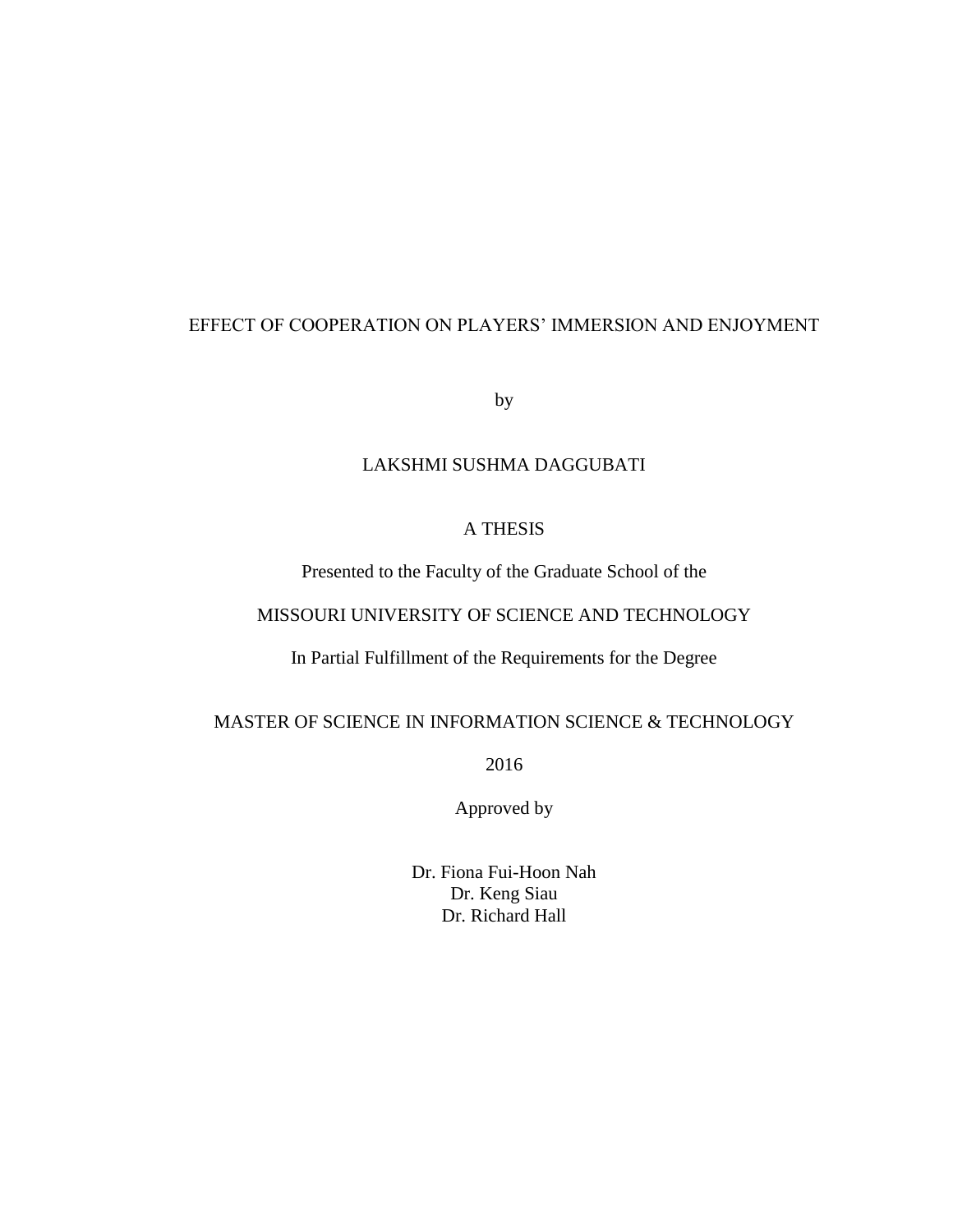© 2016 Lakshmi Sushma Daggubati All Rights Reserved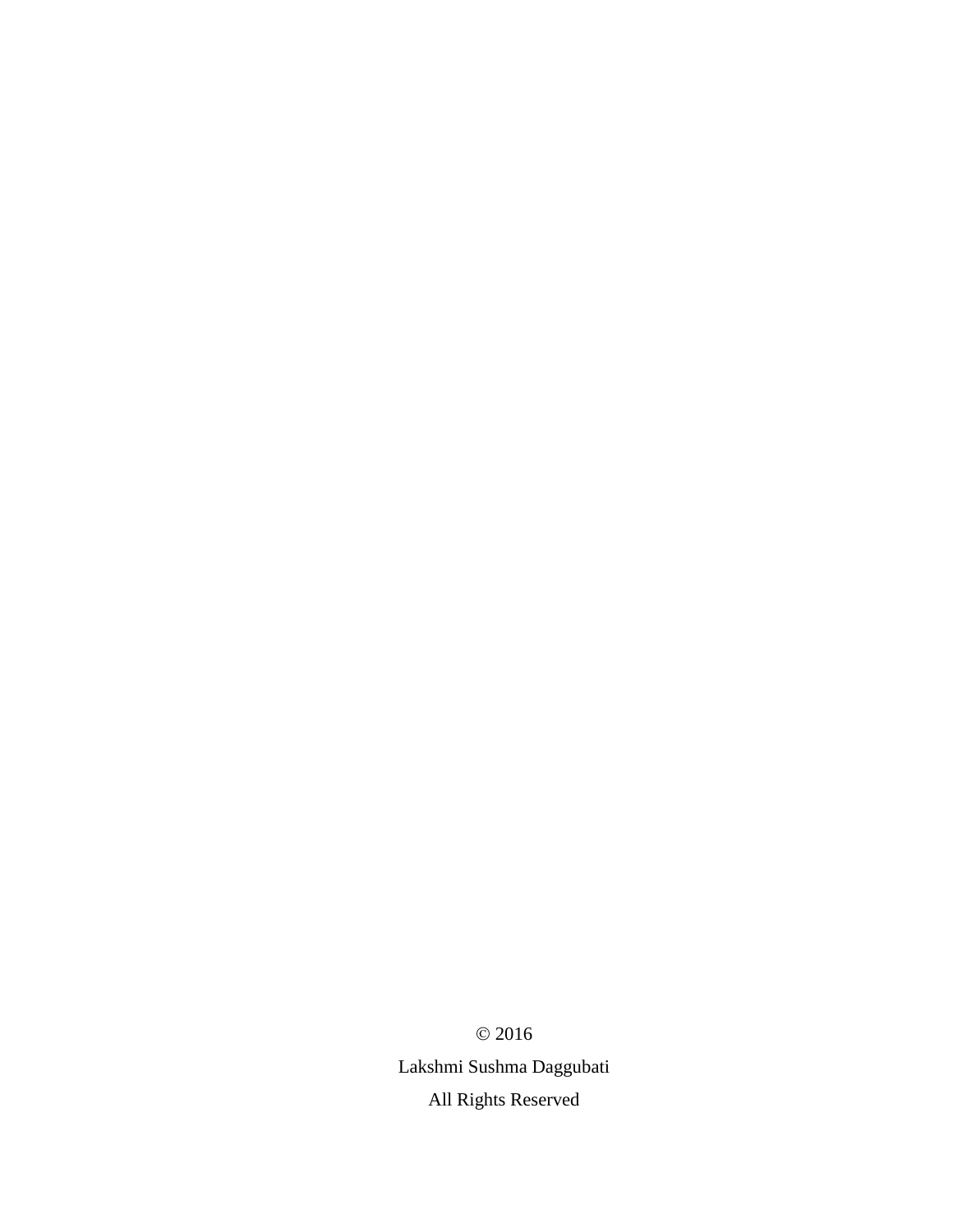#### **ABSTRACT**

This research examines the effect of cooperative versus non-cooperative game play on immersion and enjoyment in online games. It draws on the self-determination theory to generate the research hypotheses and explain the observed phenomenon. A within-subject experimental design  $(N=38)$  was used to evaluate the effects of cooperative versus non-cooperative game play on enjoyment and immersion by having participants play in a manipulated game mode in a controlled gaming environment. The participants' subjective responses were assessed to understand their user experience in cooperative and non-cooperative gaming environments. The results suggest that both immersion and enjoyment were significantly enhanced in cooperative game play.

Keywords: Cooperation, Immersion, Enjoyment, and Self-determination Theory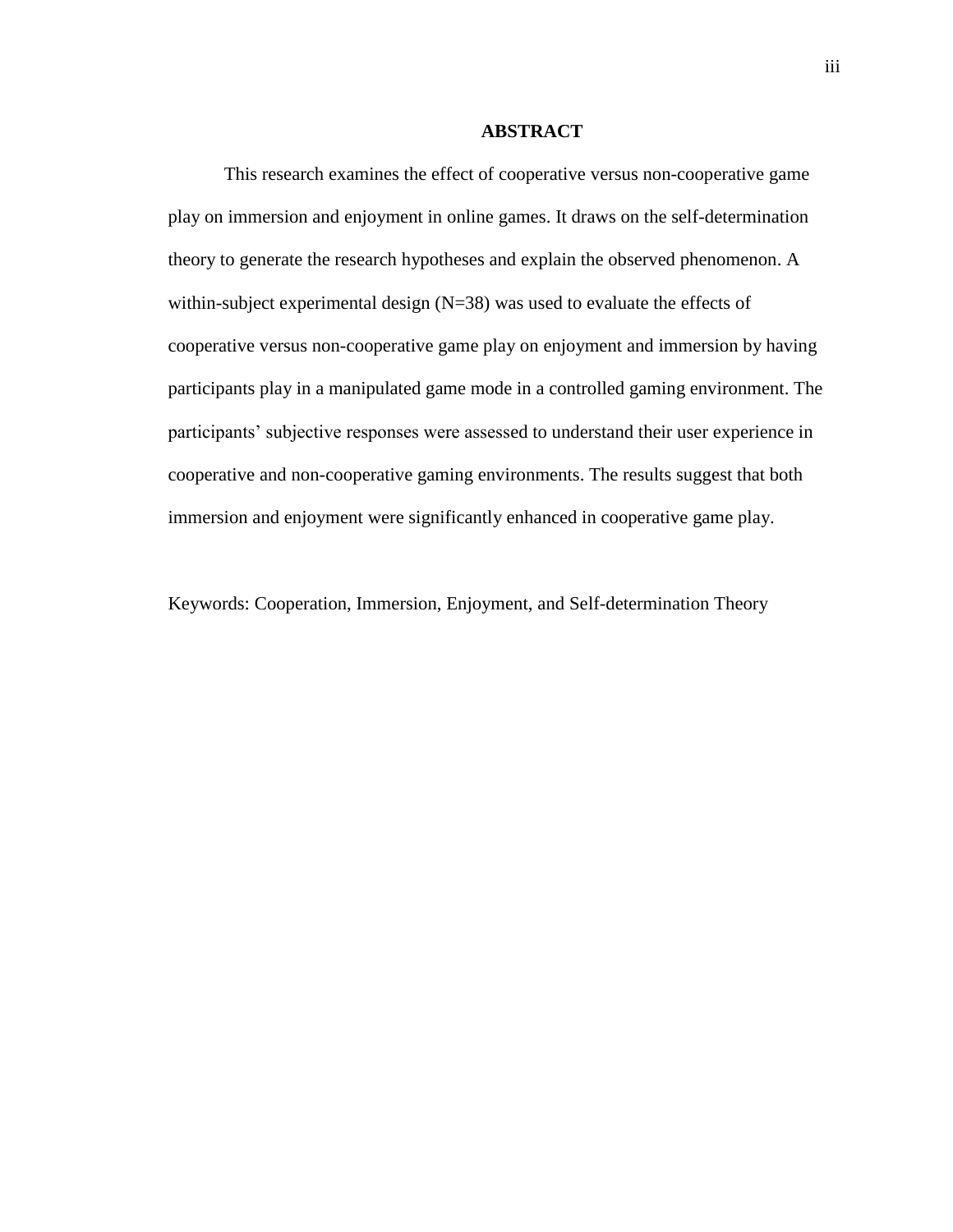#### **ACKNOWLEDGMENTS**

First of all, I would like to convey my wholehearted gratitude to my advisor, Dr. Fiona Fui-Hoon Nah, for her continuous support, guidance, enthusiasm, and patience throughout this research. Her encouragement gave me the freedom to explore on my own, and her guidance assisted me in recovering from my mistakes. It has been a great experience working with her and I have learned a lot under her supervision. Also, it has been a pleasurable experience to become one of her co-authors for a paper presented at the 2015 HCI International Conference and published in the Lecture Notes for Computer Science. I look forward to having more publications from this thesis and other collaborative research work.

Aside from my advisor, I would like to thank my thesis committee members, Dr. Keng Siau and Dr. Richard Hall, for their insightful comments, support, and challenging questions.

I thank my fellow research students, Sri Chaitanya Sanaboina and Samuel Smith, for assisting me with the experiment for this research. In addition, many friends have offered intellectual and emotional support to help me overcome obstacles and stay focused on my graduate studies. I greatly value their friendship and I deeply appreciate their belief in me.

Last but not the least, I would also like to thank my mom, elder brother, and my uncle. They were always encouraging me with their best wishes, and supported me.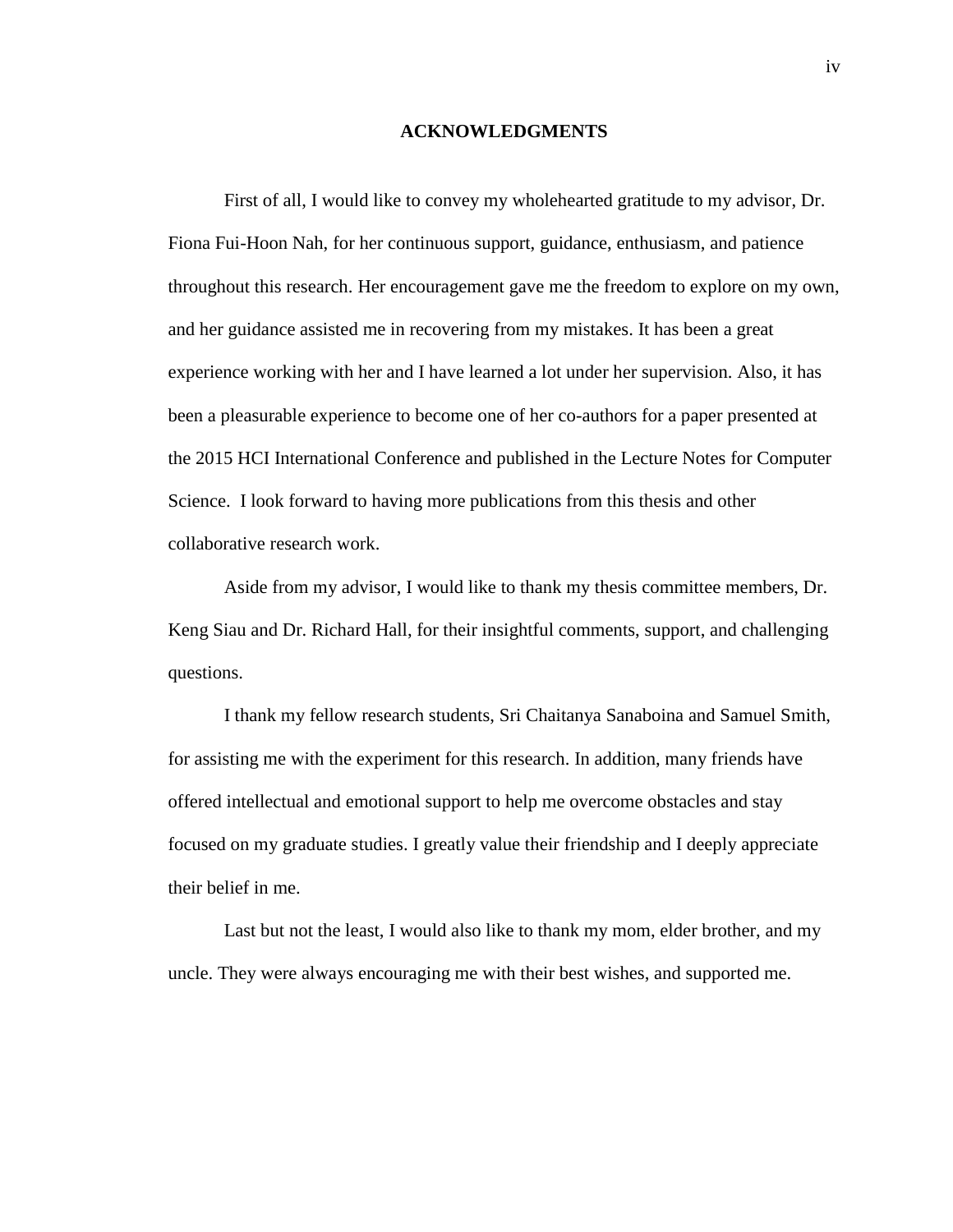# **TABLE OF CONTENTS**

| <b>SECTION</b>    |    |
|-------------------|----|
|                   |    |
|                   |    |
|                   |    |
|                   |    |
|                   |    |
|                   |    |
|                   |    |
|                   |    |
|                   |    |
|                   |    |
|                   |    |
|                   |    |
|                   |    |
|                   |    |
|                   |    |
|                   |    |
| 4.3.2. Immersion. | 14 |
|                   |    |
|                   |    |
|                   |    |
|                   |    |
|                   |    |
|                   |    |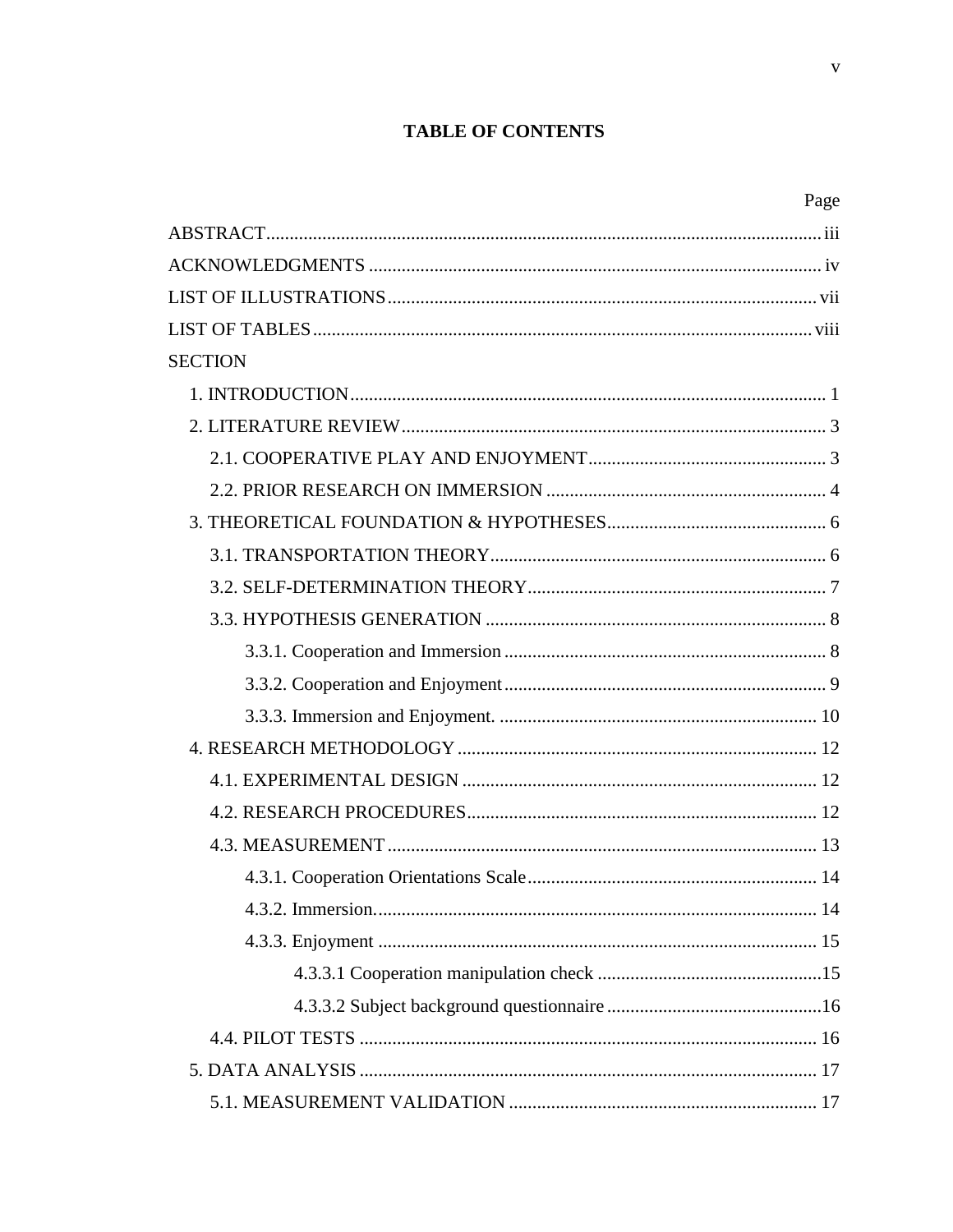| <b>APPENDICES</b> |  |
|-------------------|--|
|                   |  |
|                   |  |
|                   |  |
|                   |  |
|                   |  |
|                   |  |
|                   |  |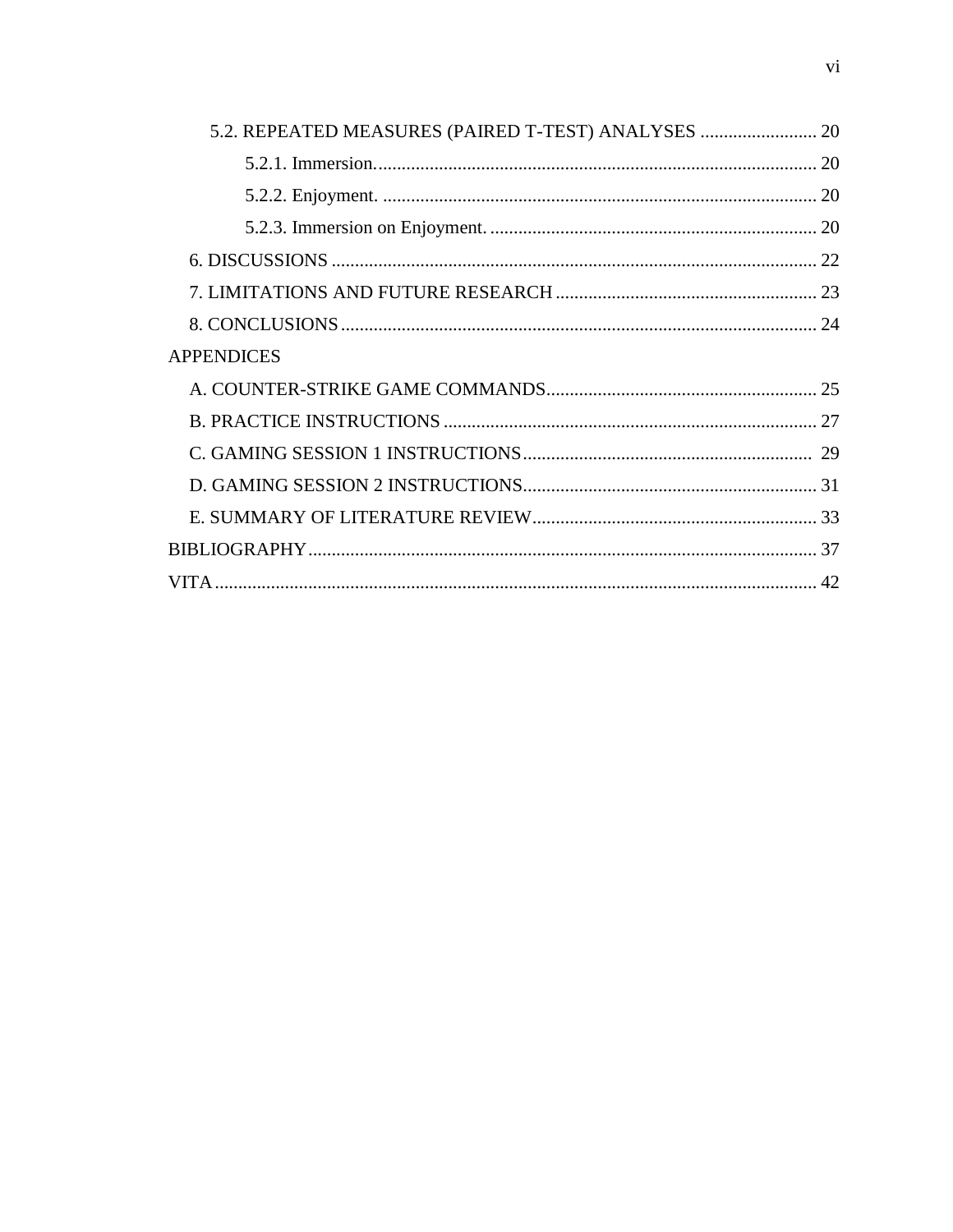# **LIST OF ILLUSTRATIONS**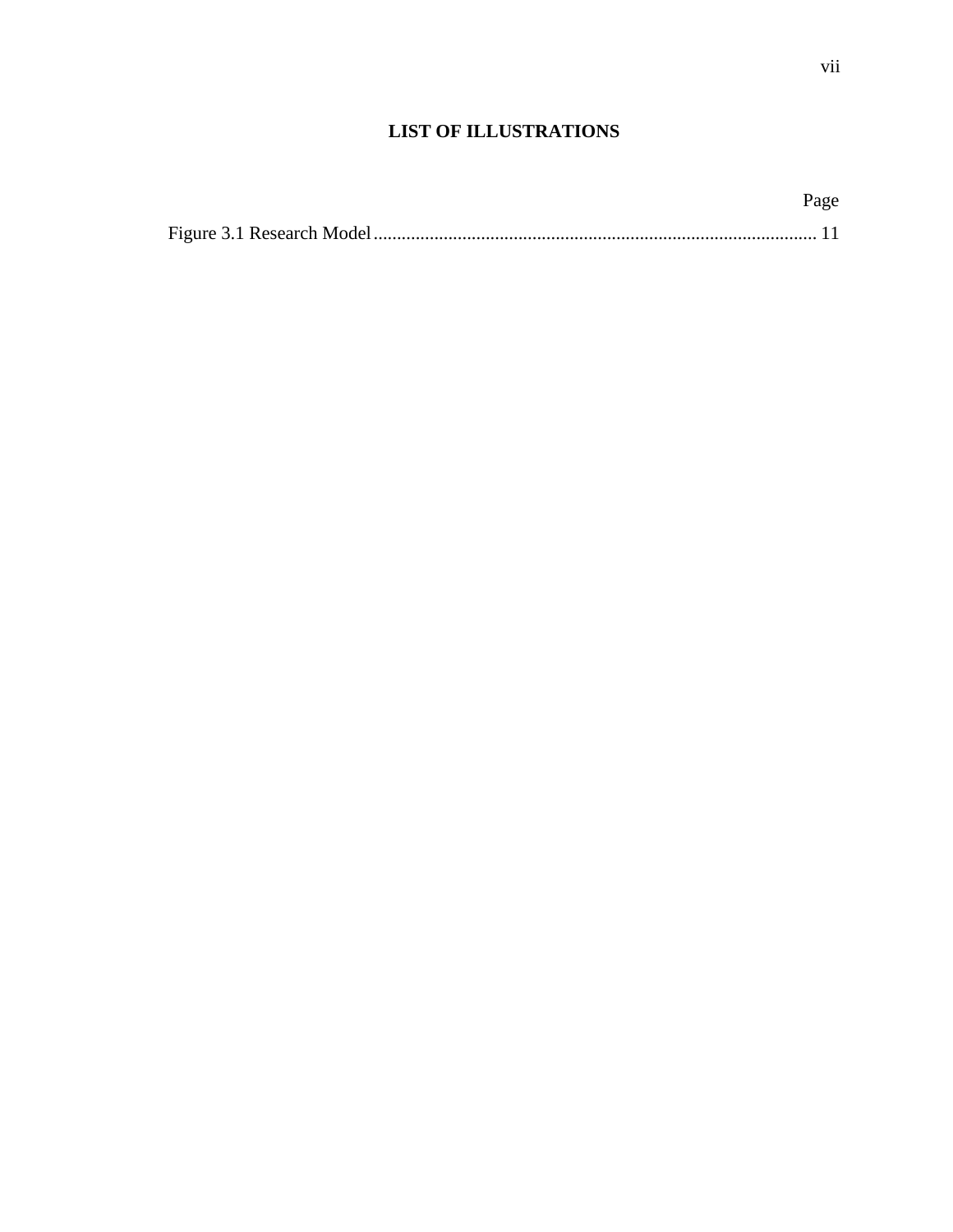# **LIST OF TABLES**

Page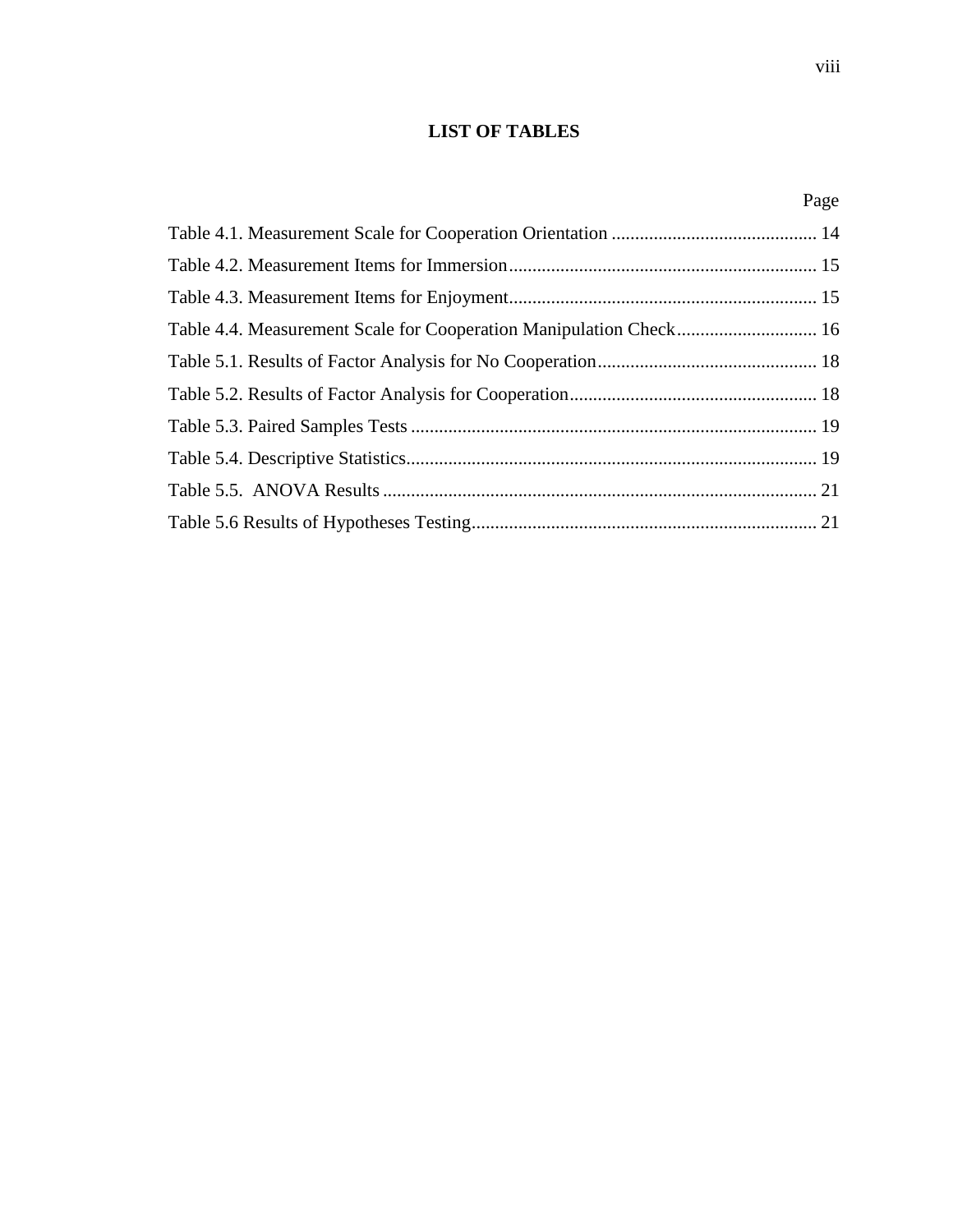#### **1. INTRODUCTION**

Research in the field of game science is emerging. Past research on digital games has concentrated mainly on the adverse effects of gaming, such as gaming addiction (Grüsser, Thalemann,  $\&$  Griffiths, 2007) and violent content and its impact (Bushman  $\&$ Anderson, 2002). The focus of the current research is to understand the critical aspects of gameplay experience (Takatalo et al., 2008). Understanding subjective user experience, such as immersion, has become an important aspect in gaming research (Jennett et al., 2008). One of the important requirements for any game to become a success is to draw people into the game, i.e., the game has to be immersive.

An increasing body of research is focusing on factors that contribute to enjoyment in video games, generally as a part of research based on motivations that can influence game play (Hartmann & Klimmt, 2006; Wood, Griffiths, Chappell, & Davies, 2004). As games are a common entertainment medium, it is important to understand the factors that make players' experience enjoyable, as they are essential for answering larger questions about why and when people play games. Despite the importance of identifying and understanding factors influencing players' enjoyment in online gaming, comparatively fewer research has focused specifically on the effects of multiplayer factors such as cooperation.

In this research, a laboratory experiment was conducted to understand the effect of cooperative versus non-cooperative game play on user experience in terms of immersion and enjoyment in the context of first person shooter gaming. Specifically, we are interested in studying if cooperation in online gaming increases players' sense of immersion and enjoyment. Non-cooperative first person shooter gaming served as the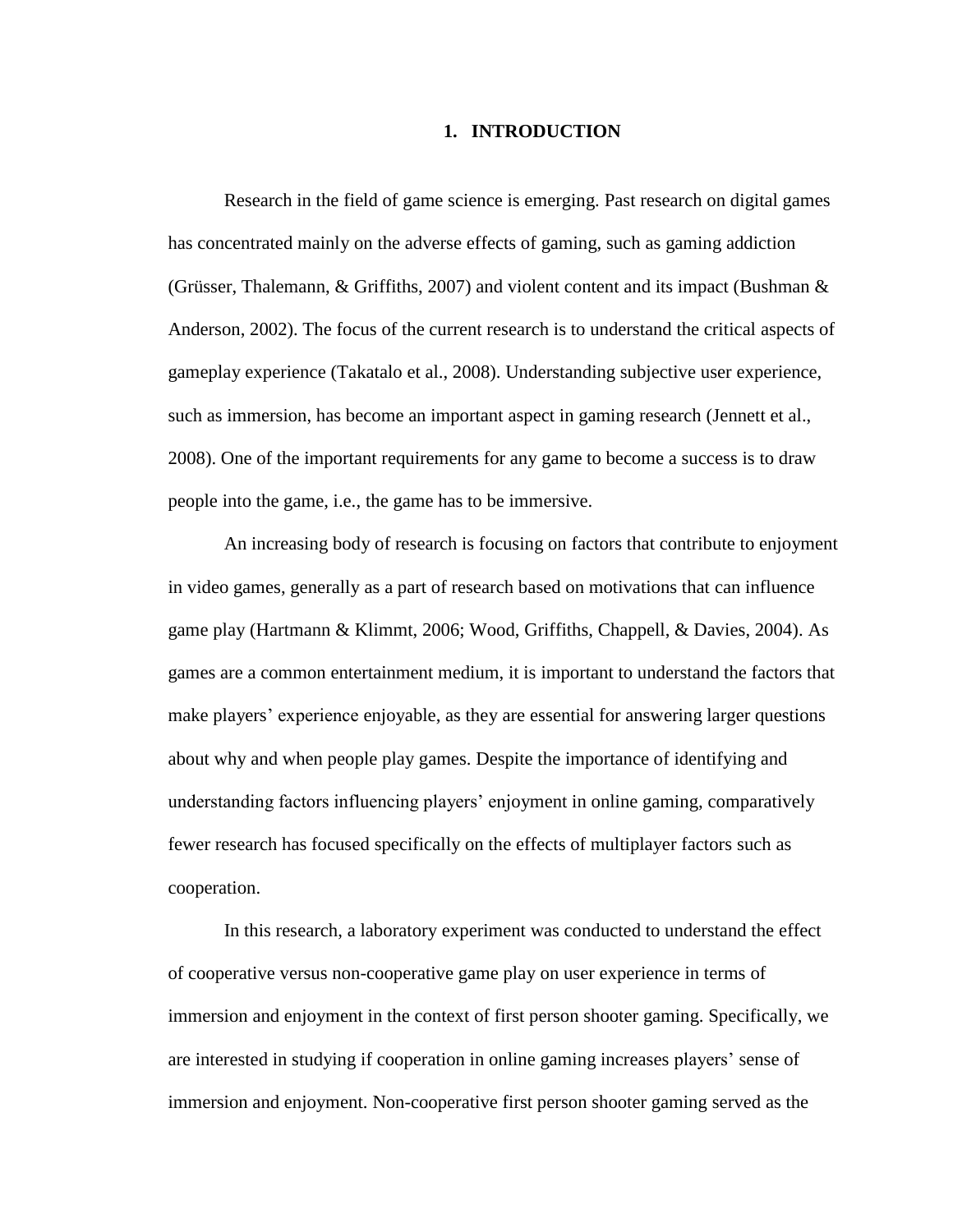control condition. In this research, we report our findings on the effect of cooperation on game immersion and enjoyment in the context of a first person shooter game.

This paper is organized as follows. First, the literature review is presented which is followed by the theoretical foundation and the hypotheses. Next, the research methodology is described, after which the findings are presented and discussed. Finally, the limitations and directions for future research are also highlighted.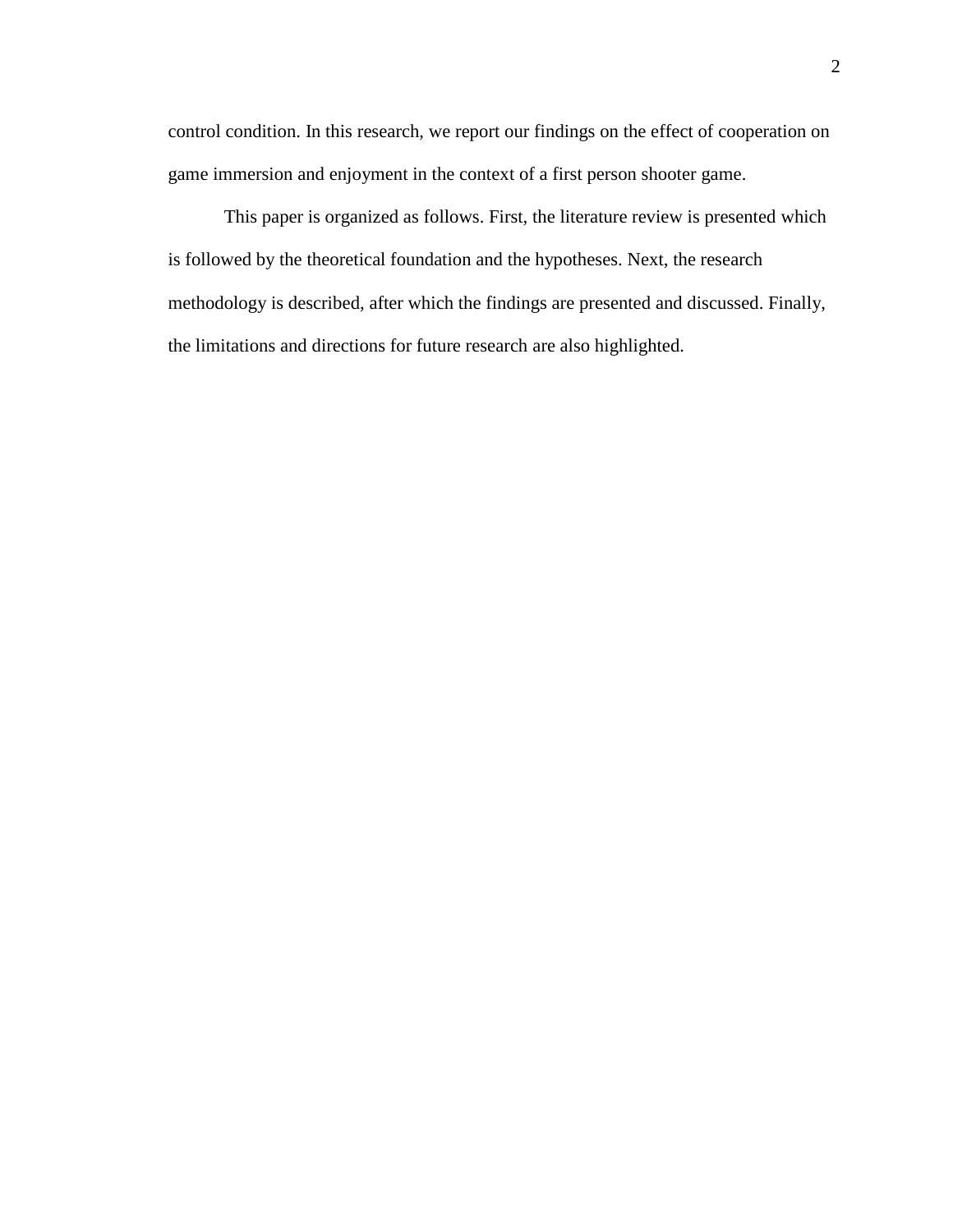#### **2. LITERATURE REVIEW**

#### **2.1. COOPERATIVE PLAY AND ENJOYMENT**

Cooperation, either with computer agents or human players to achieve a collective goal, has very little research devoted to it (Peng & Hsieh, 2012). In a cooperative play, subjects play collaboratively to achieve the collective task of outperforming an opponent (Schmierbach, Xu, Oeldorf-Hirsch, & Dardis, 2012). Players can also cooperate with a computer agent or environment in video games (Waddell & Peng, 2014). In this study, the focus is on understanding the players' experience in terms of immersion and enjoyment of individuals in a team. As cooperation is a part of our daily tasks, it is essential to examine user experience in such scenarios.

Numerous studies (Przybylski, Rigby, & Ryan, 2010; Tamborini et al., 2011; Yee, 2006b) have demonstrated that, whenever social elements are available, players are drawn to them and the kind of interaction that takes place is crucial for motivation (Schmierbach et al., 2012). According to self-determination theory, relatedness is a basic need that can provide enjoyment when it is fulfilled (Przybylski et al., 2010). A previous study has demonstrated that playing a game with a human player generated greater feelings of relatedness that in turn was associated with enjoyment (Reinecke et al., 2012). Also, social motivations are noted as key underlying reasons for playing massively multiplayer online games (MMOGs) (Yee, 2006b). Likewise, another study has demonstrated that social interaction is more prevalent in MMOGs and contributed to enjoyment (Cole & Griffiths, 2007).

However, no research has focused on understanding immersion and enjoyment in cooperation. This question is important to understand whether cooperation or non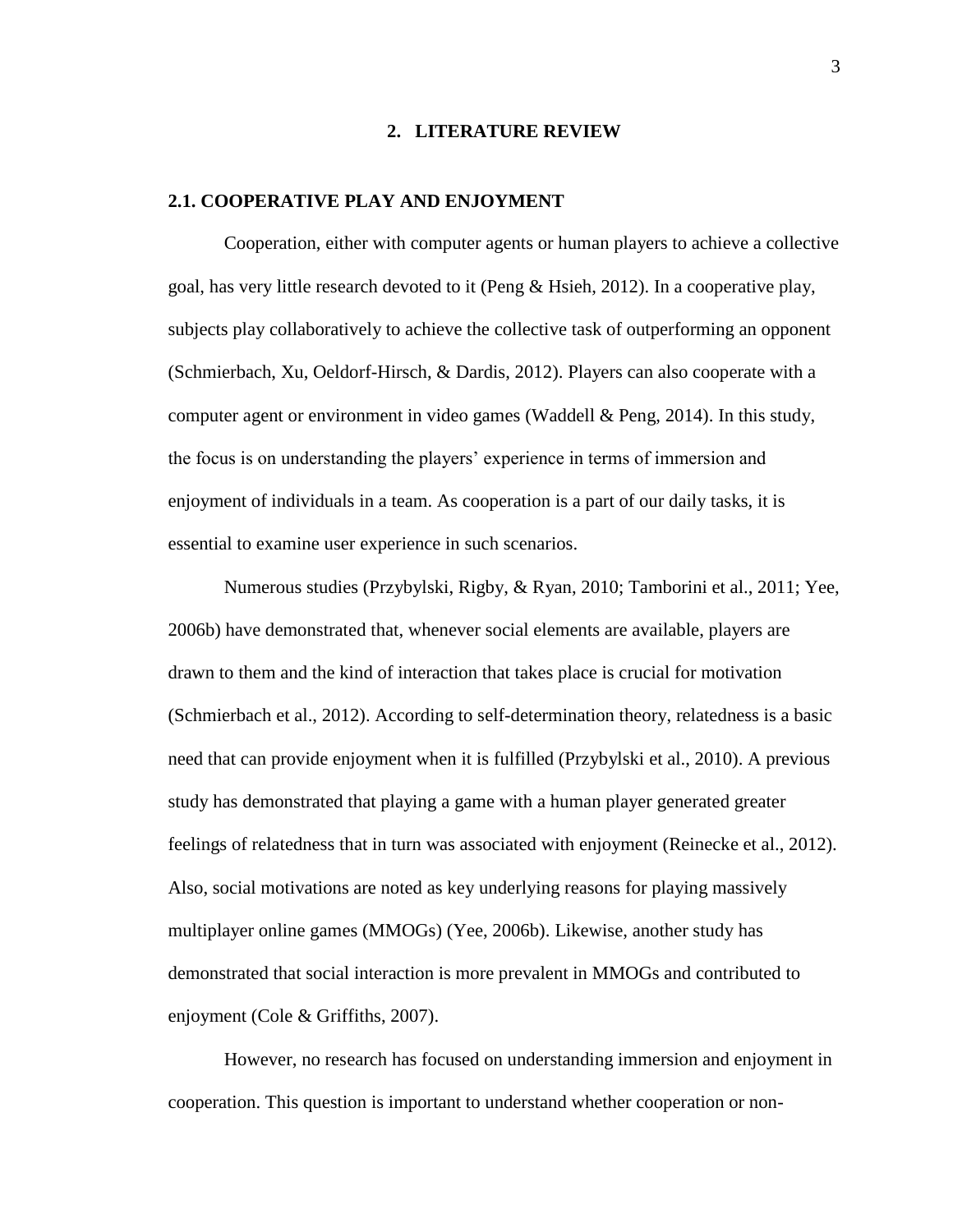cooperation creates greater level of user experience. Specifically, the objective of this research is to study the effects of cooperation on online game players' immersion and enjoyment.

### **2.2. PRIOR RESEARCH ON IMMERSION**

A primary motivation underlying playing video games is the pleasure of being immersed in a mediated world (Weibel & Wissmath, 2011). A survey based study conducted by (Yee, 2006a) evaluated experiences and motivations of 30,000 gamers. He found that people play video games because they like to be immersed in a fictional world.

When a player is immersed in a game, his or her connection with the outside world of the game vanishes and instead, his or her connection focuses within the magic circle boundaries in which the game is played as the present 'real world' of the gamer. Presence, which is the sense of being present in one environment when physically located in another environment (Witmer & Singer, 1998), is often used as a metric to assess this phenomenon in the case of computer games.

Immersion into a virtual environment is often described as presence; whereas flow refers to an experience of being completely involved in a certain task (Weibel, Wissmath, Habegger, Steiner, & Groner, 2008). The flow concept concentrates more on the characteristics of the task, but the presence concept is more focused on a medium's technological characteristics. An eye-tracking study has provided a more objective approach to study immersion by demonstrating that there is a decrease in eye movements when players are highly immersed (Jennett et al., 2008).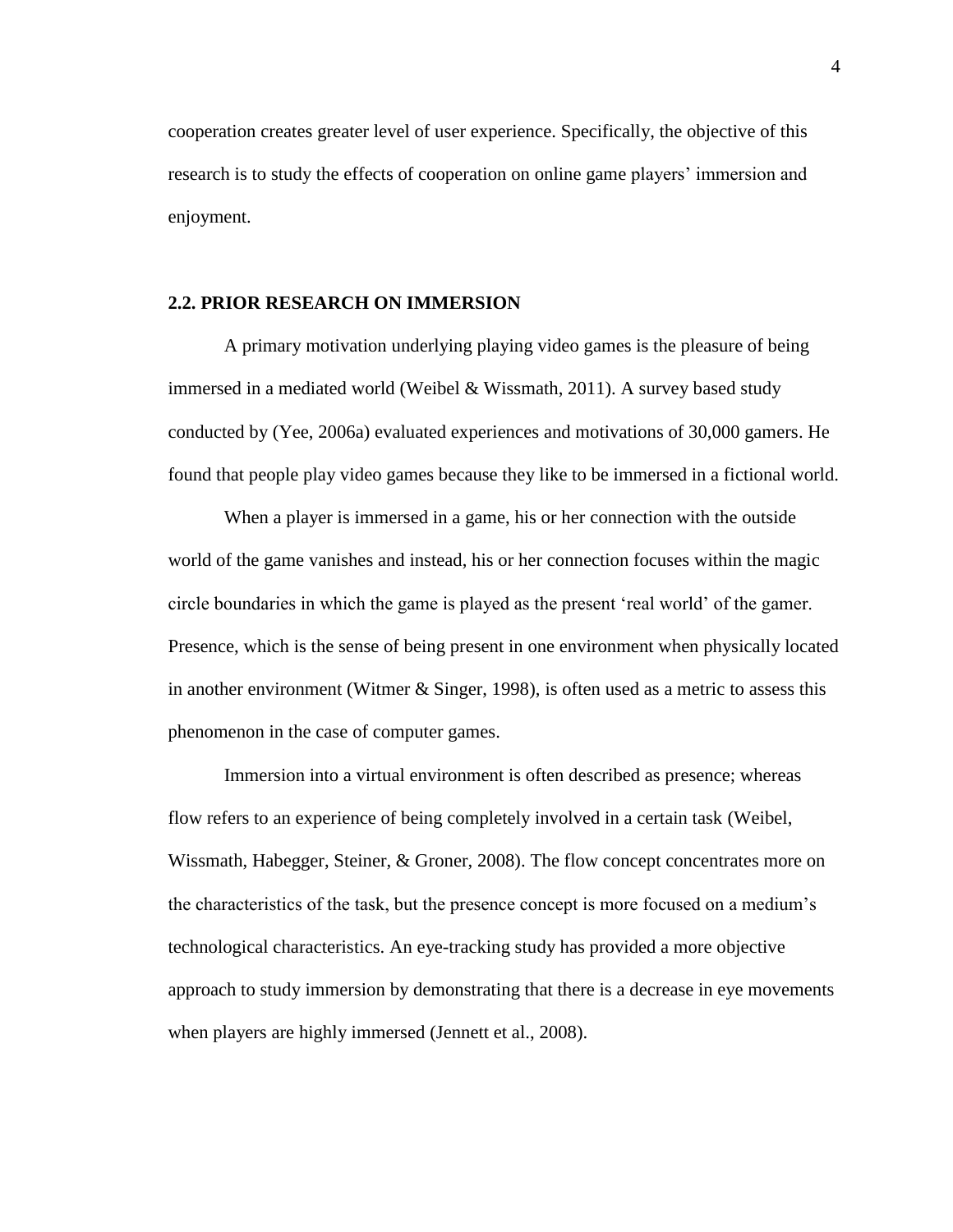From the perspective of technology, the sense of immersion is closely related to presence. Presence is defined as the feeling of being present in a virtual environment (Slater, Usoh, & Steed, 1994). Such feelings can be generated through an individual's digital representation of himself/herself in a virtual environment. In the case of computer games, this would usually be a first-person shooter game, such as Call of Duty: Black Ops or Counter-Strike. In first-person shooter games, players perceive themselves to be immersed in a virtual environment (as if it were their physical environment) where they could navigate to explore it, search for enemies, and kill the enemies (Cairns, Cox, & Nordin, 2014).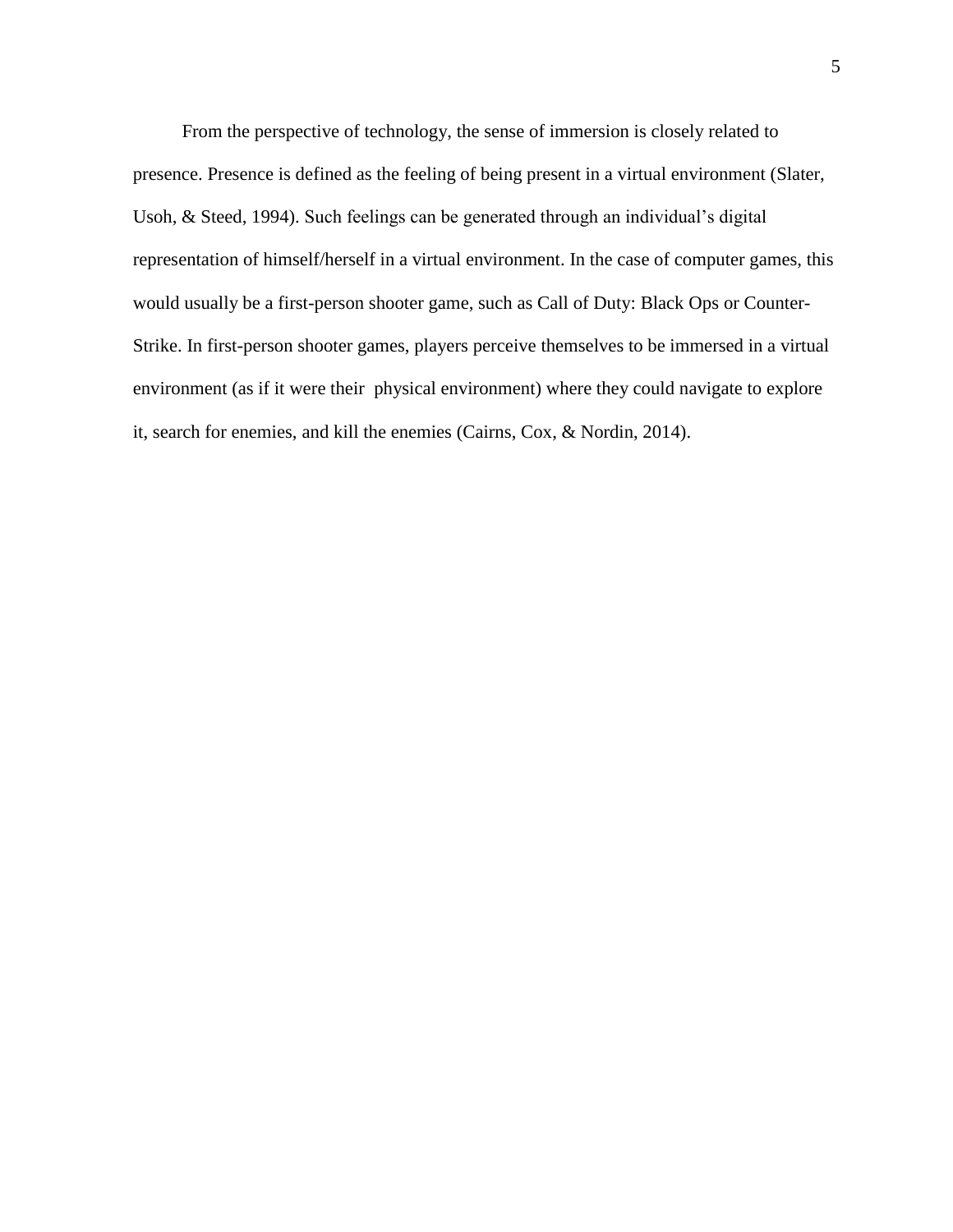#### **3. THEORETICAL FOUNDATION & HYPOTHESES**

The aim of this research is to understand the effects of cooperative gameplay on immersion and enjoyment. To generate hypotheses for this research, we draw on transportation theory to explain immersion in a cooperative gaming environment and self-determination theory to explain enjoyment. Our research model is shown at the end of this section in Figure 3.1.

#### **3.1. TRANSPORTATION THEORY**

Theoretically, transportation into a narrative world refers to being completely engaged in a task, resulting in the combination of imagery, attention and feelings (Green & Brock, 2002). Transportation theory proposes that the experience of intense involvement can alter a person's beliefs and attitudes (Green, Brock, & Kaufman, 2004). The underlying mechanism of transportation reduces individuals' negative cognitive responses. Hence, it is very unlikely that individuals counter-argue or disbelieve narrative claims, and thus their beliefs might be influenced (Ping, Goh, & Teo, 2010). Narrative experiences are led by transportation that seem like real experiences. Moreover, transportation has the capability to produce greater feelings concerning other characters in narratives that may have been enhanced.

Although transportation theory was proposed in the context of narratives or written materials, it has also been used in other contexts such as to understand participation in offering narrative information and the degree to which they are or can be comprehended from a range of media content including virtual reality simulations and video games (Green et al., 2004). The transformative potential of transportation also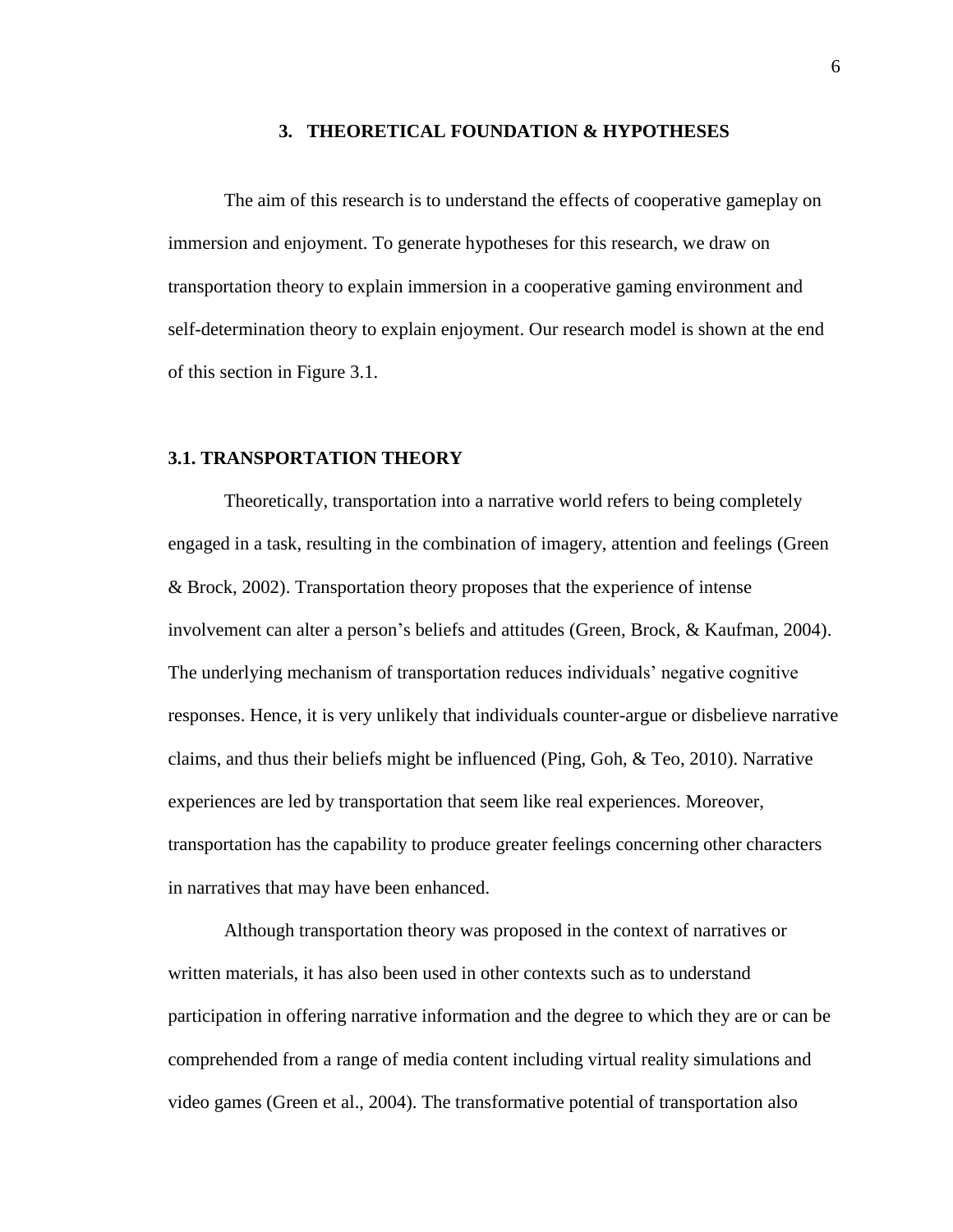applies in digital interactive media such as online digital games because players in such environments are given flexibility to place themselves in the context of interactive narration which allows players to go beyond their role as a passive audience (Ping et al., 2010). Previous research describes the achievement of transportation experience in the context of online virtual worlds as being similar to telepresence in the information systems literature where individuals focus on the mediated or virtual environment to the degree that their physical environment is forgotten and their stimulus field is narrowed only to the virtual environment (Nah, Eschenbrenner, & DeWester, 2011). Another research argued that transportation experience is an experience of much greater intensity than a telepresence experience, and that transportation is more than the sense of just being present in a virtual environment (Ping et al., 2010). Individuals who experience transportation are not only present but also extremely engaged and involved in a pleasurable manner with the narrative components in a virtual environment to the degree that the players may feel as if they are part of a narrative (Green et al., 2004).

#### **3.2. SELF-DETERMINATION THEORY**

The self-determination theory (SDT) states that motivation can be affected by certain social contexts that satisfy basic needs such as competence, autonomy, and relatedness (Ryan & Deci, 2000b). People tend to be motivated to carry out activities that fulfill these necessities. Research has shown that players' self-determination needs can be satisfied by videogames (Ryan, Rigby, & Przybylski, 2006). Videogames are intrinsically motivating. In SDT, intrinsic motivation is defined as performing an action or behavior because it is inherently enjoyable or interesting (Ryan & Deci, 2000a). Though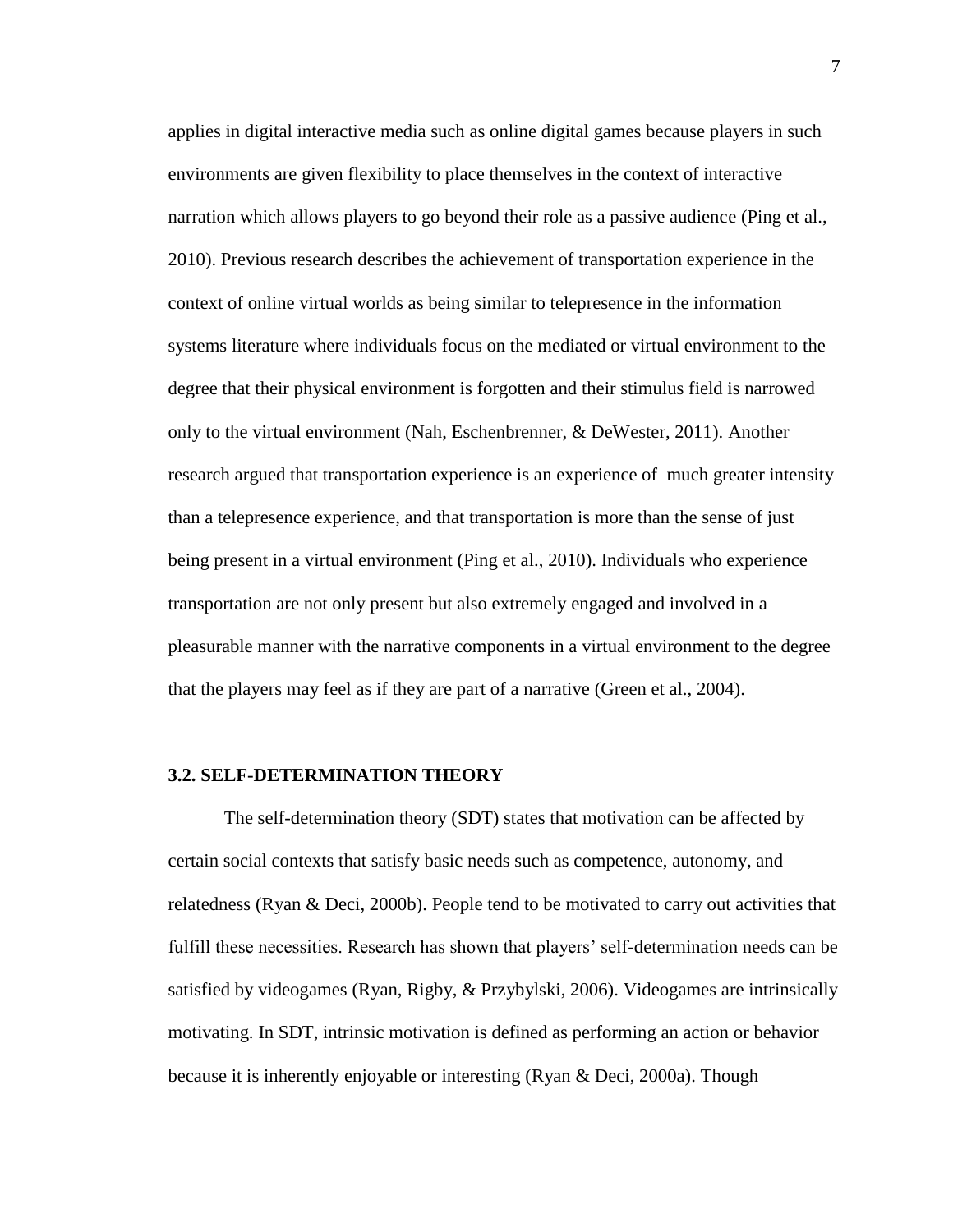individuals may have tendencies for intrinsic motivation, conditions need to maintain its refinement and continuation (Ryan & Deci, 2000a).

#### **3.3. HYPOTHESES GENERATION**

This section will draw on the theoretical foundation reviewed earlier to generate hypotheses for this research.

**3.3.1. Cooperation and Immersion.** Individuals involved in an activity must be highly engaged to experience transportation (Wang & Calder, 2006). Consumption of media content such as playing games generally includes a higher engagement level in the entertainment process and this process is perceived as enjoyable and pleasurable by the game players (Brock & Livingston, 2004). As a result, players are kept in a situation that makes them more likely to be transported into the narrative world. Enabling a player to experience the feeling of "immersion" in the online gaming environment often described as presence is one of the most discussed and valued construct within the gaming industry (Ryan et al., 2006). Video games have the ability to offer a high level of immersive experience, enabling the gamer to perceive a strong sense of presence in the gaming environment where an illusion of nonmediation is created between the gaming context and the player through a sense of immersion. Thus, players get the sense of directly being present in the virtual environment (Lombard & Ditton, 1997).

The degree to which online games satisfy motivational needs is one of the major predictors of presence (Przybylski et al., 2010). Presence is associated with how a game play can satisfy psychological needs (Ryan et al., 2006). A study has shown that video games that have the ability to fulfill the needs for autonomy, competence, and relatedness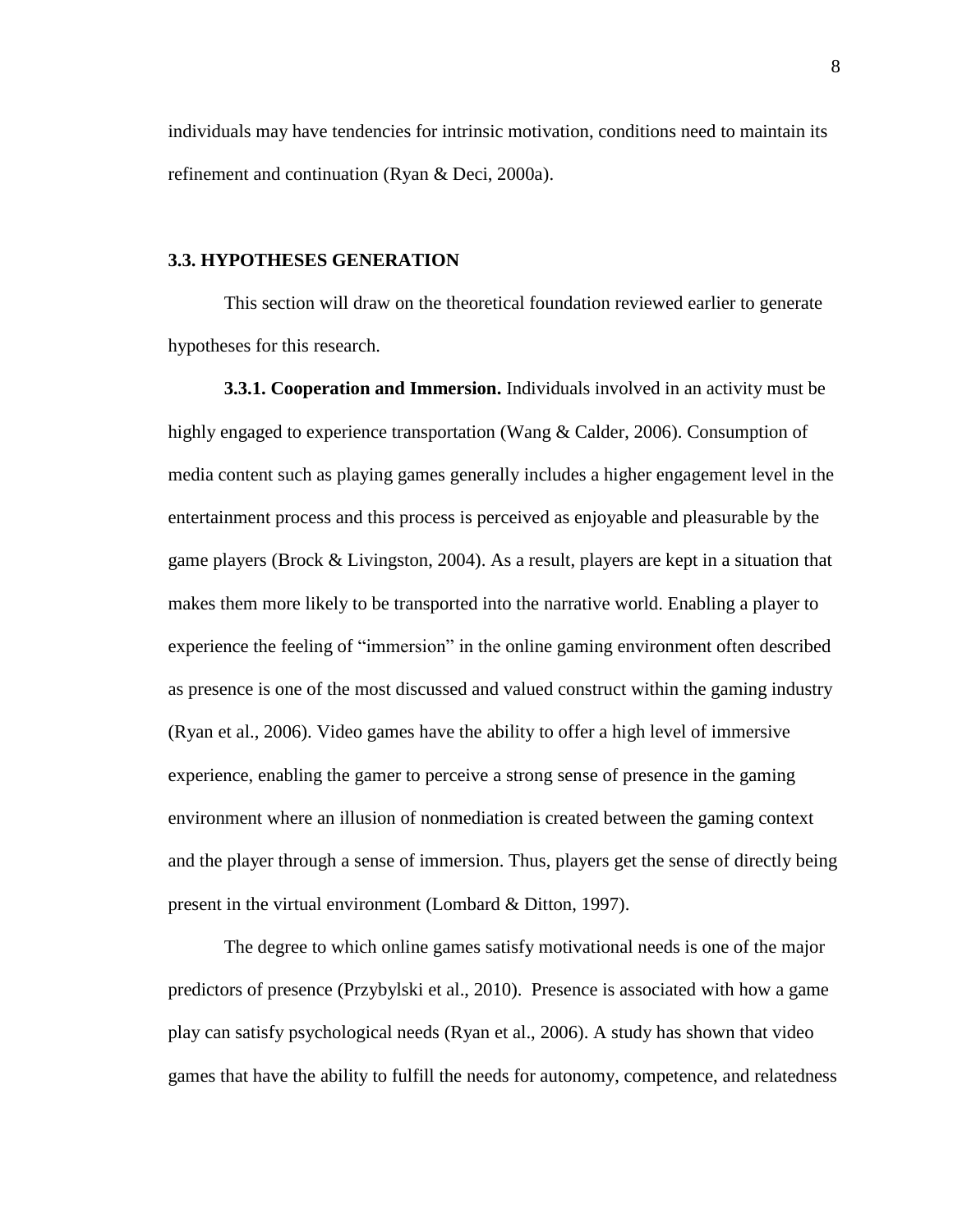can greatly enhance a player's feeling of immersion, both across various game contents (Przybylski, Ryan, & Rigby, 2009) and game types (Ryan et al., 2006). According to selfdetermination theory, relatedness is one of the basic psychological needs that increases intrinsic motivation. When an individual is connected with others, he or she experiences relatedness (La Guardia, Ryan, Couchman, & Deci, 2000). Players are more embedded in the physical, emotional, and narrative aspects of the game environment if their needs are satisfied within the game (Przybylski et al., 2010). Thus, while cooperating with others in a game, individuals are more connected with others and they experience relatedness which is one of the basic psychological needs that increases the sense of immersion. Hence, we propose that:

H1: Cooperation increases immersion.

**3.3.2. Cooperation and Enjoyment.** Interpersonal relatedness is one of the basic psychological needs (Deci & Ryan, 1985; Ryan et al., 2006) and it has the capability to enhance an individual's intrinsic motivation (Ryan & Deci, 2000b). Motivation can be enhanced by relatedness (Ryan et al., 2006). Individuals experience relatedness when they perceive they are connected with others (La Guardia et al., 2000; Ryan & Deci, 2001). Hence, SDT suggests that if people work together in teams, their involvement and motivation are enhanced (Ryan et al., 2006).

In addition, transportation theory suggests that enjoyment increases by enabling individuals to connect with others (Green et al., 2004). Individuals who are transported feel as if they are familiar with the characters in media and may think about these characters as if they are real people (Green et al., 2004). Characters that are sympathetic may come to seem like friends (Green & Brock, 2000). As individuals become more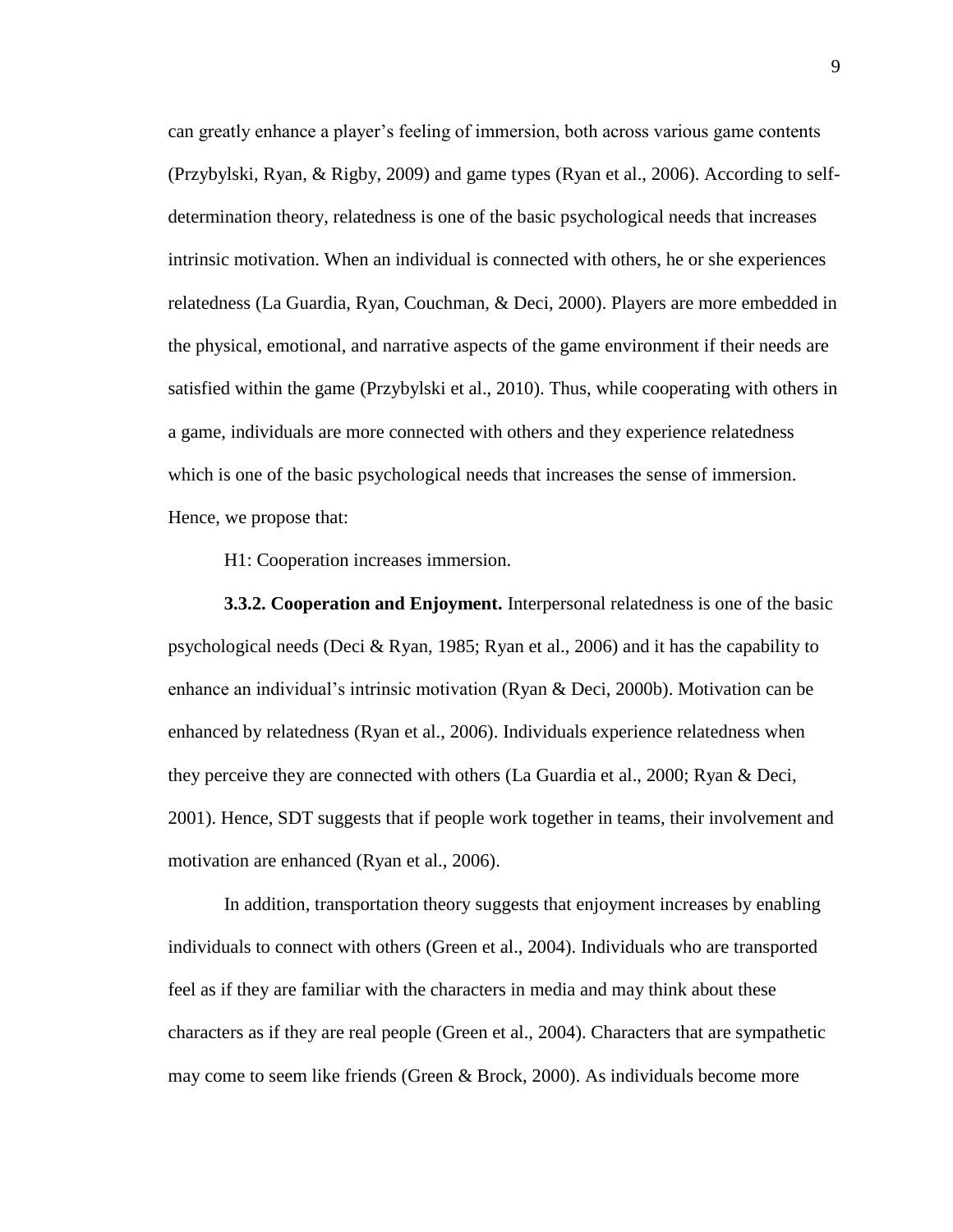involved in a narrative environment, they may develop a strong sense of familiarity or connection with characters that they come across continually over time (Green et al., 2004). Enjoyment is strengthened by a basic desire of humans — in this case their relatedness need or a need for connectedness (Baumeister & Leary, 1995; Green et al., 2004).

In a cooperative gaming environment, players coordinate with others to achieve their goals and they experience relatedness during cooperative game play. Relatedness has emerged as an important factor in promoting satisfaction which in turn enhances game enjoyment (Ryan et al., 2006). Similarly, another study has demonstrated that individuals working together experienced greater enjoyment than individuals working alone (Walker, 2010). Hence, we propose that:

H2: Cooperation increases enjoyment.

**3.3.3. Immersion and Enjoyment.** Transportation theory suggests that immersion plays a crucial role in enjoyment and enjoyment can be created or destroyed by the characteristics of a game (Brown & Cairns, 2004).Transportation theory explains that enjoyment can be increased by the sense of immersive experiences in narrative environments (Green et al., 2004). Previous research demonstrated six notions of presence, and immersion is considered as presence where enjoyment is the consequence (Lombard & Ditton, 1997). Enjoyment and presence have been shown to be associated with each other (Weibel et al., 2008). Such immersion can enhance a sense of engagement in the gaming world that leads to enjoyment (Chen, Yen, Hung, & Huang, 2008; Nah et al., 2011) . Thus, we propose that:

H3: Immersion leads to enjoyment.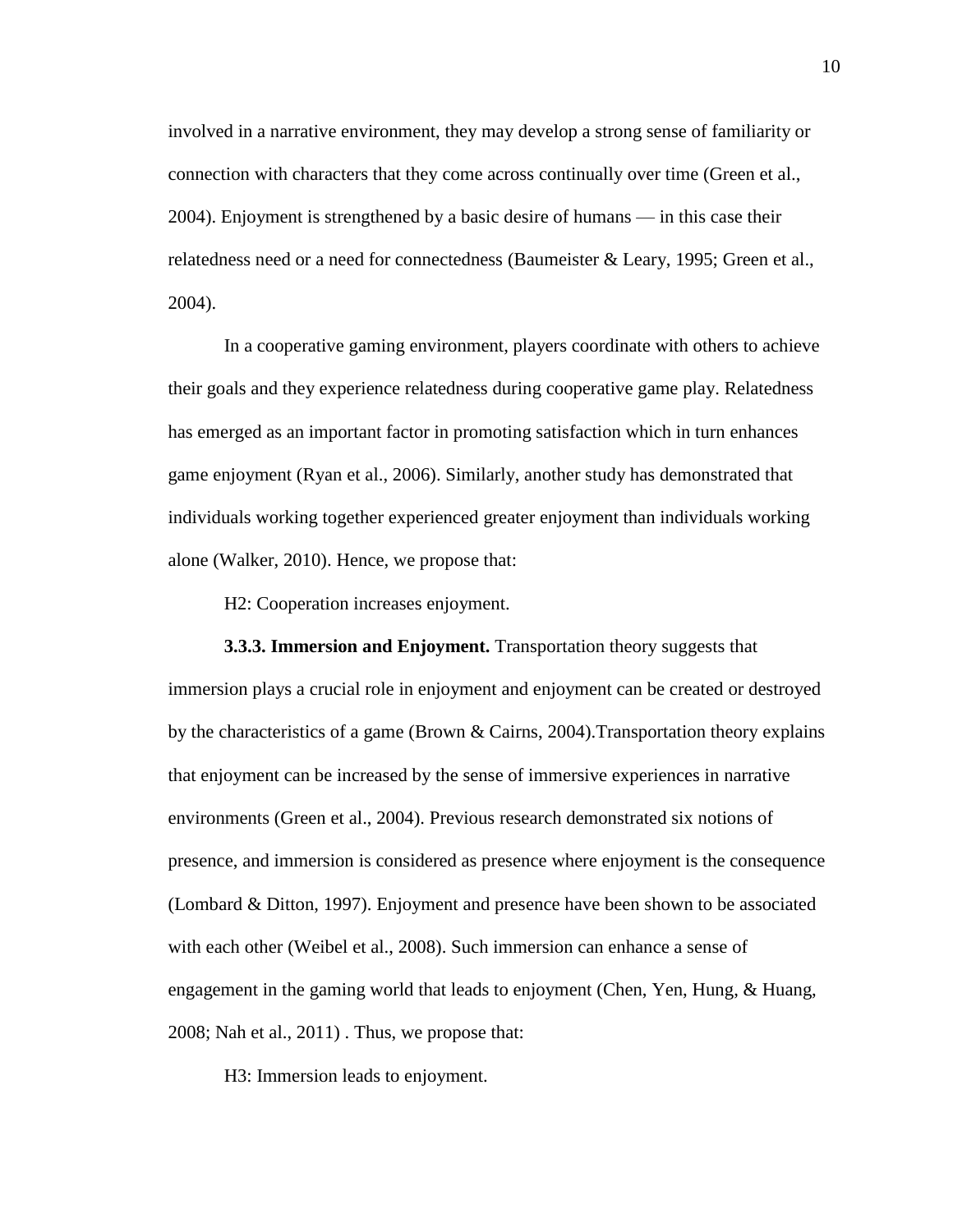<span id="page-19-0"></span>

Figure 3.1 Research Model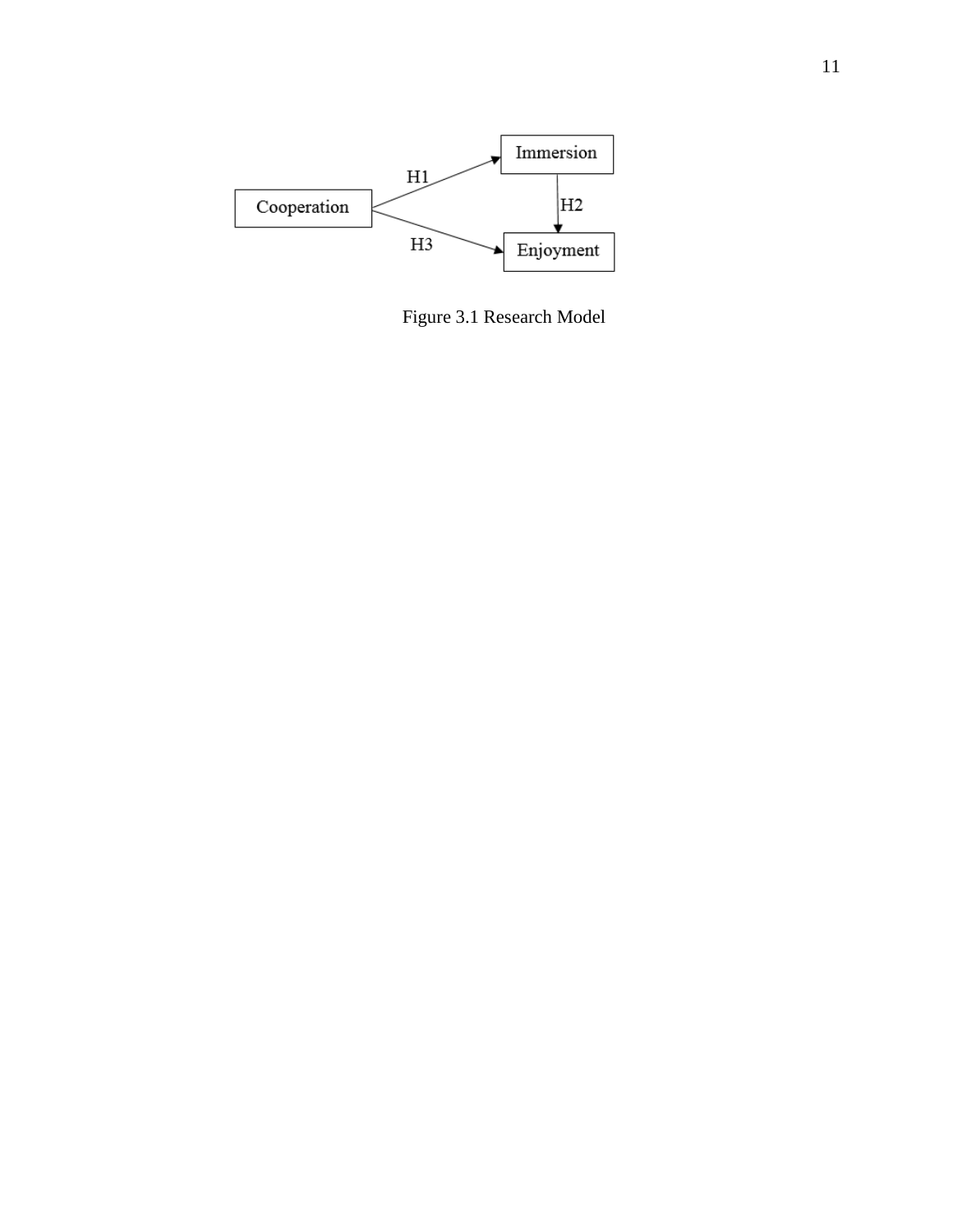#### **4. RESEARCH METHODOLOGY**

#### **4.1. EXPERIMENTAL DESIGN**

For this study, we used a within-subject experimental design. The independent variable, no cooperation vs. cooperation, is a within-subject factor. A within-subject factor is one where the same group of subjects experience all levels of that factor. Since one of the goals of this study is to assess the effect of individual versus cooperative game play, it is more appropriate to operationalize cooperation as a within-subject factor so subjects serve as their own control. However, we counterbalanced the order of these two game play among subjects. In line with the goal of random assignment, we assigned subjects to the individual or cooperation condition (i.e., with and without cooperation) as their first experimental condition by alternating between these two conditions for every subsequent subject in order to control for any potential ordering effects in the study.

After a comprehensive review and thorough search of first person shooter games, we identified Counter-Strike as an appropriate game that fits our research purpose. The reasons for choosing this game are: (1) it has the flexibility to enable us to manipulate individual and cooperative game play, (2) the gaming environment can be controlled, i.e., the researcher has the flexibility to limit the number of players in each team, (3) the ability to view the game as a spectator, and (4) the ability to select or specify the difficulty level.

#### **4.2. RESEARCH PROCEDURES**

This research study was conducted in a university computer lab. The research procedures are as follows: The subjects were asked to fill out a pre-study questionnaire to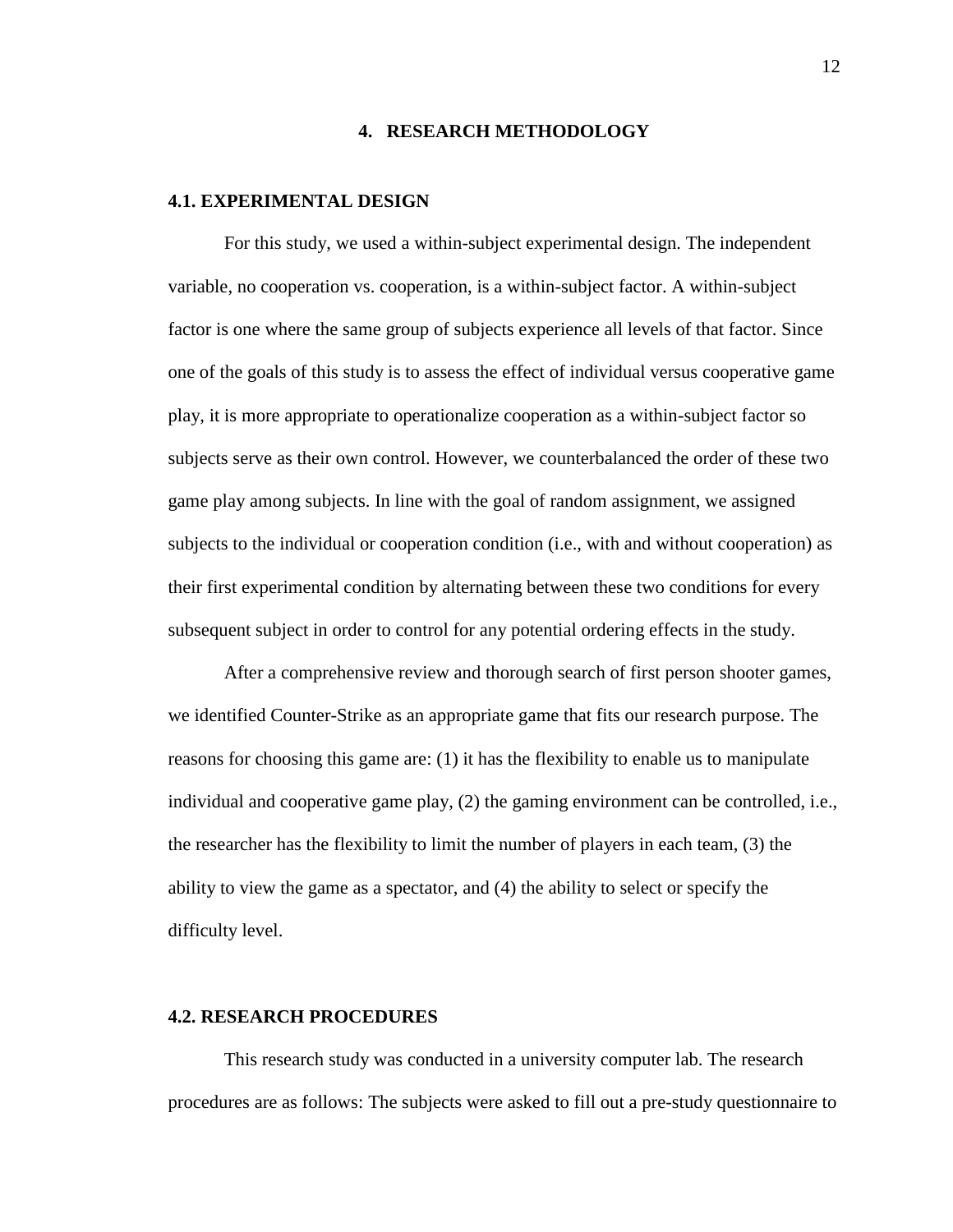capture their cooperation orientation scale (see Table 4.1). They were then provided with training on the game, Counter-strike. We provided a cheat sheet that showed the basic commands of the game to the subjects (Appendix A). The subjects were asked to read the instructions (Appendix B) and completed a 10-minute training session to practice playing Counter-strike with the specified console. Next, they read instructions about gaming session 1 (Appendix C), which is the first experimental condition they were assigned to. They then completed gaming session 1 which is followed by a questionnaire. The condition associated with gaming session 1 depends upon the order of participation of the subject. All odd-numbered subjects began with the no cooperation condition whereas all even-numbered subjects began with the cooperation condition. After the subjects completed gaming session 1 and the questionnaire following the session, they were then assigned to gaming session 2, which refers to a different condition from gaming session 1. Similarly, the subjects read instructions prior to gaming session 2 (Appendix D) and a questionnaire was administered after the subjects completed gaming session 2.

In short, some subjects were assigned to play the cooperation game condition followed by individual game condition, whereas other subjects were assigned to individual game condition followed by cooperation game condition. After playing each session, they filled out a questionnaire to assess their sense of immersion and enjoyment.

#### **4.3. MEASUREMENT**

We used the pre-study questionnaire to assess the subjects' cooperation orientation, and the post-study questionnaire to assess immersion, enjoyment, cooperation manipulation check, and background and demographic information of the subjects.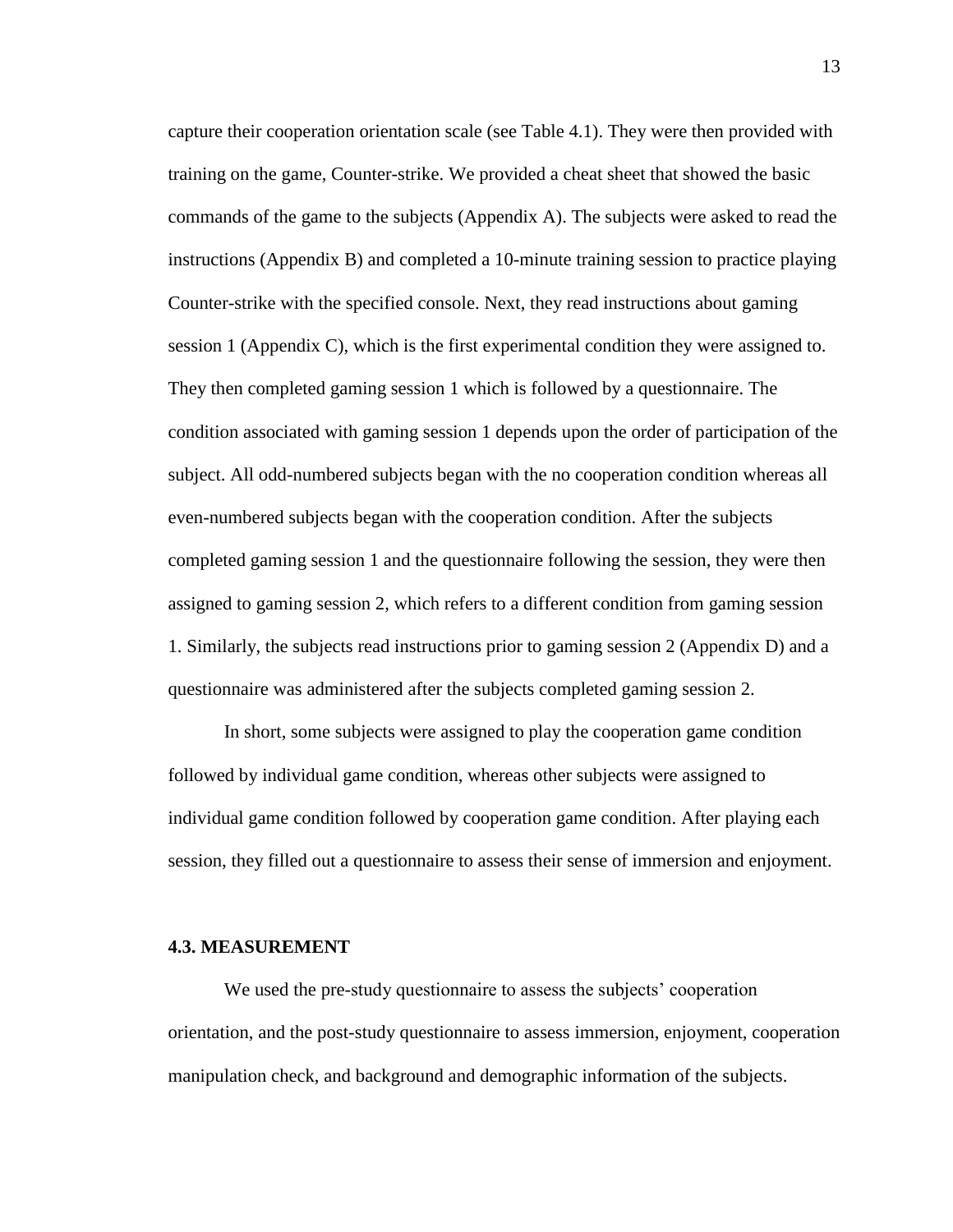**4.3.1. Cooperation Orientations Scale.** The cooperation orientation scale was captured to understand the general tendency of the subjects to cooperate (see Table 4.1). The measurement scale for cooperation orientation scale was adopted from Chen, Xie, & Chang (2011) for measuring disposition differences among people. They included items such as "It is important to coordinate with others in this game." Subjects answered on a 7-point Likert scale (strongly disagree  $= 1$  to strongly agree  $= 7$ ).

|                                                                                      | <b>Measurement Items</b>                                     |  |  |  |
|--------------------------------------------------------------------------------------|--------------------------------------------------------------|--|--|--|
| 1. It is a pleasure for me to work with others.                                      |                                                              |  |  |  |
|                                                                                      | 2. Working with others helps me to improve performance.      |  |  |  |
| 3. It is essential for me to think from others' perspectives at work.<br>Cooperation |                                                              |  |  |  |
|                                                                                      | 4. It is important to take both my and others' interest into |  |  |  |
|                                                                                      | consideration at work.                                       |  |  |  |
|                                                                                      | 5. One must work with others to succeed.                     |  |  |  |

Table 4.1. Measurement Scale for Cooperation Orientation

**4.3.2. Immersion.** The measurement scale for immersion was adopted from (Agarwal & Karahanna, 2000) for measuring the subjective responses of players' experience of immersion (see Table 4.2). They included items such as "I was able to block out other distractions", "I was absorbed in what I was doing" and, "I was immersed in the task and activities I was performing." Subjects answered on a 7-point Likert scale (strongly disagree  $= 1$  to strongly agree  $= 7$ ).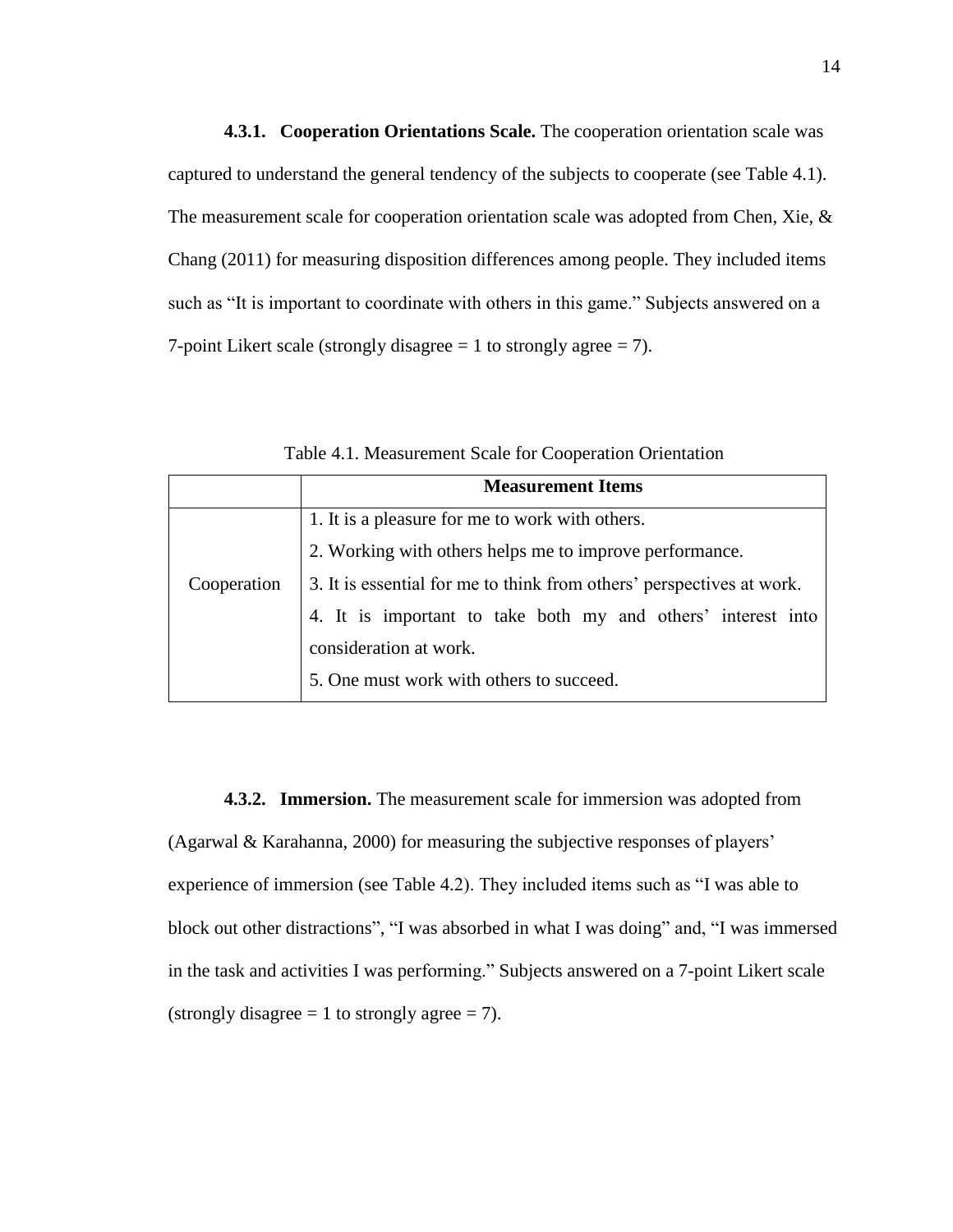|           | <b>Measurement Items</b>                                                |
|-----------|-------------------------------------------------------------------------|
|           | 1. While playing this game, I was able to block out other distractions. |
| Immersion | (IMM1)                                                                  |
|           | 2. While playing this game, I was absorbed in what I was doing. (IMM2)  |
|           | 3. While playing this game, I was immersed in the task and activities I |
|           | was performing. (IMM3)                                                  |

Table 4.2. Measurement Items for Immersion

**4.3.3. Enjoyment.** The measurement scale for enjoyment was adopted from (Agarwal & Karahanna, 2000) for measuring the subjective responses of players' experience of enjoyment (see Table 4.3). They included items such as "I had fun playing this game", "Playing this game gave me enjoyment." and, "I enjoyed playing this game." Subjects answered on a 7-point Likert scale (strongly disagree  $= 1$  to strongly agree  $= 7$ ).

**4.3.3.1 Cooperation manipulation check.** The manipulation check questions for cooperation were developed by the researcher (see Table 4.4). The basic idea to include these questions is to assess whether the experimental manipulations were successful, i.e., effective. They included items such as "I tried to cooperate with someone during the game" and "When I played this game, I tried to outperform others." Subjects rated their responses on a 7-point Likert scale (strongly disagree  $= 1$  to strongly agree  $= 7$ ).

|           | <b>Measurement Items</b>                       |
|-----------|------------------------------------------------|
|           | 1. I had fun playing this game. (ENJ1)         |
| Enjoyment | 2. Playing this game gave me enjoyment. (ENJ2) |
|           | 3. I enjoyed playing this game. (ENJ3)         |

Table 4.3. Measurement Items for Enjoyment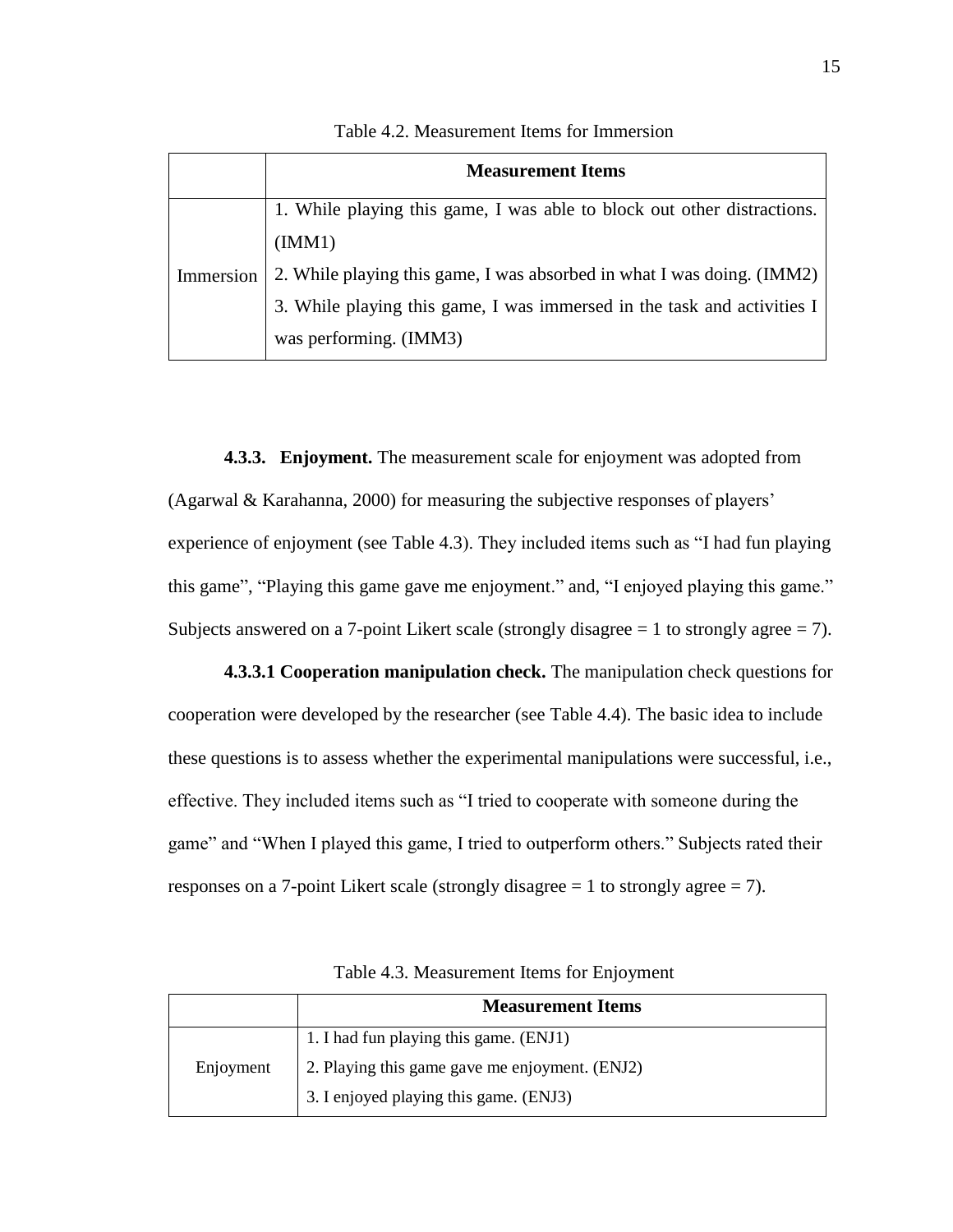|             | <b>Measurement Items</b>                                         |
|-------------|------------------------------------------------------------------|
|             | 1. When I played this game, I was cooperating with someone.      |
| Cooperation | 2. When I played this game, someone cooperated with me.          |
|             | 3. I tried to cooperate with someone during the game.            |
|             | 4. When I played this game, I worked with someone to achieve the |
|             | goal.                                                            |

Table 4.4. Measurement Scale for Cooperation Manipulation Check

**4.3.3.2 Subject background questionnaire.** The background questionnaire included participant demographics (e.g., gender, age, education), and gaming habits (e.g., how often participants play games and the number of hours per week spent playing games).

#### **4.4. PILOT TESTS**

We conducted two pilot studies to test the instruments, the game software, and the experimental procedures. The first pilot study was used to fine-tune and assess the measurement items, where items that were not good were dropped from the study. The second pilot study was used to fine-tune the experimental setup, procedures and gaming software. Based on feedback from the pilot studies, we adjusted and made changes to the measurement items, experimental procedures and the gaming software. For example, we added instructions in Qualtrics for participants to switch to the respective gaming session after completing each set of questionnaire and reduced the time frame of each gaming session from 15 minutes to 10 minutes.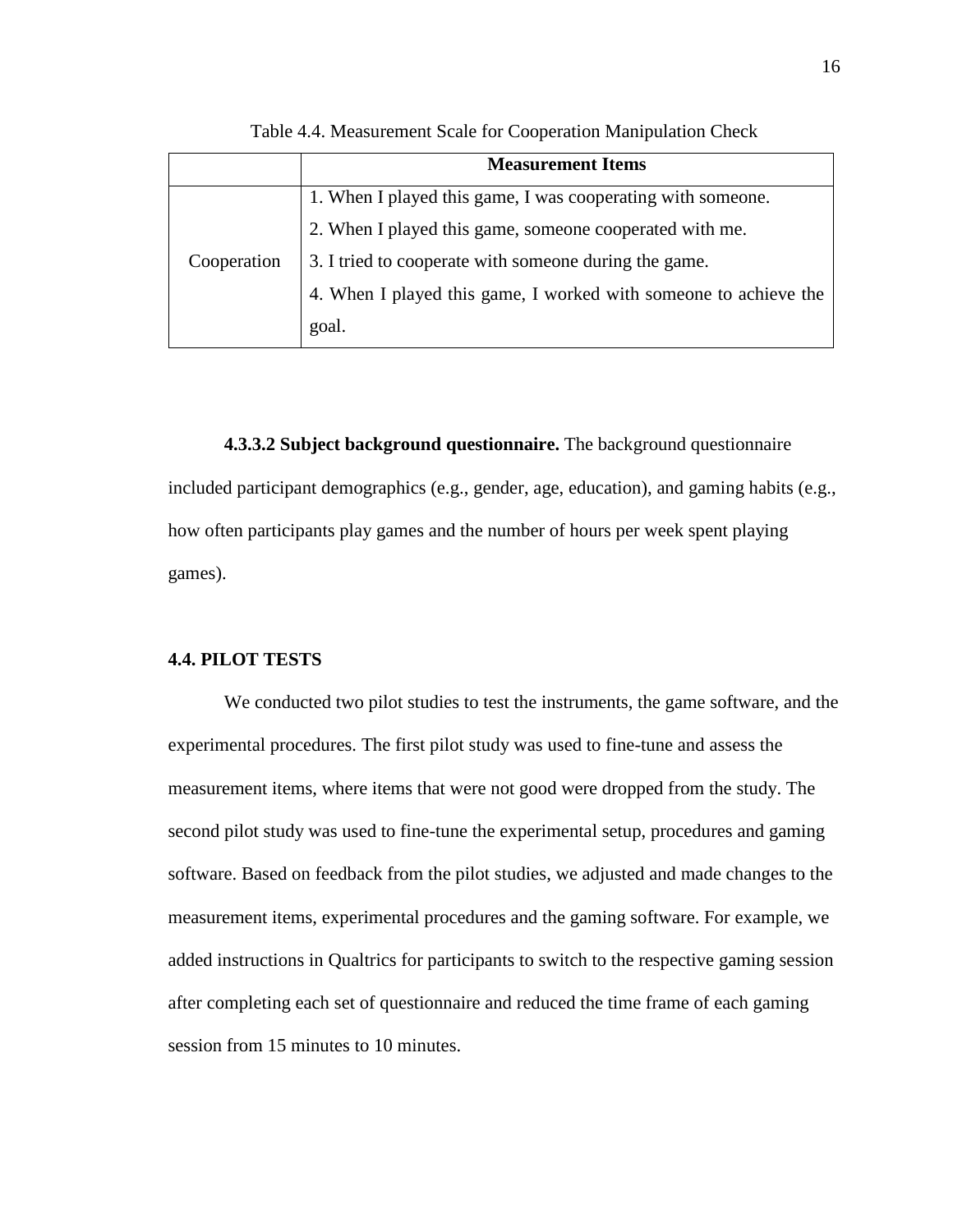#### **5. DATA ANALYSIS**

The sample size for the study is 38. Subjects were both graduate and undergraduate students from Missouri University of Science  $\&$  Technology and they were recruited based on their prior experience with games. Sample size is calculated using  $G^*$ Power statistical power analysis (http://www.gpower.hhu.de/). Within the F tests family, we considered our statistical test as ANOVA: Repeated measures, within factors and the type of power analysis used is A priori: Compute required sample size  $-$  given alpha, power, and effect size. We considered effect size, f as 0.25, alpha error probability as 0.05, power (1-beta error probability) as 0.80, number of groups as 2, and number of measurements as 2. Thus, our total sample size is calculated as 34. We limited this study to only male subjects in order to control for gender. Participants were recruited through social networks, forums, and email contact.

All 38 participants were male. They averaged 9 hours of weekly game playing and were aged between 18 and 39. Factor analysis and validity checks on the measurement scales were conducted. We used SPSS 11.0 software to analyze the data collected.

#### **5.1. MEASUREMENT VALIDATION**

Statistical tests were carried out at a 0.05 significance level. Exploratory factor analysis (EFA) was conducted to evaluate convergent validity for the constructs of the survey instrument. EFA results with varimax rotation and principal component analysis are reported in table 5.1 for no cooperation condition and in table 5.2 for cooperation condition. As per our research model, we identified a two-factor structure with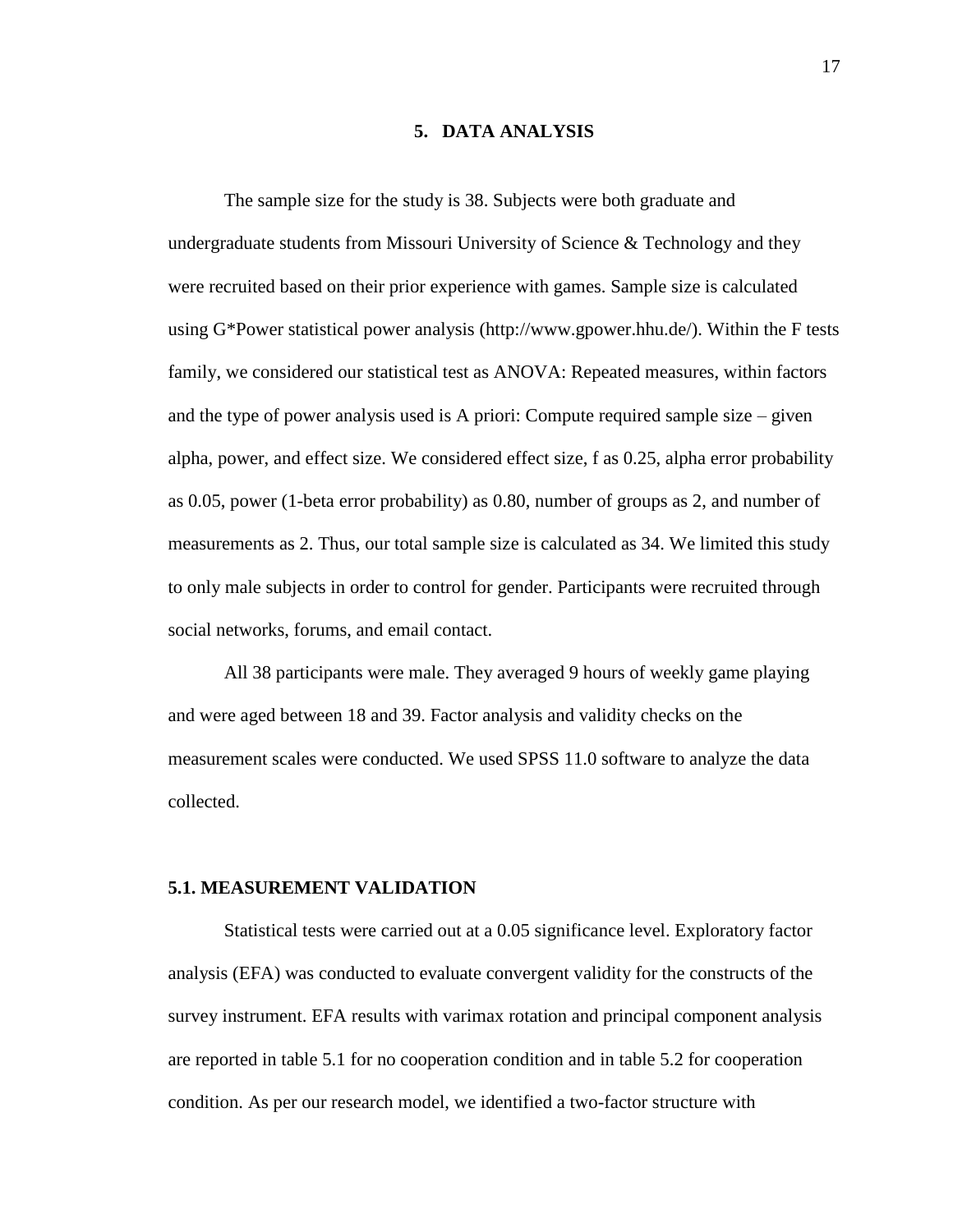eigenvalues greater than 1.0. All the measurement items loaded onto their target factors respectively and scored above 0.827 for no cooperation condition and above 0.73 for cooperation condition, which indicates good construct validity (Cook, Campbell, & Day, 1979).

|                                                     | Component |                       |  |
|-----------------------------------------------------|-----------|-----------------------|--|
|                                                     | 1         | $\mathcal{D}_{\cdot}$ |  |
| No Cooperation_ENJ1                                 | .975      | .143                  |  |
| No Cooperation_ENJ2                                 | .928      | .206                  |  |
| No Cooperation_ENJ3                                 | .937      | .223                  |  |
| No Cooperation_IMM1                                 | .100      | .922                  |  |
| No Cooperation_IMM2                                 | .128      | .834                  |  |
| No Cooperation_IMM3                                 | .376      | .827                  |  |
| Extraction Method: Principal Component Analysis.    |           |                       |  |
| Rotation Method: Varimax with Kaiser Normalization. |           |                       |  |

Table 5.1. Results of Factor Analysis for No Cooperation

|                                                     | Component |                       |  |
|-----------------------------------------------------|-----------|-----------------------|--|
|                                                     | 1         | $\mathcal{D}_{\cdot}$ |  |
| Cooperation_ENJ1                                    | .889      | .202                  |  |
| Cooperation_ENJ2                                    | .927      | .221                  |  |
| Cooperation_ENJ3                                    | .932      | .194                  |  |
| Cooperation_IMM1                                    | .070      | .895                  |  |
| Cooperation_IMM2                                    | .484      | .730                  |  |
| Cooperation_IMM3                                    | .218      | .839                  |  |
| Extraction Method: Principal Component Analysis.    |           |                       |  |
| Rotation Method: Varimax with Kaiser Normalization. |           |                       |  |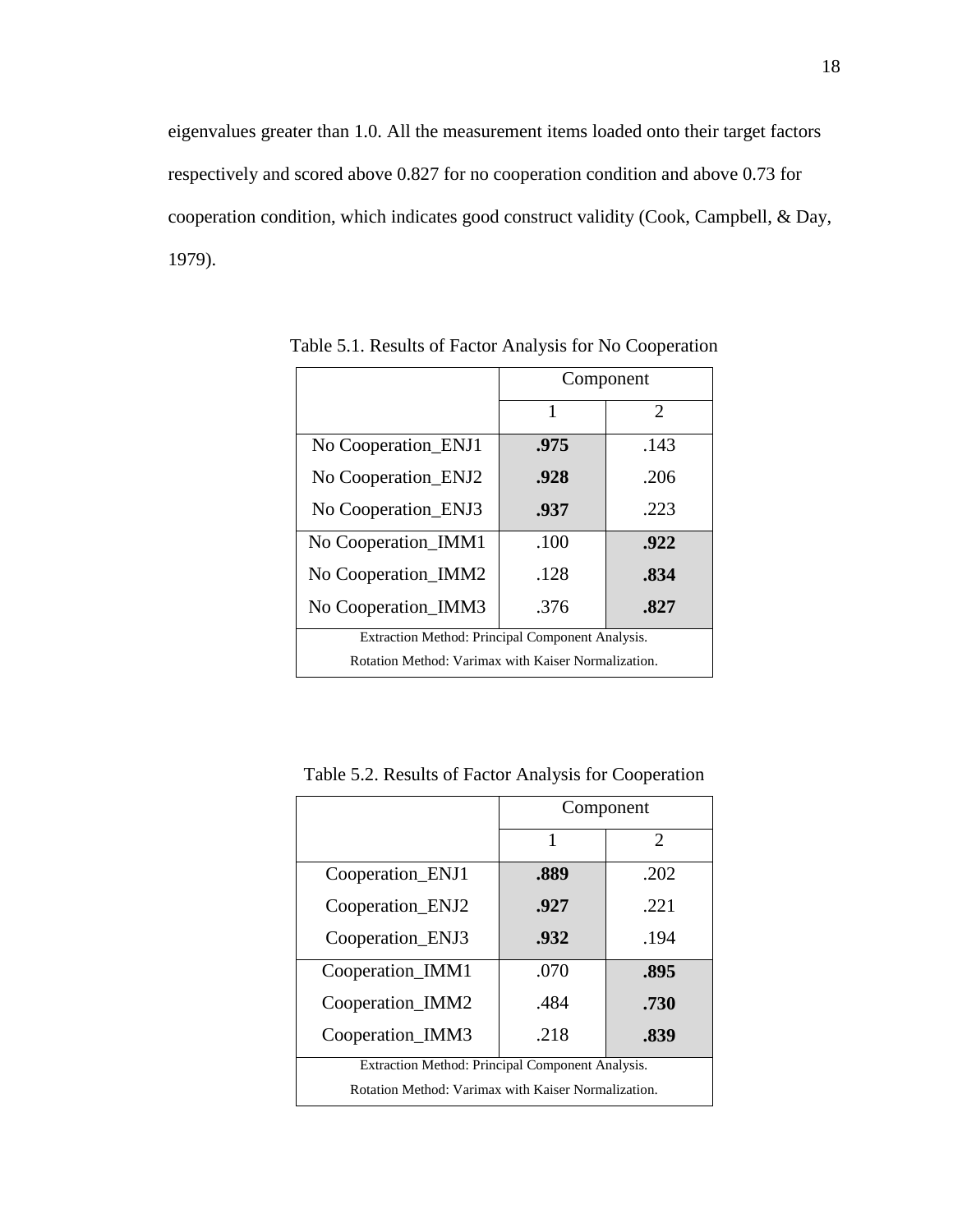The Cronbach's alpha coefficient (Cronbach, 1951) was used to assess the reliability of the measurement. The Cronbach's alpha coefficients for immersion were 0.86 for the no cooperation condition and 0.83 for the cooperation condition. The Cronbach's alpha coefficients for enjoyment were 0.96 in the no cooperation condition and 0.94 for the cooperation condition. A value of at least 0.70 indicates adequate reliability (Nunnally, Bernstein, & Berge, 1967). The Cronbach's alpha coefficients for all constructs were well above 0.7, which indicate that all the measurement items achieved high reliability.

Table 5.3. Paired Samples Tests

|                                                  |          | df | Sig. (1-tailed) |
|--------------------------------------------------|----------|----|-----------------|
| No Cooperation_Immersion – Cooperation_Immersion | $-2.052$ | 37 | 0.0235          |
| No Cooperation_Enjoyment – Cooperation_Enjoyment | $-1.701$ | 37 | 0.0485          |

Table 5.4. Descriptive Statistics

|                  |                | ${\bf N}$ | <b>Mean</b> | Std.<br><b>Deviation</b> | Std.<br><b>Error</b> |
|------------------|----------------|-----------|-------------|--------------------------|----------------------|
|                  | No Cooperation | 38        | 5.66        | .997                     | .162                 |
| <b>Immersion</b> | Cooperation    | 38        | 5.82        | .778                     | .126                 |
| Enjoyment        | No Cooperation | 38        | 5.63        | 1.292                    | .210                 |
|                  | Cooperation    | 38        | 5.92        | 1.116                    | .181                 |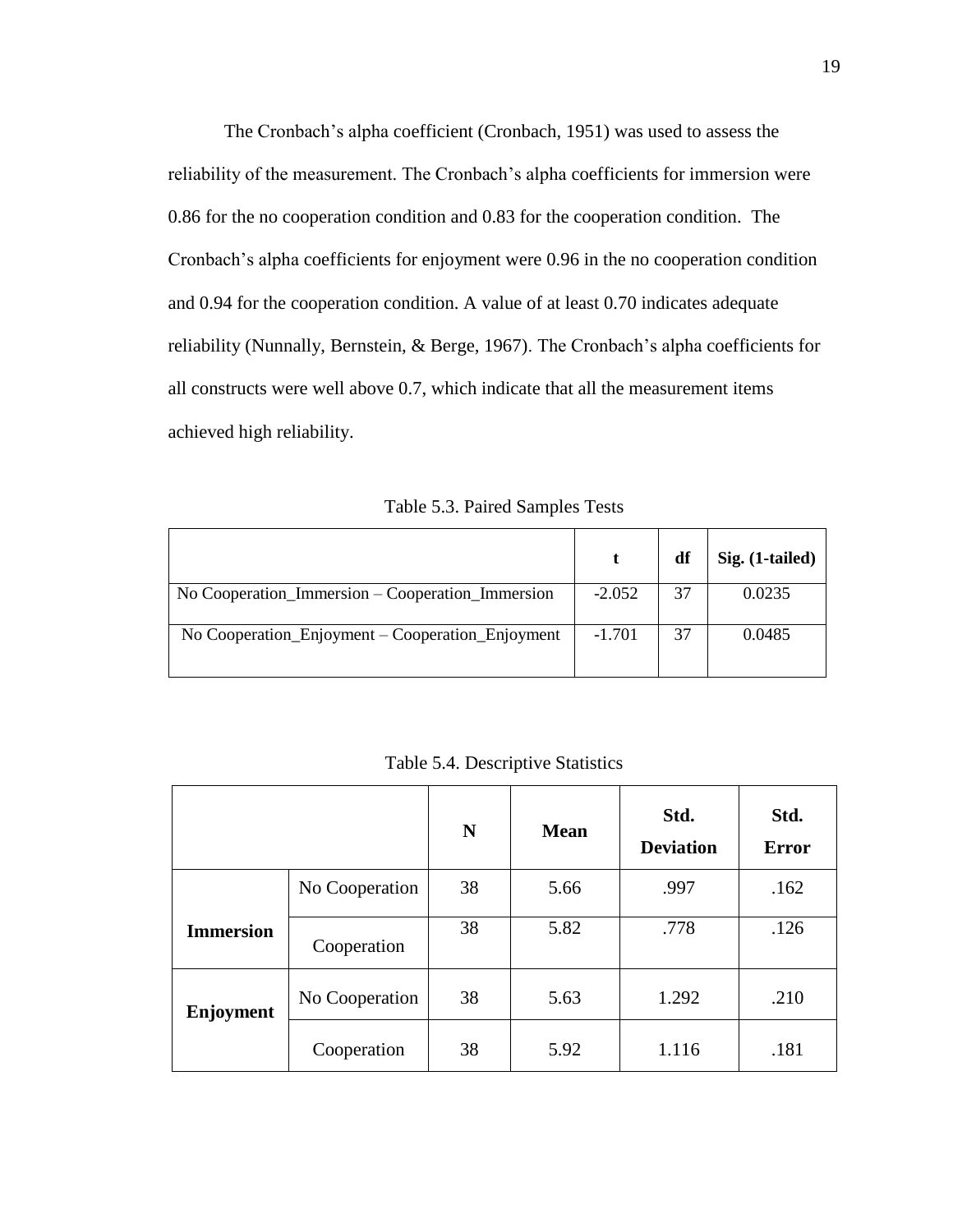#### **5.2. REPEATED MEASURES (PAIRED T-TEST) ANALYSIS**

**5.2.1. Immersion.** We found a significant effect of cooperation on immersion, i.e.,  $p = 0.0235$  (<0.05) (see Table 5.3). Subjects in the cooperation condition (M = 5.82,  $SD = 0.778$ ) were experiencing greater immersion in the game than subjects in the no cooperation or individual ( $M = 5.66$ ,  $SD = 0.997$ ) condition (see Table 5.4).

**5.2.2. Enjoyment.** We found a significant effect of cooperation on enjoyment of the game, i.e.,  $p = 0.0485$  (<0.05) (see Table 5.3). The subjects in the cooperation condition ( $M = 5.92$ ,  $SD = 1.116$ ) enjoyed the game more than the subjects in the no cooperation or individual ( $M = 5.63$ ,  $SD = 1.292$ ) condition (see Table 5.4).

**5.2.3. Immersion on Enjoyment.** We found a significant effect of individuals' immersion on enjoyment of the game, i.e.,  $F(1, 36) = 10.505$ ,  $p=0.005$  (<0.05). We also found that dyads or subjects in the cooperation condition experienced greater enjoyment when they were immersed in the game, i.e.,  $F(1, 36) = 11.502$ ,  $p=0.001$  (<0.05). Thus, the results suggest a positive relationship between immersion and enjoyment in both cooperation and no cooperation conditions. Overall, we can infer that irrespective of the context, i.e., in both no cooperation and cooperation contexts, immersion and enjoyment are positively related. Table 5.5 shows the ANOVA results for the relationship between immersion and enjoyment.

Table 5.6 shows the results of hypothesis testing. H1 (Cooperation  $\rightarrow$  Immersion) and H3 (Cooperation  $\rightarrow$  Enjoyment) are supported, suggesting that the cooperative game play leads to higher immersion and enjoyment than the individual game play. H2 (Immersion  $\rightarrow$  Enjoyment) is supported, and suggests that immersion contributes to enjoyment.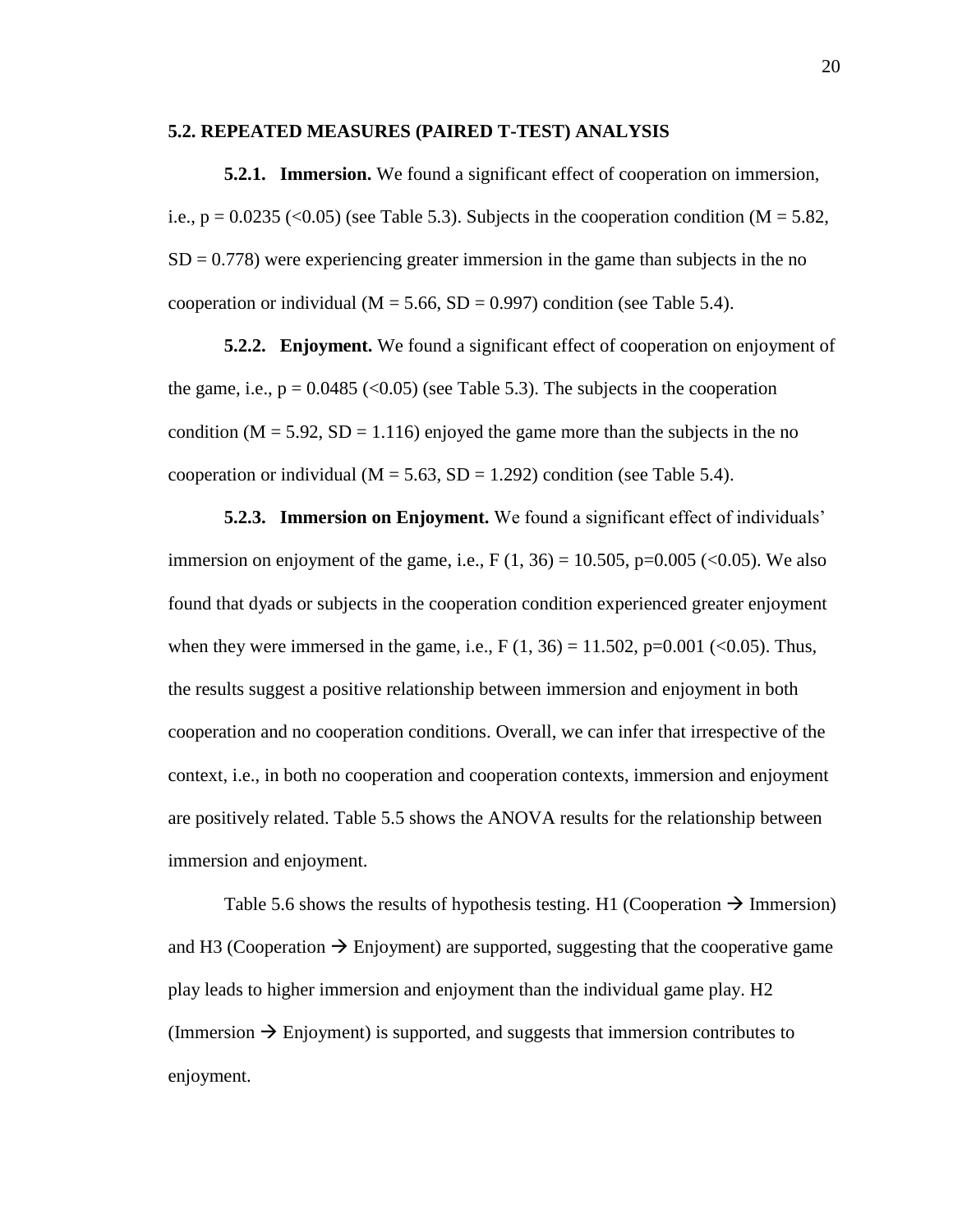|                                                                 |            | Sum of<br>Squares | df | Mean<br>Square | $\mathbf{F}$ | Sig.<br>(p-value,<br>1-tailed) |
|-----------------------------------------------------------------|------------|-------------------|----|----------------|--------------|--------------------------------|
| No Cooperation Enjoyment $\rightarrow$ No                       | Regression | 10.505            | 1  | 10.505         | 7.383        | .005                           |
| Cooperation_Immersion                                           | Residual   | 51.226            | 36 | 1.423          |              |                                |
|                                                                 | Total      | 61.731            | 37 |                |              |                                |
| $\rightarrow$<br>Cooperation Enjoyment<br>Cooperation_Immersion | Regression | 11.162            | 1  | 11.162         | 11.502       | .001                           |
|                                                                 | Residual   | 34.935            | 36 | .970           |              |                                |
|                                                                 | Total      | 46.096            | 37 |                |              |                                |

Table 5.5. ANOVA Results

Table 5.6 Results of Hypotheses Testing

| <b>Hypotheses</b>                           | Supported? |
|---------------------------------------------|------------|
| <b>H1</b> : Cooperation increases immersion | Yes        |
| H2: Immersion increases enjoyment           | Yes        |
| H3: Cooperation increases enjoyment         | Yes        |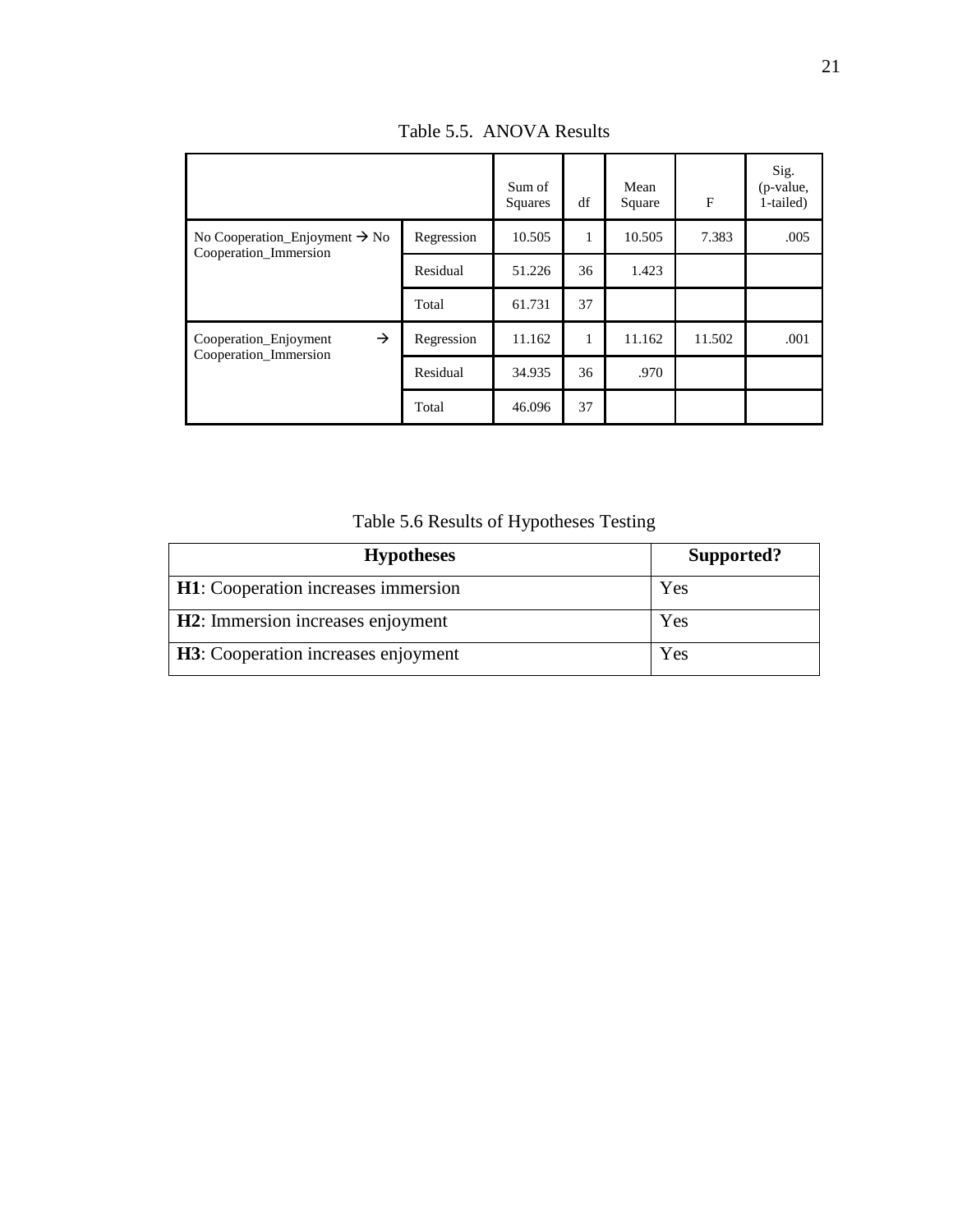#### **6. DISCUSSIONS**

The findings from our study suggest that cooperative gameplay induces a greater sense of immersion and enjoyment than non-cooperative gameplay.

First, immersion is significantly increased by cooperation. Transportation theory states that transported individuals experience immersion, and self-determination theory explains that players are more embedded in the narrative environment if relatedness is fulfilled (Ryan & Deci, 2001). Thus, our findings in line with both transportation theory and self-determination theory, which posit that, cooperation leads to immersion.

Second, immersion in a game had a significant impact on enjoyment of a game. As per transportation theory, enjoyment experience is increased by immersion and also from its consequences of being immersed in the game (Green et al., 2004). Our finding is consistent with transportation theory, which posits that immersion leads to enjoyment.

Lastly, enjoyment is significantly increased by cooperation. As put forward by self-determination theory, relatedness can induce enjoyment (Przybylski et al., 2010). Our finding is consistent with self-determination theory, which posits that cooperation generates greater feelings of relatedness or connectedness that in turn is associated with enjoyment.

22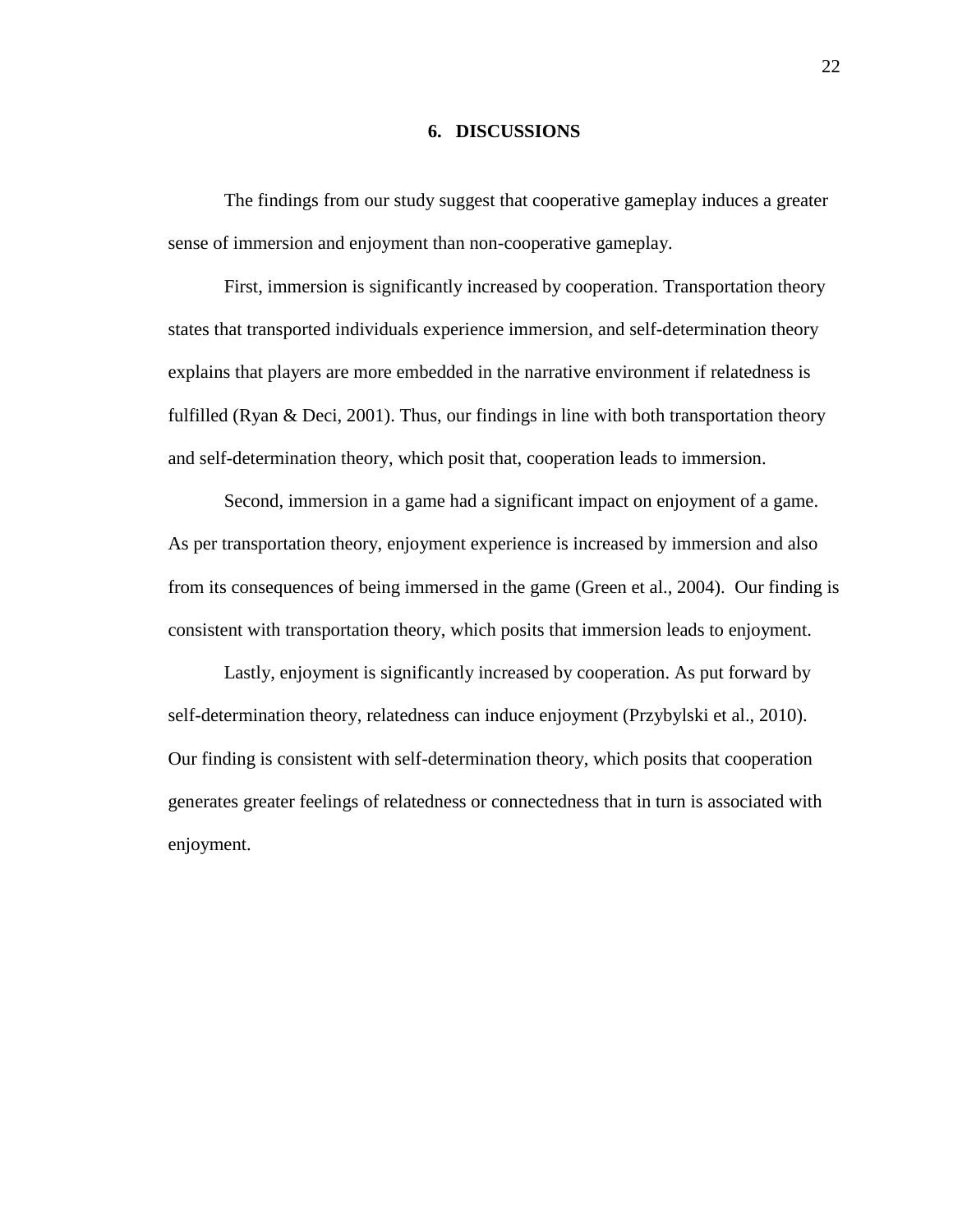#### **7. LIMITATIONS AND FUTURE RESEARCH**

This study has some limitations, which can be resolved by future research. First, we limited this study to only male participants. Our reasoning for doing so was because we used Counter-Strike, which is a first person shooter game. Generally, first-person shooter games are played mostly by males. Hence, we did not risk having the results skewed by an audience group that is largely unfamiliar with the game, i.e., females. Future studies can overcome this limitation by choosing a game that is played by both female and males.

Second, we used a deception technique in order to maximize control of the experiment, i.e., we made participants believe that they were playing with other human players when they actually played with system bot. Future research can consider cooperation with a human versus the system to assess if the results are similar or different.

Third, although social interactions include both cooperation and competition, we limited our study to only comparing cooperation and no cooperation gameplay. Further studies can be extended to study the effect of solo, cooperation, competition and the combination of cooperation and competition on immersion and enjoyment.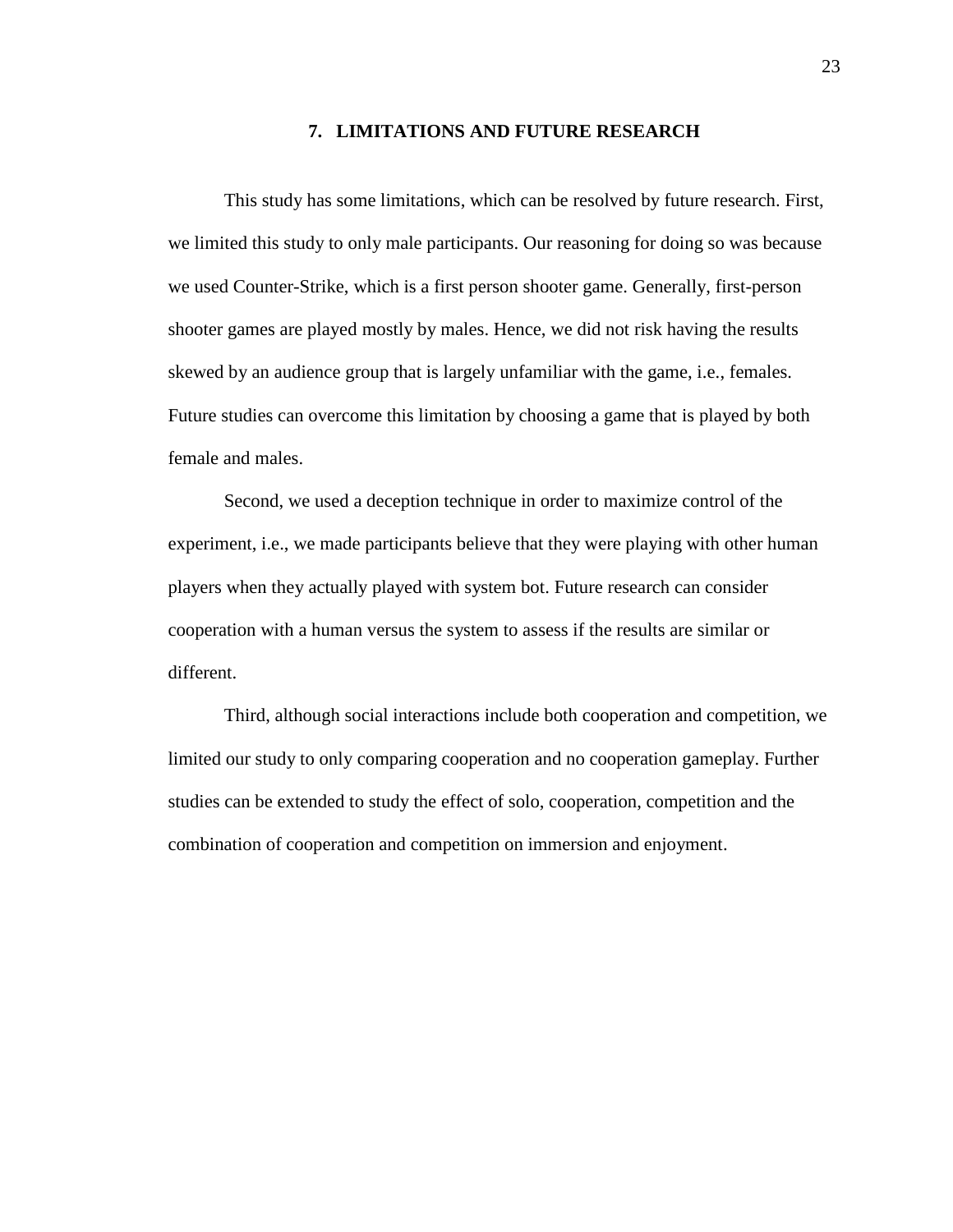#### **8. CONCLUSIONS**

In conclusion, this study investigates the role of cooperation on immersion and enjoyment in games. Based on transportation theory and self-determination theory, this study focuses on understanding immersion and enjoyment in the context of cooperation. The findings suggest that cooperation is an important factor that enhances immersion in games and enjoyment of games. In other words, both immersion and enjoyment are comparatively higher in cooperative than in non-cooperative gameplay. In sum, this study offers key insights on one of the social interactions, cooperation, and its effect on players' gaming experiences of immersion and enjoyment.

This research contributes to developing a greater understanding of users' immersion and enjoyment experiences in the cooperative context. The findings can benefit game developers by providing them with a better understanding of how the social context affects players' experience and performance. We also assessed the effects of players' immersion on enjoyment of games and hence, our research offers insights on the impact of the different game play conditions on players' enjoyment of games. This research may also offer insights on the design of successful games as well as game play strategies to increase players' interest toward specific games.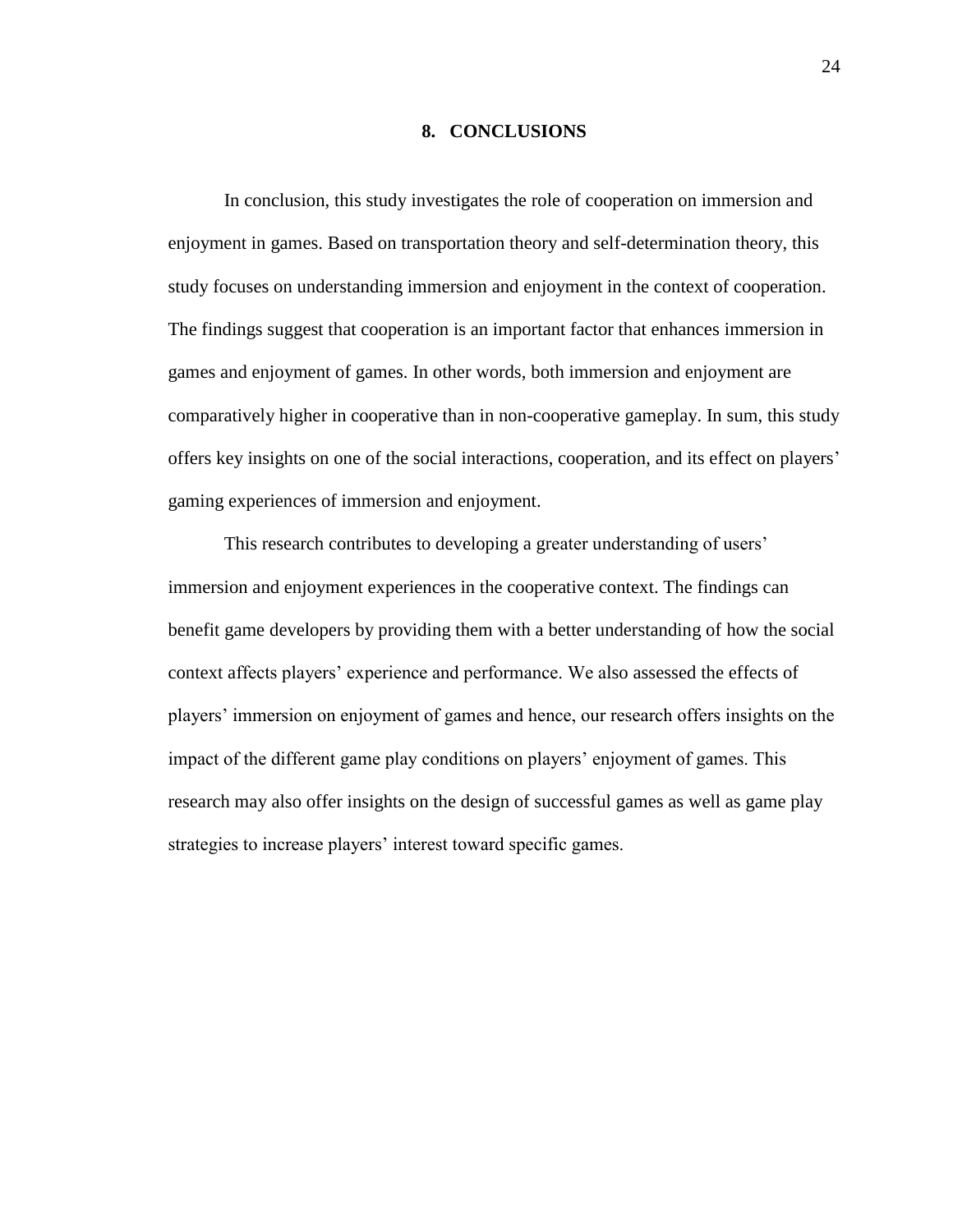APPENDIX A. COUNTER-STRIKE GAME COMMANDS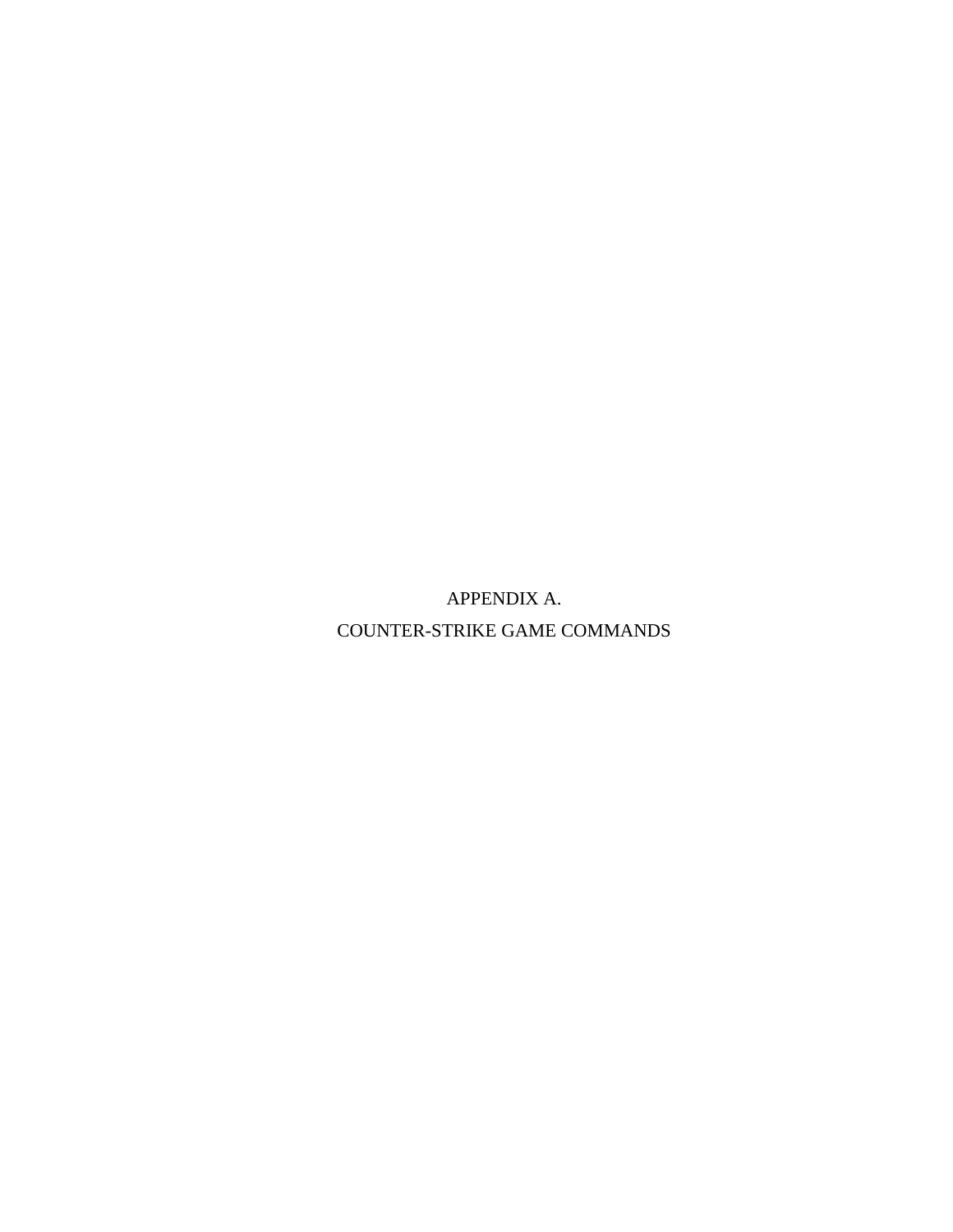| Command                                     | Action                       |
|---------------------------------------------|------------------------------|
| $Z+1$                                       | Cover me                     |
| $Z+2$                                       | You take the point           |
| $Z+3$                                       | Hold this Position           |
| $Z+4$                                       | Regroup Team                 |
| $Z+5$                                       | Follow me                    |
| $Z+6$                                       | Taking Fire, Need Assistance |
| $\pmb{0}$                                   | Exit                         |
| $X+1$                                       | Go                           |
| $X+2$                                       | <b>Fall Back</b>             |
| $X+3$                                       | <b>Stick Together Team</b>   |
| $X+4$                                       | Get in Position              |
| $X+5$                                       | Strom the Front              |
| $X+6$                                       | Report-In                    |
| $C+1$                                       | Affirmative/Roger            |
| $C+2$                                       | <b>Enemy Spotted</b>         |
| $C+3$                                       | Need Backup                  |
| $C+4$                                       | <b>Section Clear</b>         |
| $C+5$                                       | I'm in Position              |
| $C+6$                                       | Reporting In                 |
| $C+7$                                       | She's gonna Blow             |
| $C+8$                                       | Negative                     |
| $C+9$                                       | Enemy Down                   |
| <b>Basic Controls</b>                       | Key                          |
| To move forward, left, backward, right      | W, A, S, D                   |
| Defuse Bomb                                 | Hold E                       |
| To buy Guns                                 | B                            |
| To switch b/w primary and secondary weapons | $\mathsf Q$                  |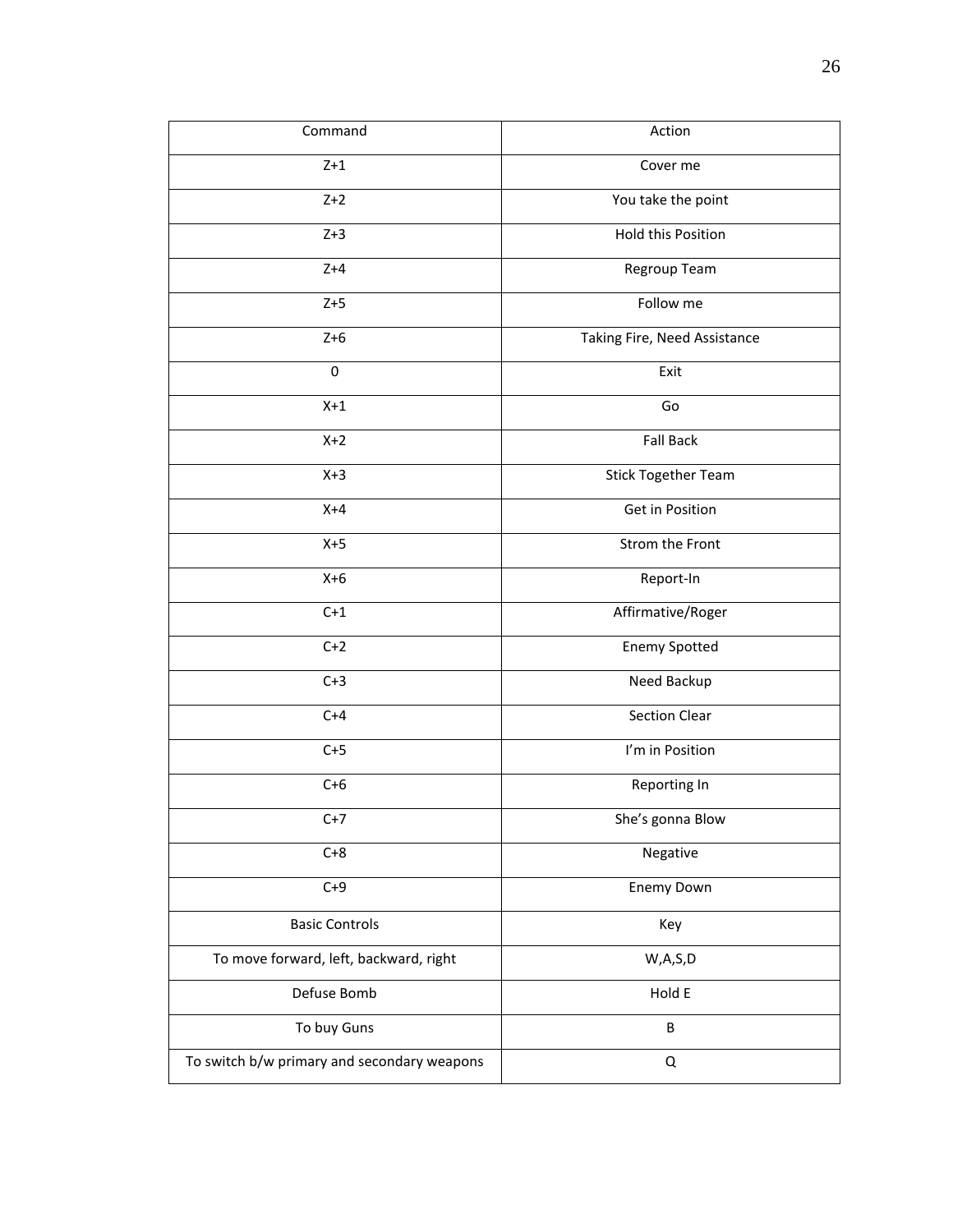APPENDIX B. PRACTICE INSTRUCTIONS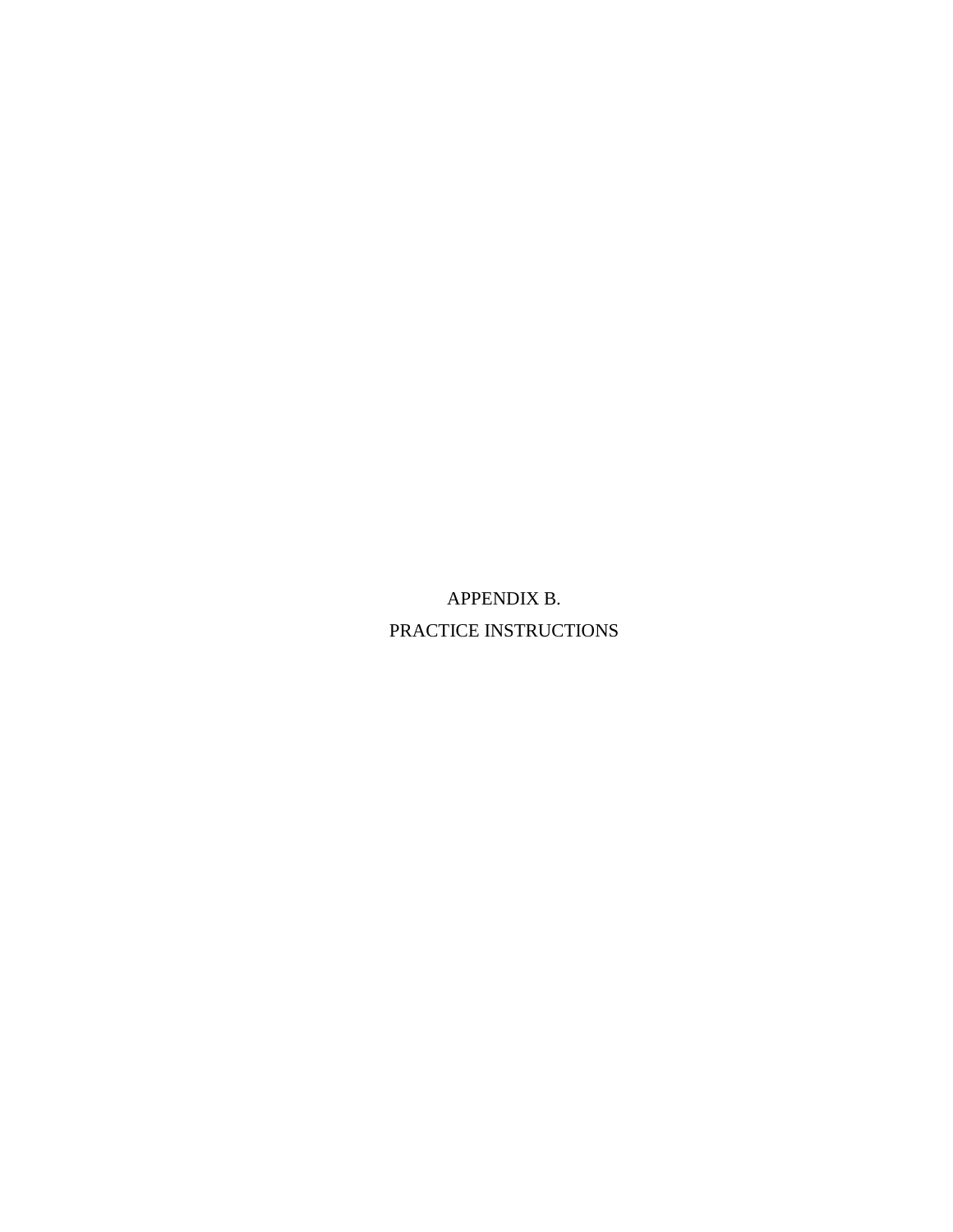Welcome to this session where you will be playing a computer game, Counter Strike. We thank you and appreciate your participation and attendance. Our interest is to study game-playing behaviors to improve the design of computer games. Hence, you have been invited to play the game that includes two sessions that are preceded by a practice session described below.

The following information pertains to the practice session and instructions on how to play the game. Your performance and the training you receive in the practice session are critical for your successful participation in the experiment. Please read the instructions carefully and make sure you understand them before you start. If you have any questions, *please raise your hand*.

- You are given 10 minutes to familiarize with the game.
- After 10 minutes, the system will end the practice session automatically.
- In the game, Counter Strike, you will be a member of Counter Terrorist forces. Your objective is to defuse the bomb planted by terrorists in one of the designated spots (A or B) before it explodes. When a bomb explodes, you will lose the game.
- Your goal in the game is to achieve the highest possible performance. The more terrorists you execute, the better your performance.
- Since you may play multiple games in a session, the overall performance will be recorded.

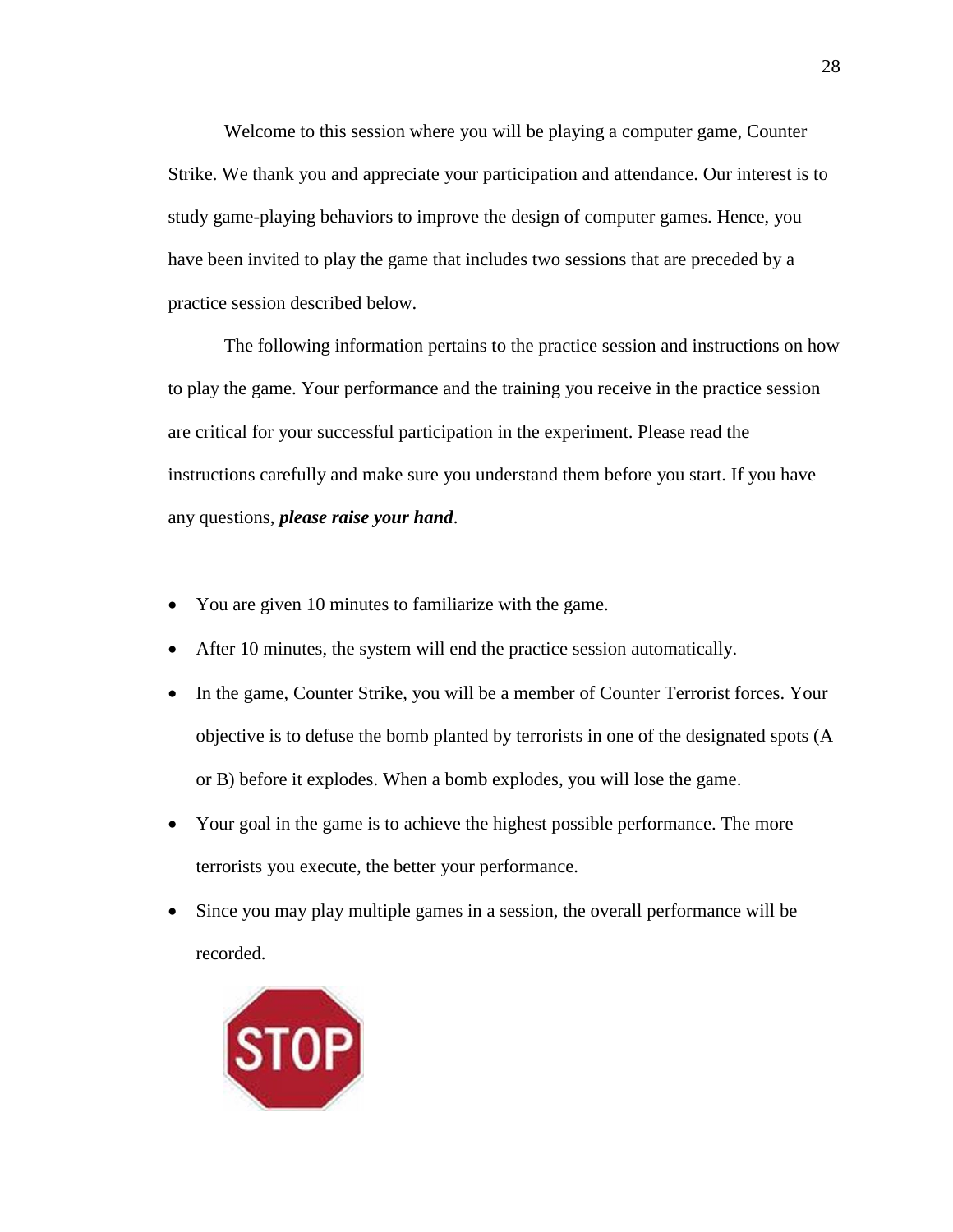APPENDIX C. GAMING SESSION 1 INSTRUCTIONS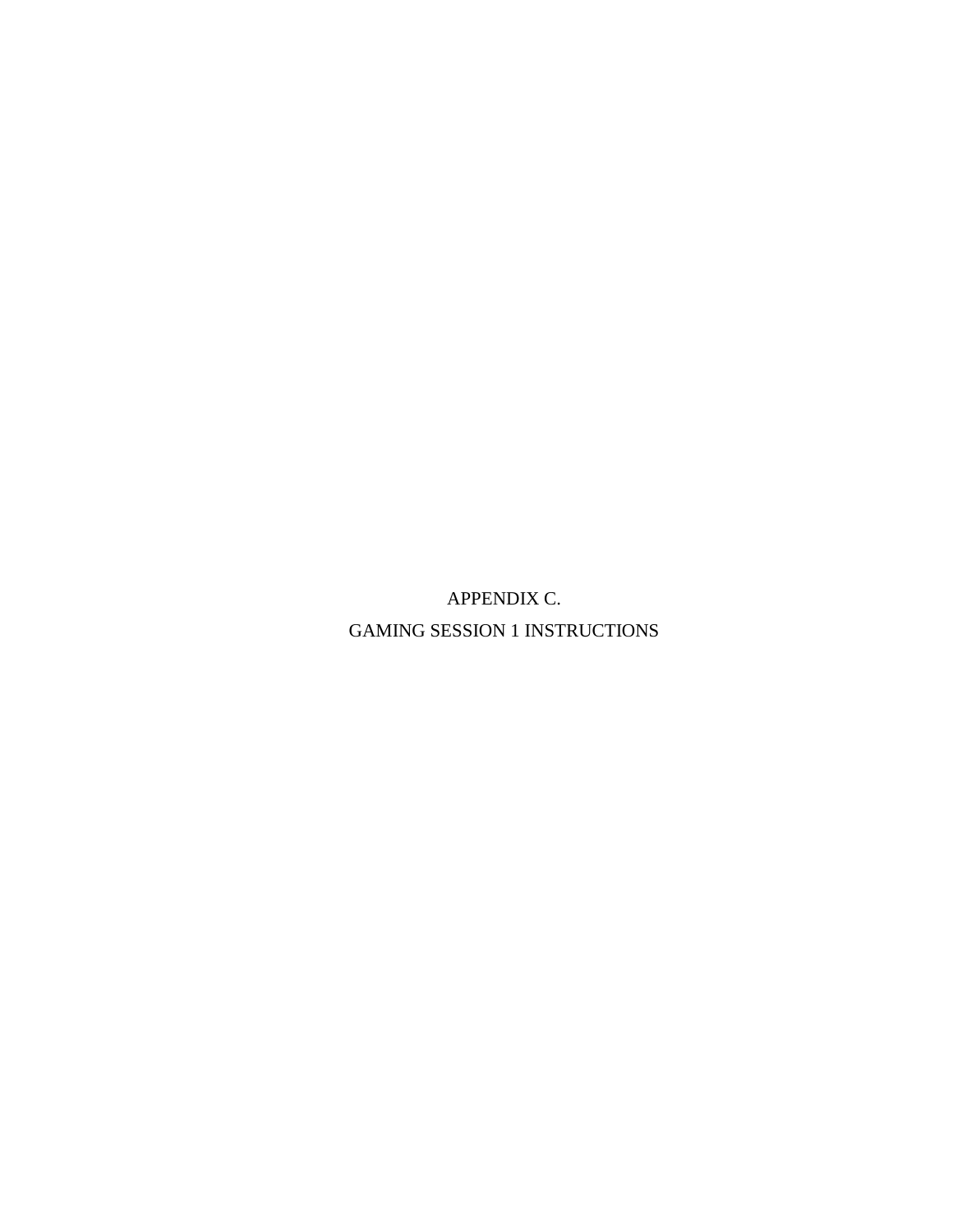Now, we will start the formal individual session. Please take this session seriously and follow the instructions carefully as they can have important consequences for our understanding of your game-playing behavior.

OBJECTIVE/GOAL: Your task during this session is to play the game by taking the role of a counter terrorist and achieve your highest possible score.

- As you play the game, you will get feedback on your performance through a scoreboard that displays your score via the surface pro 3 which is placed next to your computer screen.
- Your performance is based on the score you achieve in this session.
- During the entire session, you are not allowed to click on the tab button.
- After 15 minutes, your session will be automatically stopped by the system.
- Fill out the post-study questionnaire in the Qualtrics window based on your experience in this session.

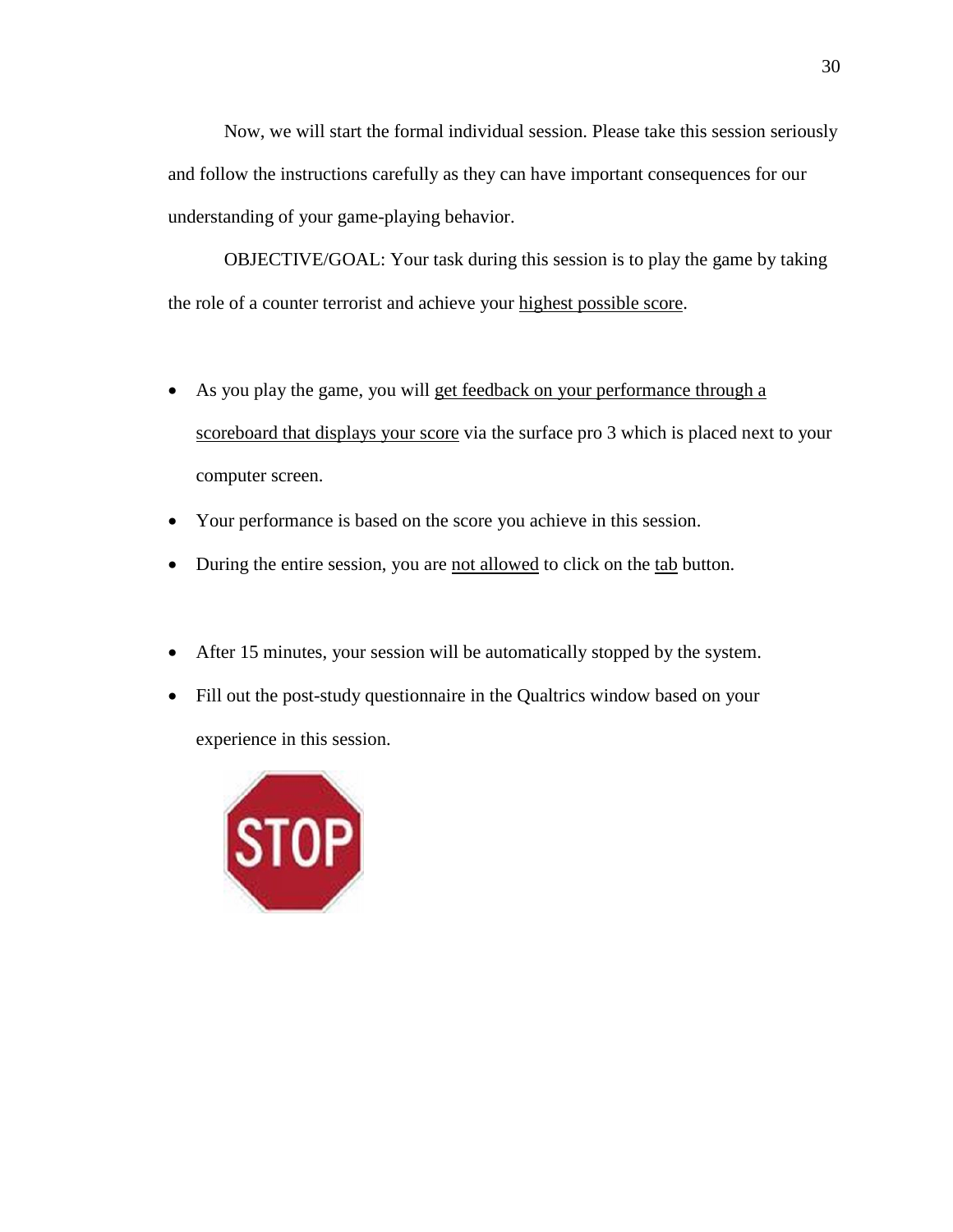APPENDIX D. GAMING SESSION 2 INSTRUCTIONS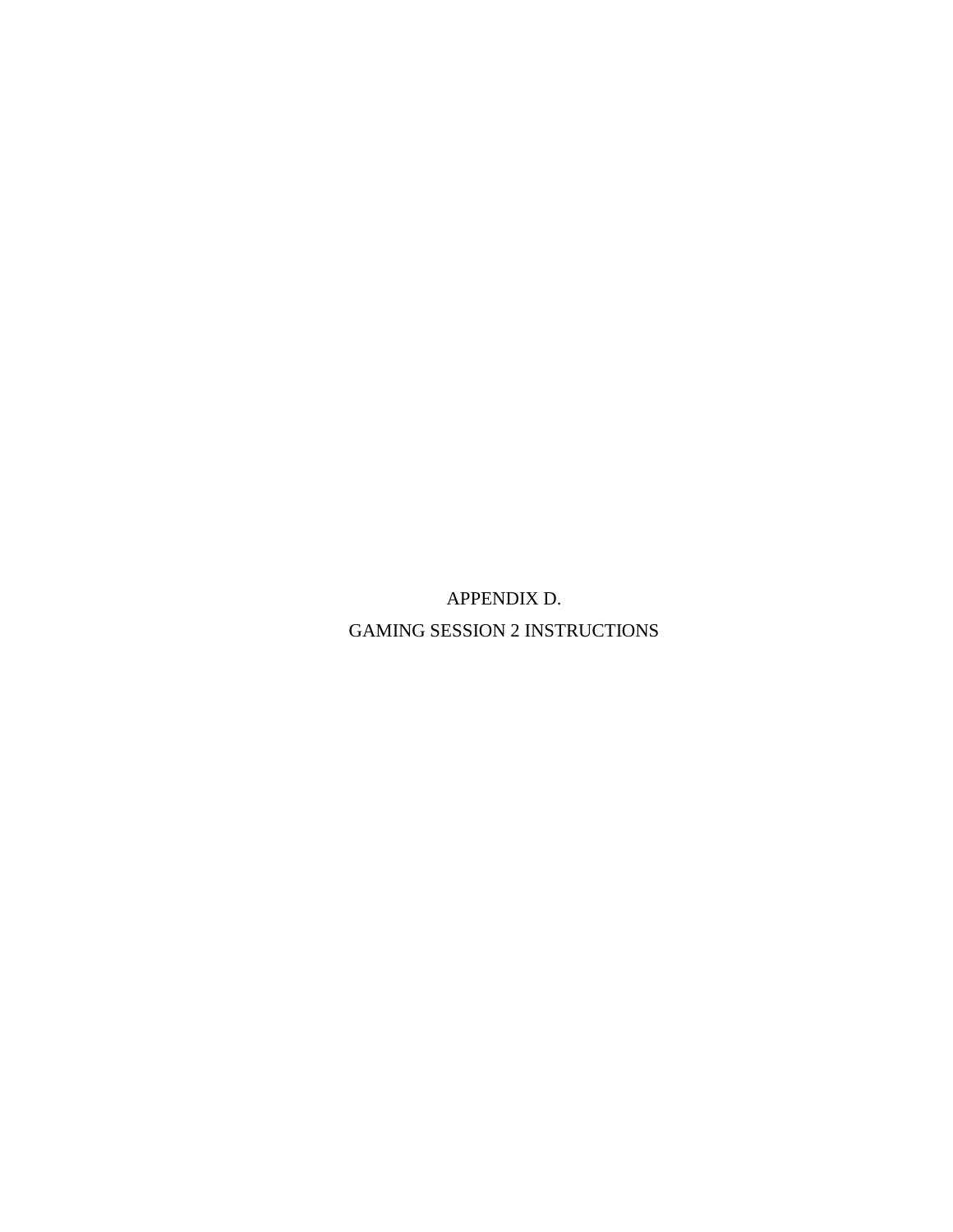Now, we will start the formal cooperative session. Please take this session seriously and follow the instructions carefully as they can have important consequences for our understanding of your game-playing behavior.

OBJECTIVE/GOAL: Your task during this session is to play the game by cooperating with a partner we have assigned to you where both of you are taking the role of counter terrorists, and achieve your highest possible team score. The cooperation is between you and your partner (a counter terrorist team member).

- Your partner is another player who is sitting in the other room and playing the same game along with you. Because of privacy considerations, we will not be able to disclose his/her name.
- As you play the game, you will get feedback on your team's performance through a scoreboard that displays your team score via the surface pro 3 which is placed next to your computer screen.
- You must cooperate as much as you can with your team partner.
- Your performance is based on the overall team's performance in this game (i.e., it's a combined score of you and your partner).
- During the entire session, you are not allowed to click on the tab button.
- After 15 minutes, your session will be automatically stopped by the system.
- Fill out the post-study questionnaire in the Qualtrics window based on your experience in this session.

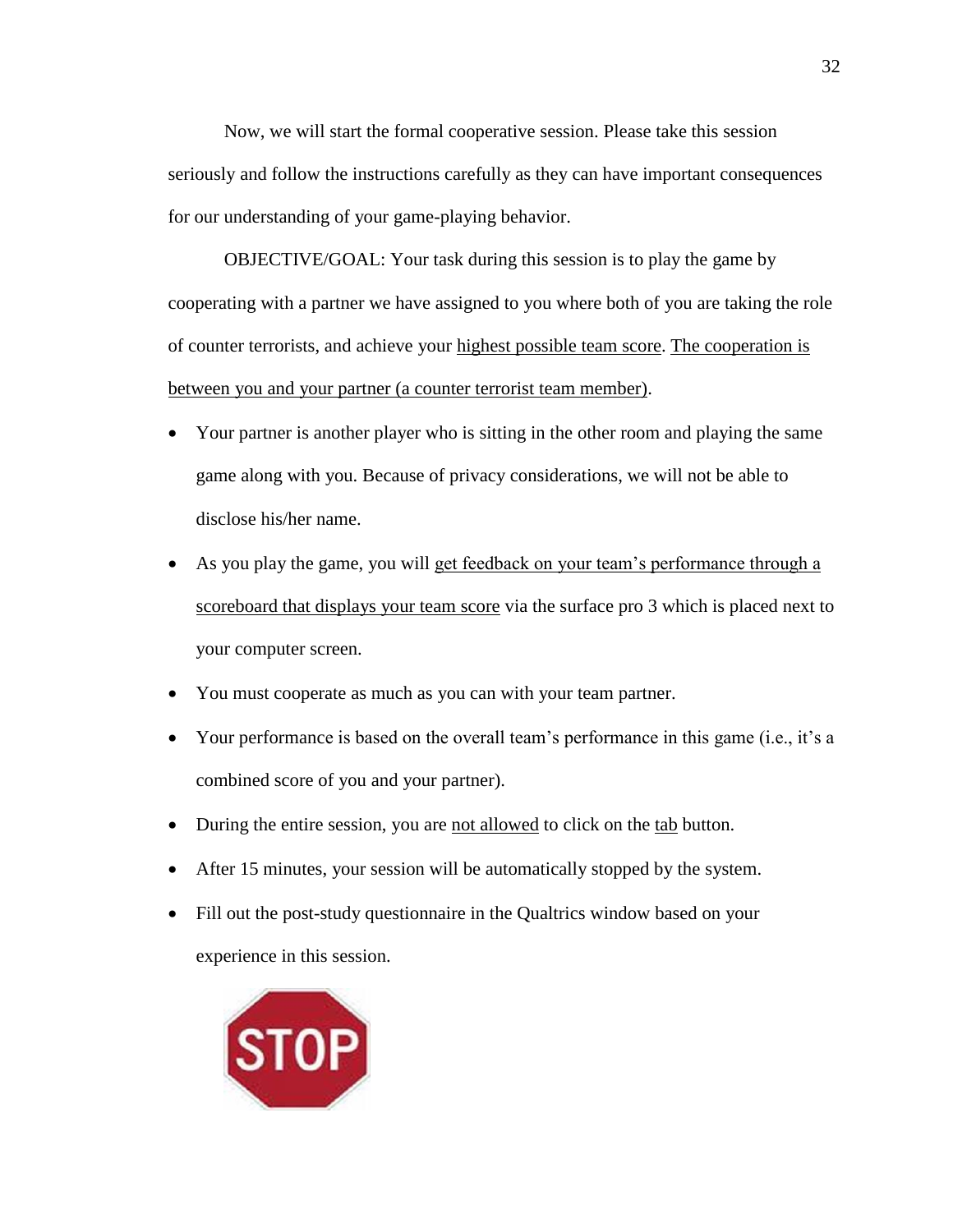APPENDIX E. SUMMARY OF LITERATURE REVIEW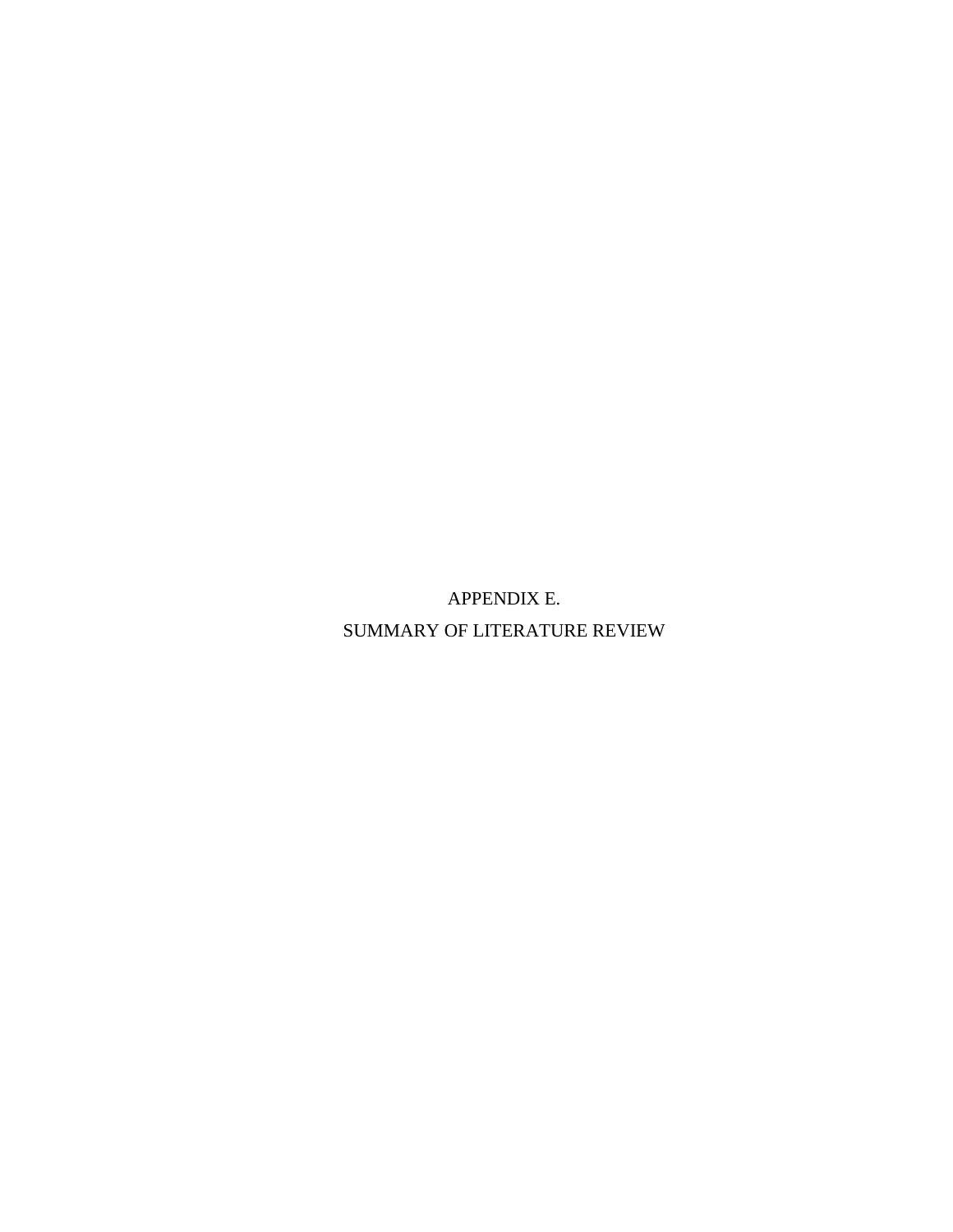| Reference/       | <b>Antecedents</b>      | Online            | <b>Consequences</b> | <b>Research</b>     | <b>Research</b> |
|------------------|-------------------------|-------------------|---------------------|---------------------|-----------------|
| <b>Authors</b>   |                         | <b>Experience</b> |                     | <b>Setting</b>      | Method          |
| Agarwal and      | Temporal,               | Cognitive         | Behavioral          | World Wide Web      | Survey          |
| Karahanna        | Dissociation,           | Absorption        | Intention to Use,   |                     |                 |
| (2000)           | Focused Immersion,      |                   | Perceived Ease of   |                     |                 |
|                  | Enjoyment,              |                   | Use                 |                     |                 |
|                  | Control,                |                   | Perceived           |                     |                 |
|                  | Curiosity,              |                   | <b>Usefulness</b>   |                     |                 |
|                  | Playfulness,            |                   |                     |                     |                 |
|                  | Personal                |                   |                     |                     |                 |
|                  | innovativeness          |                   |                     |                     |                 |
| Brown and        | Engagement,             | Immersion         |                     |                     | Grounded        |
| Cairns (2004)    | Engrossment,            |                   |                     |                     | Theory (Semi-   |
|                  | <b>Total Immersion</b>  |                   |                     |                     | Structured      |
|                  |                         |                   |                     |                     | interviews)     |
| Bushman and      | Violent games           |                   | Aggressive          | Violent video game  |                 |
| Anderson (2002)  |                         |                   | responses,          | or Nonviolent video |                 |
|                  |                         |                   | Aggressive thoughts | game                |                 |
|                  |                         |                   | and ideas,          |                     |                 |
|                  |                         |                   | Aggressive          |                     |                 |
|                  |                         |                   | behaviors           |                     |                 |
| Green, Brock,    | Gaining Benefits,       | Transportation    | Enjoyment           |                     | Conceptual      |
| and Kaufman      | Escaping the Self,      |                   |                     |                     |                 |
| (2004)           | Transformation,         |                   |                     |                     |                 |
|                  | Connection with         |                   |                     |                     |                 |
|                  | Characters, and         |                   |                     |                     |                 |
|                  | Interactivity           |                   |                     |                     |                 |
| Grüsser,         | <b>Excessive Gaming</b> | Addiction         | Aggression          |                     | Survey          |
| Thalemann, and   |                         |                   |                     |                     |                 |
| Griffiths (2007) |                         |                   |                     |                     |                 |
| Jennett, Cairns, | Game vs Control         | Immersion         | Level of immersion  |                     | Experiment      |
| Dhoparee, Epps,  | activity                |                   |                     |                     |                 |
| Tijs, and Walton |                         |                   |                     |                     |                 |
| (2008)           |                         |                   |                     |                     |                 |
| Lombard and      | Media Form              | Presence          | Arousal,            | Virtual             | Conceptual      |
| Ditton (1997)    | (Vividness or           |                   | Enjoyment,          | Environment         |                 |
|                  | Sensory Richness),      |                   | Involvement, Task   |                     |                 |
|                  | Media Content           |                   | Performance, Skills |                     |                 |
|                  | (e.g., Task or          |                   | Training,           |                     |                 |
|                  | Activity), Media        |                   | Desensitization,    |                     |                 |
|                  | User Variables          |                   | Persuasion,         |                     |                 |
|                  |                         |                   | Memory, Social      |                     |                 |
|                  |                         |                   | Judgment,           |                     |                 |
|                  |                         |                   | Parasocial          |                     |                 |
|                  |                         |                   | Interaction/        |                     |                 |
|                  |                         |                   |                     |                     |                 |
|                  |                         |                   | Relationships       |                     |                 |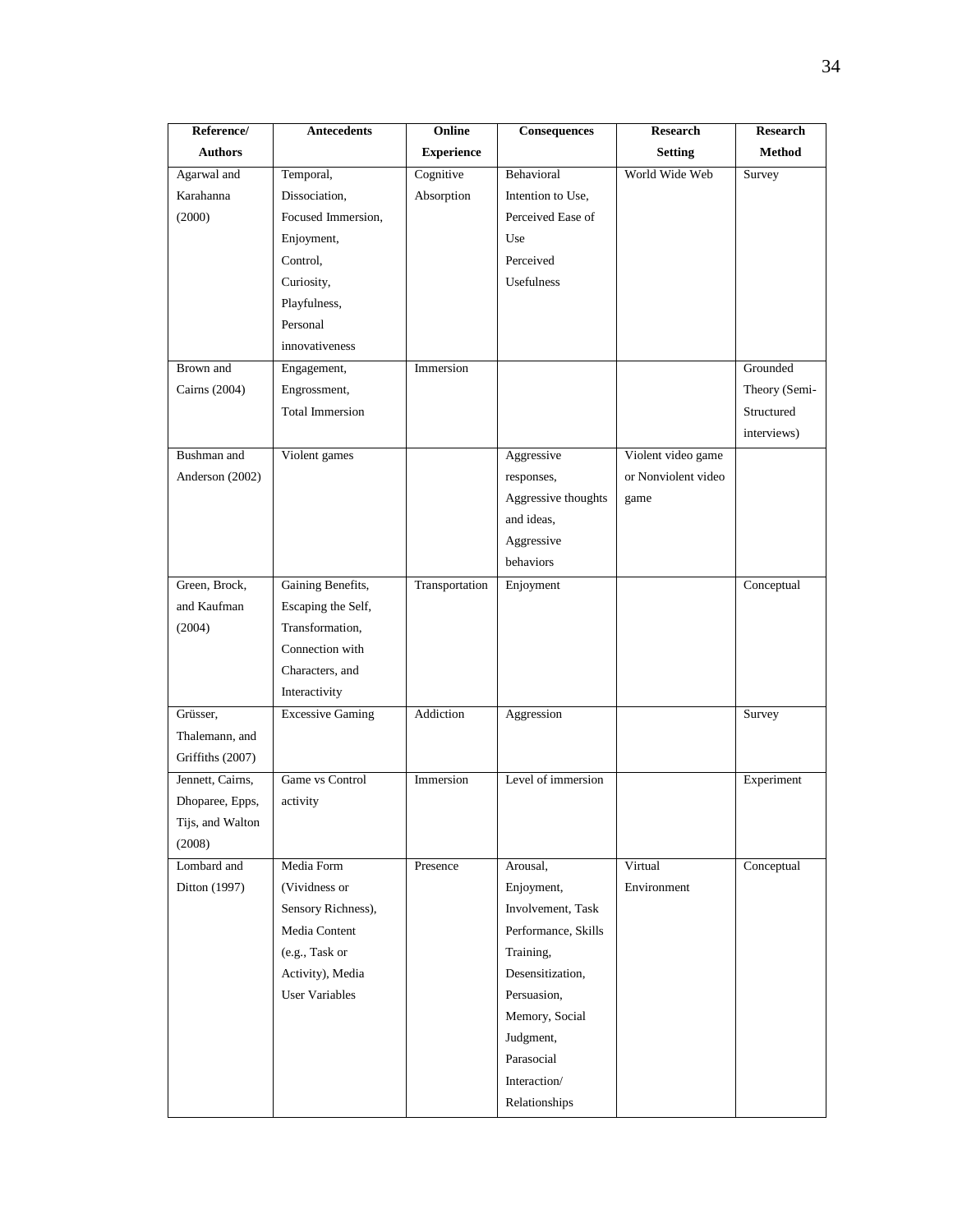| Nah,             | 2D/3D Virtual World  | Player          | Telepresence,             | Second Life       | Experiment |
|------------------|----------------------|-----------------|---------------------------|-------------------|------------|
| Eschenbrenner,   |                      | Experience      | Enjoyment,                |                   |            |
| and DeWester     |                      |                 | Behavioral                |                   |            |
| (2011)           |                      |                 | Intention,                |                   |            |
|                  |                      |                 | <b>Brand Equity</b>       |                   |            |
|                  |                      |                 |                           |                   |            |
| Peng and Hsieh   | Goal structure       |                 | Motivation,               |                   | Experiment |
| (2012)           | (competition vs.     |                 | Relationship type         |                   |            |
|                  | collaboration), Goal |                 |                           |                   |            |
|                  | commitment           |                 |                           |                   |            |
| Przybylski,      | Competence Need,     | Psychological   | Motivation                | Video games       | Conceptual |
| Rigby and Ryan   | Autonomy Need,       | Need            |                           |                   |            |
|                  |                      |                 |                           |                   |            |
| (2010)           | Relatedness Need     | Satisfaction in |                           |                   |            |
|                  |                      | Video Gaming    |                           |                   |            |
|                  |                      | Contexts        |                           |                   |            |
| Przybylski, Ryan | Competence,          | psychological   | Enjoyment,                | Virtual Worlds    | Survey and |
| and Rigby (2009) | Autonomy             | need            | Immersion and             |                   | Experiment |
|                  |                      | satisfaction    | Motivation                |                   |            |
| Reinecke,        | Competence Need      | Mood            | Affect                    | Lock-On: Modern   | Experiment |
| Tamborini,       | Satisfaction,        | Management      | Level of User             | Air Combat        |            |
| Grizzard, Lewis, | Autonomy Need        | as Need         | Demand Selected,          |                   |            |
| Eden, and,       | Satisfaction         | Satisfaction    | <b>User Demand</b>        |                   |            |
| Bowman (2012)    |                      |                 | <b>Experienced During</b> |                   |            |
|                  |                      |                 | Play, and                 |                   |            |
|                  |                      |                 | Enjoyment                 |                   |            |
| Ryan and Deci    | Competence,          | Intrinsic and   | Self-determined           |                   | Conceptual |
| (2000)           | Autonomy, and        | Extrinsic       | Behavior                  |                   |            |
|                  | Relatedness          | Motivations     |                           |                   |            |
| Ryan and Deci    | Social conditions,   | Intrinsic       | Internalization and       |                   | Conceptual |
| (2000)           | Autonomy,            | motivation      | Integration               |                   |            |
|                  | Competence, and      |                 |                           |                   |            |
|                  | Relatedness          |                 |                           |                   |            |
| Ryan, Rigby, and | Autonomy,            | Psychological   | Game enjoyment            | Computer games    | Survey and |
| Przybylski,      | Competence, and      | need            | and preference for        |                   | Experiment |
| (2006)           | Relatedness          | satisfactions   | future play               |                   |            |
| Schmierbach,     | Competition, and     |                 | Enjoyment,                | Madden '08        | Experiment |
| Xu, Oeldorf-     |                      |                 |                           |                   |            |
|                  | Cooperation          |                 | Partner liking            |                   |            |
| Hirsch, & Dardis |                      |                 |                           |                   |            |
| (2012)           |                      |                 |                           |                   |            |
| Slater, Usoh, &  | Visual, Auditory,    | Presence        | Level of presence         | Navigated Virtual | Experiment |
| Steed (1994)     | Kinesthetic, and     |                 |                           | environment       |            |
|                  | Stacking depth       |                 |                           | through Head      |            |
|                  |                      |                 |                           | Mounted Display   |            |
| Takatalo,        | Gaming situation     | Sense of        | Level of arousal and      | FPS Halo          | Experiment |
| Häkkinen,        |                      | presence,       | attention                 |                   |            |
| Lehtonen,        |                      |                 |                           |                   |            |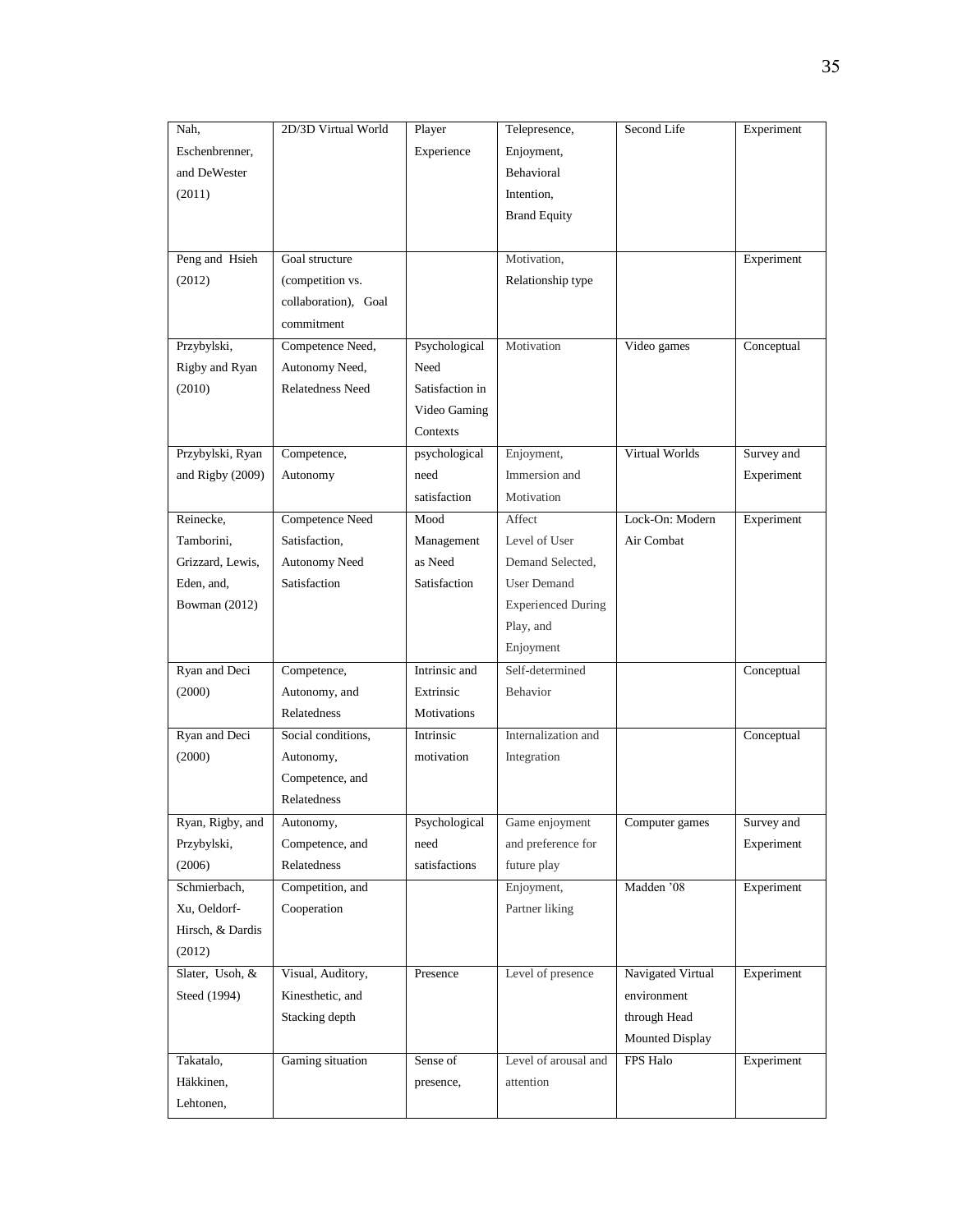| Komulainen,      |                        | Involvement                 |                   |                    |            |
|------------------|------------------------|-----------------------------|-------------------|--------------------|------------|
| Kaistinen, &     |                        | and flow                    |                   |                    |            |
| Nyman (2008)     |                        |                             |                   |                    |            |
| Waddell, & Peng  | Game goal structure    |                             | Aggression,       | Gears of War 2     | Experiment |
| (2014)           | (Competition or        |                             | cooperative       |                    |            |
|                  | Cooperation),          |                             | behaviors         |                    |            |
|                  | relationships between  |                             |                   |                    |            |
|                  | players                |                             |                   |                    |            |
| Wang and Calder  | Involvement            | Transportation              | Product attitude, | Ads                | Experiment |
| (2006)           |                        |                             | Perceived         |                    |            |
|                  |                        |                             | intrusiveness     |                    |            |
| Weibel and       | Immersive tendency,    | Presence,                   | Enjoyment, and    | Neverwinter Nights | Experiment |
| Wissmath (2011)  | Motivation             | Flow                        | Performance       |                    |            |
| Weibel,          | Human-controlled       | Presence,                   |                   | Neverwinter Nights | Experiment |
| Wissmath,        | opponent               | Flow, and                   |                   |                    |            |
| Habegger,        | vs Computer-           | Enjoyment                   |                   |                    |            |
| Steiner and      | controlled opponent    |                             |                   |                    |            |
| Groner (2008)    |                        |                             |                   |                    |            |
| Witmer and       | Control Factors,       | Presence                    |                   | Virtual            | Survey     |
| Singer (1998)    | Sensory Factors,       |                             |                   | Environment        |            |
|                  | Distraction Factors,   |                             |                   |                    |            |
|                  | and                    |                             |                   |                    |            |
|                  | <b>Realism Factors</b> |                             |                   |                    |            |
|                  |                        |                             |                   |                    |            |
|                  | Sound,                 |                             |                   | Video Games        |            |
| Wood, Griffiths, |                        | Psychological<br>and Social |                   |                    | Survey     |
| Chappell, and    | Graphics, Background   |                             |                   |                    |            |
| Davies (2004)    | and setting, Duration  | phenomenon                  |                   |                    |            |
|                  | of game, Rate of play, |                             |                   |                    |            |
|                  | Advancement rate,      |                             |                   |                    |            |
|                  | Use of humor, Control  |                             |                   |                    |            |
|                  | options, Game          |                             |                   |                    |            |
|                  | dynamics, Winning      |                             |                   |                    |            |
|                  | and losing features,   |                             |                   |                    |            |
|                  | Character              |                             |                   |                    |            |
|                  | development, Brand     |                             |                   |                    |            |
|                  | assurance, and Multi-  |                             |                   |                    |            |
|                  | player features        |                             |                   |                    |            |
| Yee (2006a)      | Achievement,           | User's                      |                   | Massively-         | Survey     |
|                  | Relationship,          | motivations                 |                   | Multiplayer Online |            |
|                  | Immersion, Escapism,   | and derived                 |                   | Role-Playing       |            |
|                  | and Manipulation       | experiences                 |                   | Games              |            |
|                  |                        | Motivations of              |                   | (MMORPGs)          |            |
| Yee (2006b)      | Achievement, Social,   |                             |                   | <b>MMORPGs</b>     | Survey     |
|                  | and Immersion          | play                        |                   |                    |            |
|                  |                        |                             |                   |                    |            |
|                  |                        |                             |                   |                    |            |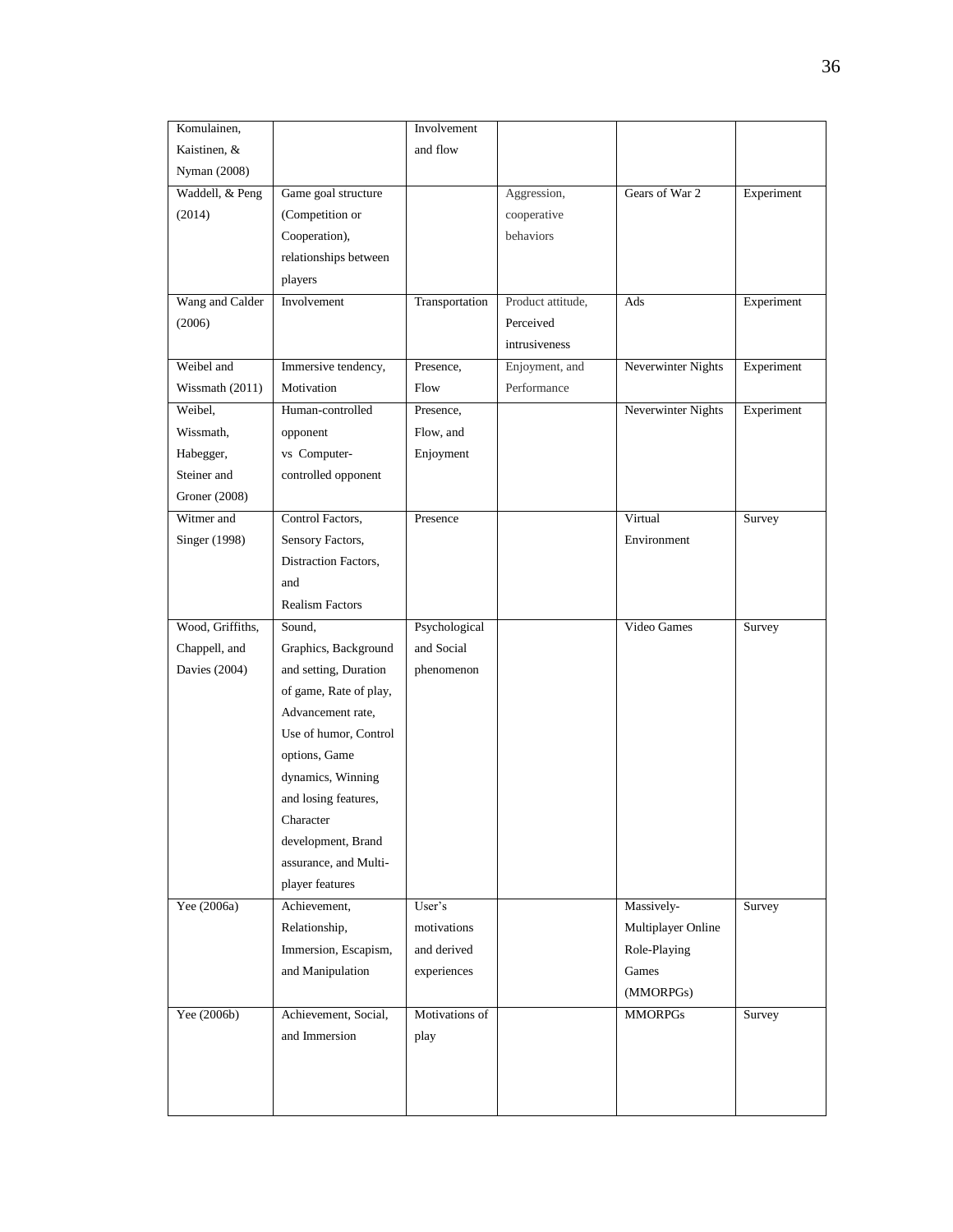#### **BIBLIOGRAPHY**

- Agarwal, R., & Karahanna, E. (2000). Time flies when you're having fun: Cognitive absorption and beliefs about information technology usage. *MIs Quarterly*, 665- 694.
- Baumeister, R. F., & Leary, M. R. (1995). The need to belong: desire for interpersonal attachments as a fundamental human motivation. *Psychological bulletin, 117*(3), 497.
- Brock, T. C., & Livingston, S. D. (2004). The Need for Entertainment Scale. In L. J. Shrum & L. J. Shrum (Eds.), *The psychology of entertainment media: Blurring the lines between entertainment and persuasion.* (pp. 255-274). Mahwah, NJ, US: Lawrence Erlbaum Associates Publishers.
- Brown, E., & Cairns, P. (2004). *A grounded investigation of game immersion*. Paper presented at the CHI '04 Extended Abstracts on Human Factors in Computing Systems, Vienna, Austria.
- Bushman, B. J., & Anderson, C. A. (2002). Violent video games and hostile expectations: A test of the general aggression model. *Personality and Social Psychology Bulletin, 28*(12), 1679-1686. doi:10.1177/014616702237649.
- Cairns, P., Cox, A., & Nordin, A. I. (2014). Immersion in Digital Games: Review of Gaming Experience Research *Handbook of Digital Games* (pp. 337-361): John Wiley & Sons, Inc.
- Chen, K., Yen, D. C., Hung, S.-Y., & Huang, A. H. (2008). An exploratory study of the selection of communication media: The relationship between flow and communication outcomes. *Decision Support Systems, 45*(4), 822-832.
- Cole, H., & Griffiths, M. D. (2007). Social interactions in massively multiplayer online role-playing gamers. *CyberPsychology & Behavior, 10*(4), 575-583. doi:10.1089/cpb.2007.9988.
- Cook, T. D., Campbell, D. T., & Day, A. (1979). *Quasi-experimentation: Design & analysis issues for field settings* (Vol. 351): Houghton Mifflin Boston.
- Cronbach, L. J. (1951). Coefficient alpha and the internal structure of tests. *Psychometrika, 16*, 297-334. doi:10.1007/BF02310555.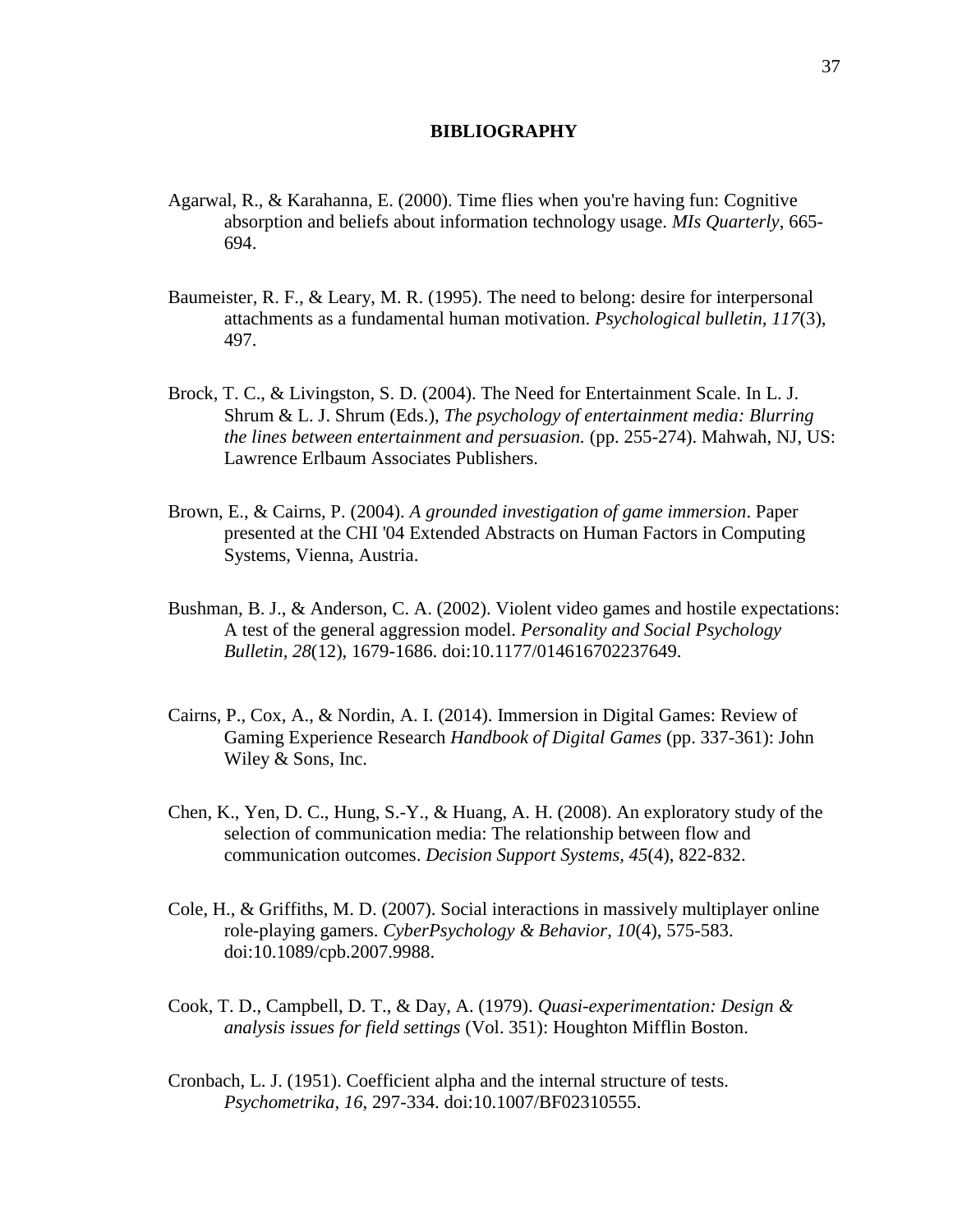- Deci, E. L., & Ryan, R. M. (1985). *Intrinsic motivation and self-determination in human behavior*: Springer Science & Business Media.
- Green, & Brock, T. C. (2000). The role of transportation in the persuasiveness of public narratives. *Journal of Personality and Social Psychology, 79*(5), 701.
- Green, & Brock, T. C. (2002). In the mind's eye: Transportation-imagery model of narrative persuasion. In M. C. Green, J. J. Strange, T. C. Brock, M. C. Green, J. J. Strange, & T. C. Brock (Eds.), *Narrative impact: Social and cognitive foundations.* (pp. 315-341). Mahwah, NJ, US: Lawrence Erlbaum Associates Publishers.
- Green, Brock, T. C., & Kaufman, G. F. (2004). Understanding media enjoyment: The role of transportation into narrative worlds. *Communication Theory, 14*(4), 311- 327. doi:10.1111/j.1468-2885.2004.tb00317.x.
- Grüsser, S. M., Thalemann, R., & Griffiths, M. D. (2007). Excessive computer game playing: Evidence for addiction and aggression? *CyberPsychology & Behavior, 10*(2), 290-292. doi:10.1089/cpb.2006.9956.
- Hartmann, T., & Klimmt, C. (2006). Gender and Computer Games: Exploring Females' Dislikes. *Journal of Computer-Mediated Communication, 11*(4), 910-931. doi:10.1111/j.1083-6101.2006.00301.x.
- Jennett, C., Cox, A. L., Cairns, P., Dhoparee, S., Epps, A., Tijs, T., & Walton, A. (2008). Measuring and defining the experience of immersion in games. *International Journal of Human-Computer Studies, 66*(9), 641-661. doi:10.1016/j.ijhcs.2008.04.004.
- La Guardia, J. G., Ryan, R. M., Couchman, C. E., & Deci, E. L. (2000). Within-person variation in security of attachment: A self-determination theory perspective on attachment, need fulfillment, and well-being. *Journal of Personality and Social Psychology, 79*(3), 367-384. doi:10.1037/0022-3514.79.3.367.
- Lombard, M., & Ditton, T. (1997). At the heart of it all: The concept of presence. *Journal of Computer-Mediated Communication, 3*(2).
- Nah, F. F.-H., Eschenbrenner, B., & DeWester, D. (2011). Enhancing brand equity through flow and telepresence: A comparison of 2D and 3D virtual worlds. *MIs Quarterly, 35*(3), 731-747.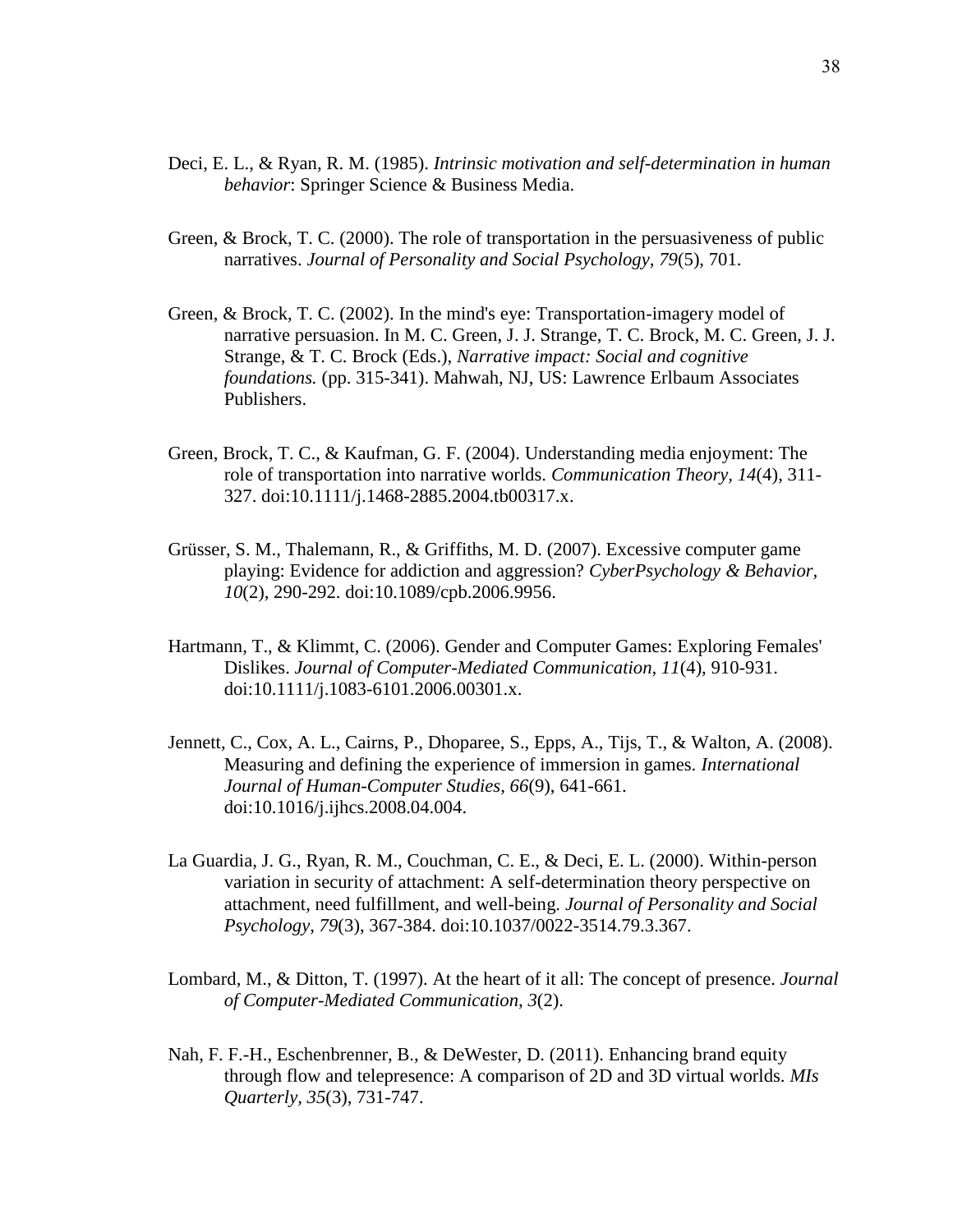- Nunnally, J. C., Bernstein, I. H., & Berge, J. M. t. (1967). *Psychometric theory* (Vol. 226): McGraw-Hill New York.
- Peng, W., & Hsieh, G. (2012). The influence of competition, cooperation, and player relationship in a motor performance centered computer game. *Computers in Human Behavior, 28*(6), 2100-2106. doi:10.1016/j.chb.2012.06.014.
- Ping, J. W., Goh, K.-Y., & Teo, H.-H. (2010). *Engaging Consumers with Advergames: an Experimental Evaluation of Interactivity, Relevancy and Expectancy.* Paper presented at the ICIS.
- Przybylski, A. K., Rigby, C. S., & Ryan, R. M. (2010). A motivational model of video game engagement. *Review of General Psychology, 14*(2), 154-166. doi:10.1037/a0019440.
- Przybylski, A. K., Ryan, R. M., & Rigby, C. S. (2009). The motivating role of violence in video games. *Personality and Social Psychology Bulletin, 35*(2), 243-259. doi:10.1177/0146167208327216.
- Reinecke, L., Tamborini, R., Grizzard, M., Lewis, R., Eden, A., & Bowman, N. D. (2012). Characterizing mood management as need satisfaction: The effects of intrinsic needs on selective exposure and mood repair. *Journal of Communication, 62*(3), 437-453. doi:10.1111/j.1460-2466.2012.01649.x.
- Ryan, & Deci, E. L. (2000a). Intrinsic and extrinsic motivations: Classic definitions and new directions. *Contemporary Educational Psychology, 25*(1), 54-67. doi:10.1006/ceps.1999.1020.
- Ryan, & Deci, E. L. (2000b). Self-determination theory and the facilitation of intrinsic motivation, social development, and well-being. *American Psychologist, 55*(1), 68-78. doi:10.1037/0003-066X.55.1.68.
- Ryan, & Deci, E. L. (2001). On happiness and human potentials: A review of research on hedonic and eudaimonic well-being. *Annual review of psychology, 52*(1), 141- 166.
- Ryan, Rigby, C. S., & Przybylski, A. (2006). The motivational pull of video games: A self-determination theory approach. *Motivation and Emotion, 30*(4), 347-363. doi:10.1007/s11031-006-9051-8.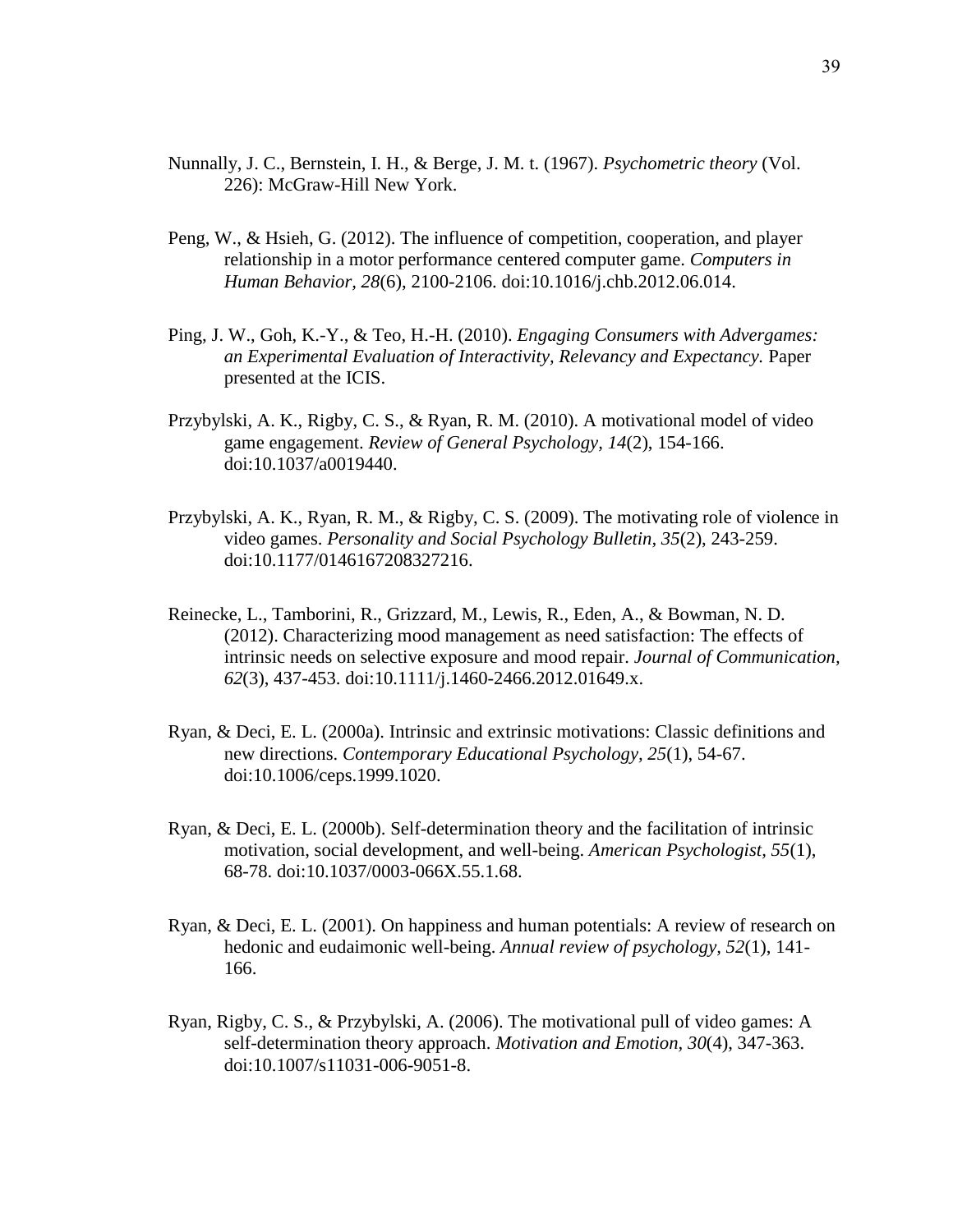- Schmierbach, M., Xu, Q., Oeldorf-Hirsch, A., & Dardis, F. E. (2012). Electronic friend or virtual foe: Exploring the role of competitive and cooperative multiplayer video game modes in fostering enjoyment. *Media Psychology, 15*(3), 356-371. doi:10.1080/15213269.2012.702603.
- Slater, M., Usoh, M., & Steed, A. (1994). Depth of presence in virtual environments. *Presence, 3*(2), 130-144.
- Takatalo, J., Häkkinen, J., Lehtonen, M., Komulainen, J., Kaistinen, J., & Nyman, G. (2008). User Experience in playing a digital game in different situations. *Proceedings of IADIS Gaming*, 3-10.
- Tamborini, R., Grizzard, M., David Bowman, N., Reinecke, L., Lewis, R. J., & Eden, A. (2011). Media Enjoyment as Need Satisfaction: The Contribution of Hedonic and Nonhedonic Needs. *Journal of Communication, 61*(6), 1025-1042. doi:10.1111/j.1460-2466.2011.01593.x.
- Waddell, J. C., & Peng, W. (2014). Does it matter with whom you slay? The effects of competition, cooperation and relationship type among video game players. *Computers in Human Behavior, 38*, 331-338. doi:10.1016/j.chb.2014.06.017.
- Walker, C. J. (2010). Experiencing flow: Is doing it together better than doing it alone? *The Journal of Positive Psychology, 5*(1), 3-11. doi:10.1080/17439760903271116.
- Wang, J., & Calder, B. J. (2006). Media Transportation and Advertising. *Journal of Consumer Research, 33*(2), 151-162. doi:10.1086/506296.
- Weibel, D., & Wissmath, B. (2011). Immersion in computer games: The role of spatial presence and flow. *International Journal of Computer Games Technology, 2011*, 6.
- Weibel, D., Wissmath, B., Habegger, S., Steiner, Y., & Groner, R. (2008). Playing online games against computer- vs. human-controlled opponents: Effects on presence, flow, and enjoyment. *Computers in Human Behavior, 24*(5), 2274-2291. doi:10.1016/j.chb.2007.11.002.
- Witmer, B. G., & Singer, M. J. (1998). Measuring Presence in Virtual Environments: A Presence Questionnaire. *Presence: Teleoper. Virtual Environ., 7*(3), 225-240. doi:10.1162/105474698565686.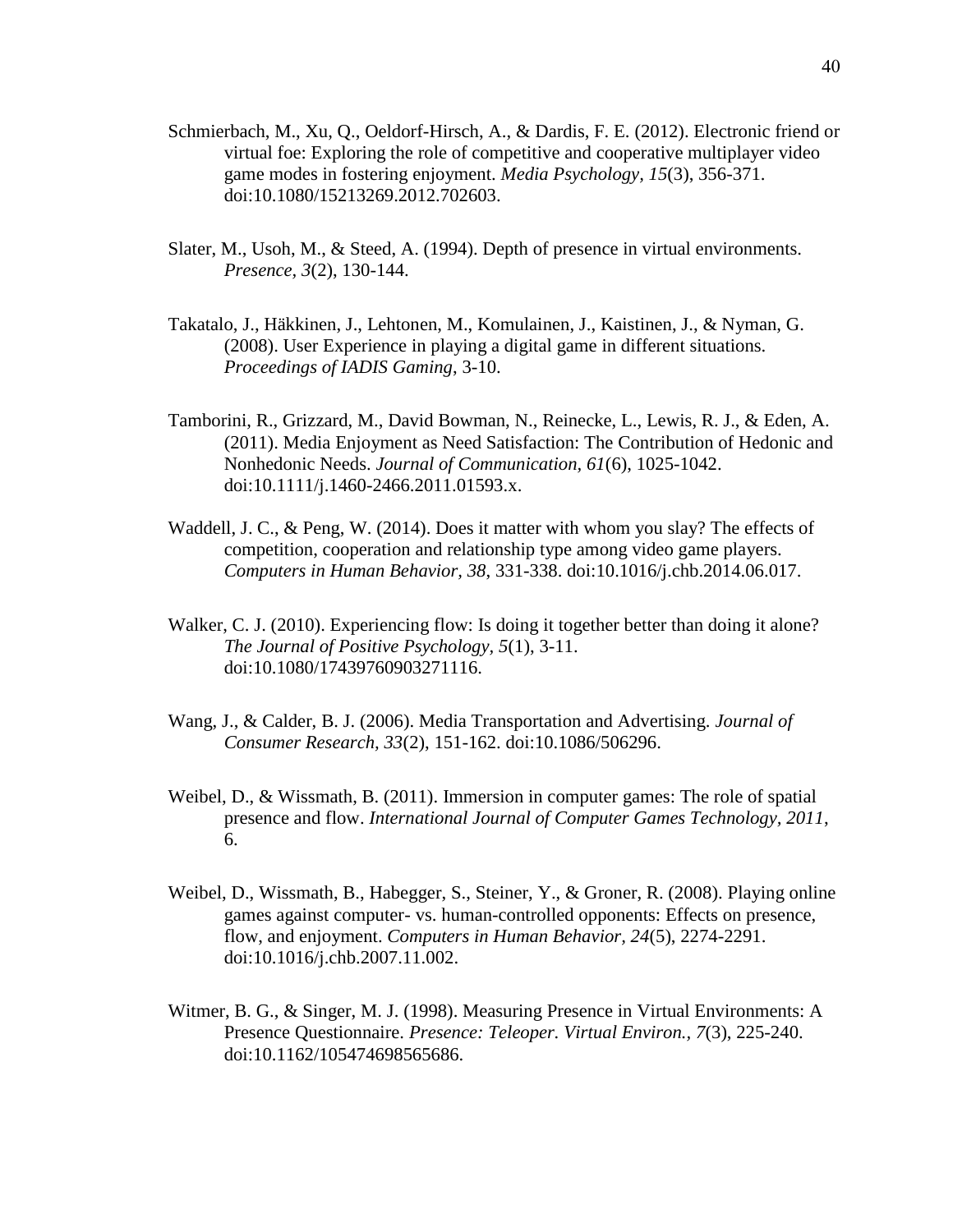- Wood, R. T. A., Griffiths, M. D., Chappell, D., & Davies, M. N. O. (2004). The Structural Characteristics of Video Games: A Psycho-Structural Analysis. *CyberPsychology & Behavior, 7*(1), 1-10. doi:10.1089/109493104322820057.
- Yee, N. (2006a). The demographics, motivations, and derived experiences of users of massively multi-user online graphical environments. *Presence, 15*(3), 309-329.
- Yee, N. (2006b). Motivations for play in online games. *CyberPsychology & Behavior, 9*(6), 772-775.